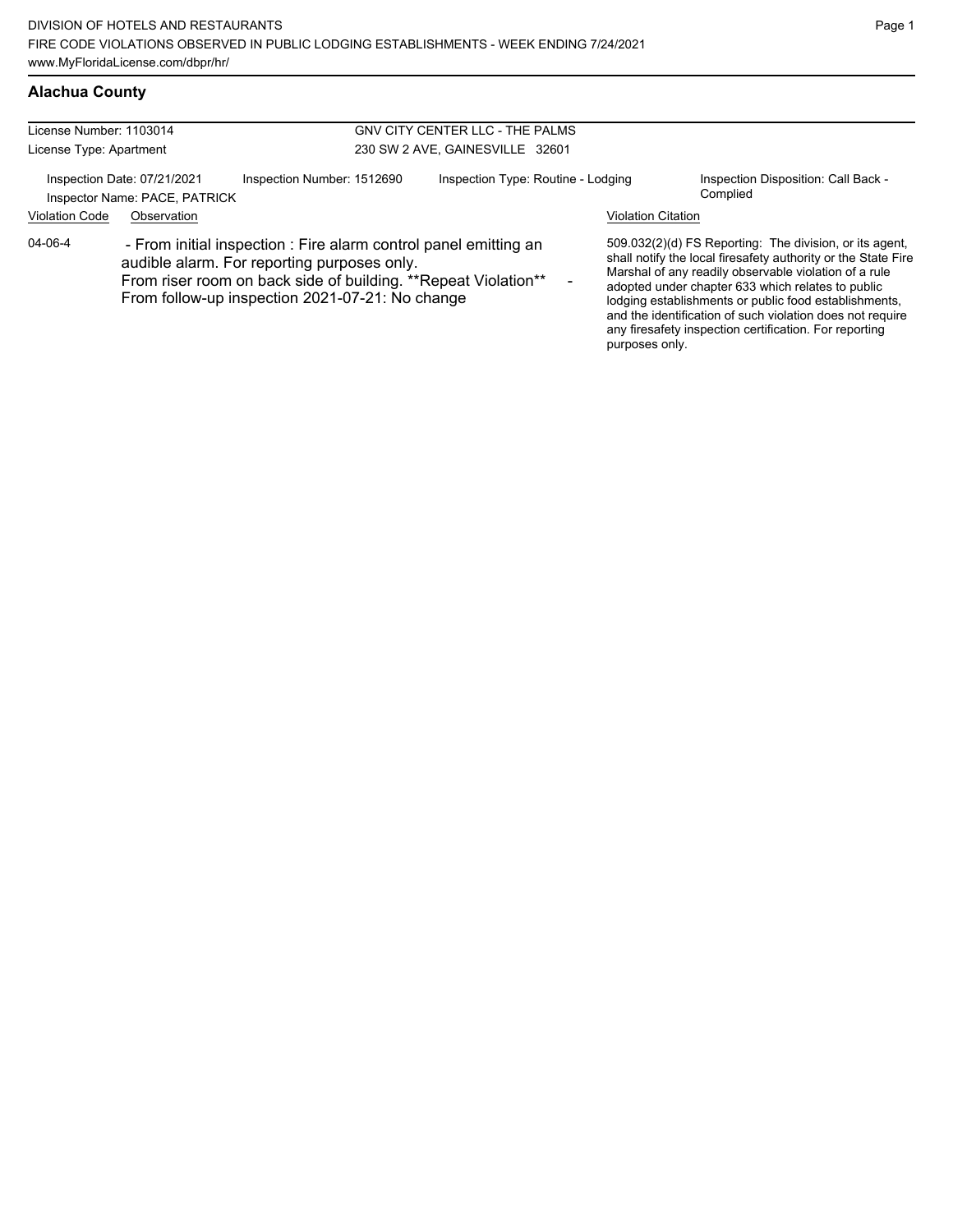### **Bay County**

| License Number: 1305240                                                                  |                                       |                                                                                                       | <b>CABANA WEST</b>                        |                                                                                                                                      |                                                                     |                                                                                                                                                                                                                                                                                                                                                                                                                            |  |
|------------------------------------------------------------------------------------------|---------------------------------------|-------------------------------------------------------------------------------------------------------|-------------------------------------------|--------------------------------------------------------------------------------------------------------------------------------------|---------------------------------------------------------------------|----------------------------------------------------------------------------------------------------------------------------------------------------------------------------------------------------------------------------------------------------------------------------------------------------------------------------------------------------------------------------------------------------------------------------|--|
| License Type: Apartment                                                                  |                                       |                                                                                                       | 302 CABANA BLVD, PANAMA CITY BEACH 32407  |                                                                                                                                      |                                                                     |                                                                                                                                                                                                                                                                                                                                                                                                                            |  |
| Inspection Number: 1532406<br>Inspection Date: 07/22/2021<br>Inspector Name: HAASE, TINA |                                       | Inspection Type: Complaint Full                                                                       |                                           |                                                                                                                                      | Inspection Disposition: Inspection<br>Completed - No Further Action |                                                                                                                                                                                                                                                                                                                                                                                                                            |  |
| <b>Violation Code</b>                                                                    | Observation                           |                                                                                                       |                                           |                                                                                                                                      | <b>Violation Citation</b>                                           |                                                                                                                                                                                                                                                                                                                                                                                                                            |  |
| $01 - 01 - 4$                                                                            |                                       | is overcharged. For reporting purposes only observed fire<br>extinguisher missing next to garage G37. |                                           | Portable fire extinguisher pressure gauge indicates the extinguisher                                                                 | purposes only.                                                      | 509.032(2)(d) FS Reporting: (d) The division, or its<br>agent, shall notify the local firesafety authority or the<br>State Fire Marshal of any readily observable violation of<br>a rule adopted under chapter 633 which relates to public<br>lodging establishments or public food establishments,<br>and the identification of such violation does not require<br>any firesafety inspection certification. For reporting |  |
| License Number: 1305850                                                                  |                                       |                                                                                                       |                                           | SHORES OF PANAMA COMMERCIAL LLC                                                                                                      |                                                                     |                                                                                                                                                                                                                                                                                                                                                                                                                            |  |
|                                                                                          | License Type: Vacation Rental - Condo |                                                                                                       | 9900 S THOMAS DR, PANAMA CITY BEACH 32408 |                                                                                                                                      |                                                                     |                                                                                                                                                                                                                                                                                                                                                                                                                            |  |
| Inspection Date: 07/17/2021<br>Inspector Name: LYNN, NICKOLAS                            |                                       | Inspection Number: 1088501                                                                            |                                           | Inspection Type: Complaint Full                                                                                                      |                                                                     | Inspection Disposition: Inspection<br>Completed - No Further Action                                                                                                                                                                                                                                                                                                                                                        |  |
| <b>Violation Code</b>                                                                    | Observation                           |                                                                                                       |                                           |                                                                                                                                      | <b>Violation Citation</b>                                           |                                                                                                                                                                                                                                                                                                                                                                                                                            |  |
| 04-03-4                                                                                  |                                       | bedroom and hallway, flashing red lights.                                                             |                                           | Smoke detector/alarm in guest room/unit damaged as to appear to<br>be inoperable. For reporting purposes only. Smoke alarm in master |                                                                     | 509.032(2)(d) FS Reporting: The division, or its agent,<br>shall notify the local firesafety authority or the State Fire<br>Marshal of any readily observable violation of a rule<br>adopted under chapter 633 which relates to public<br>lodging establishments or public food establishments,                                                                                                                            |  |

and the identification of such violation does not require any firesafety inspection certification. For reporting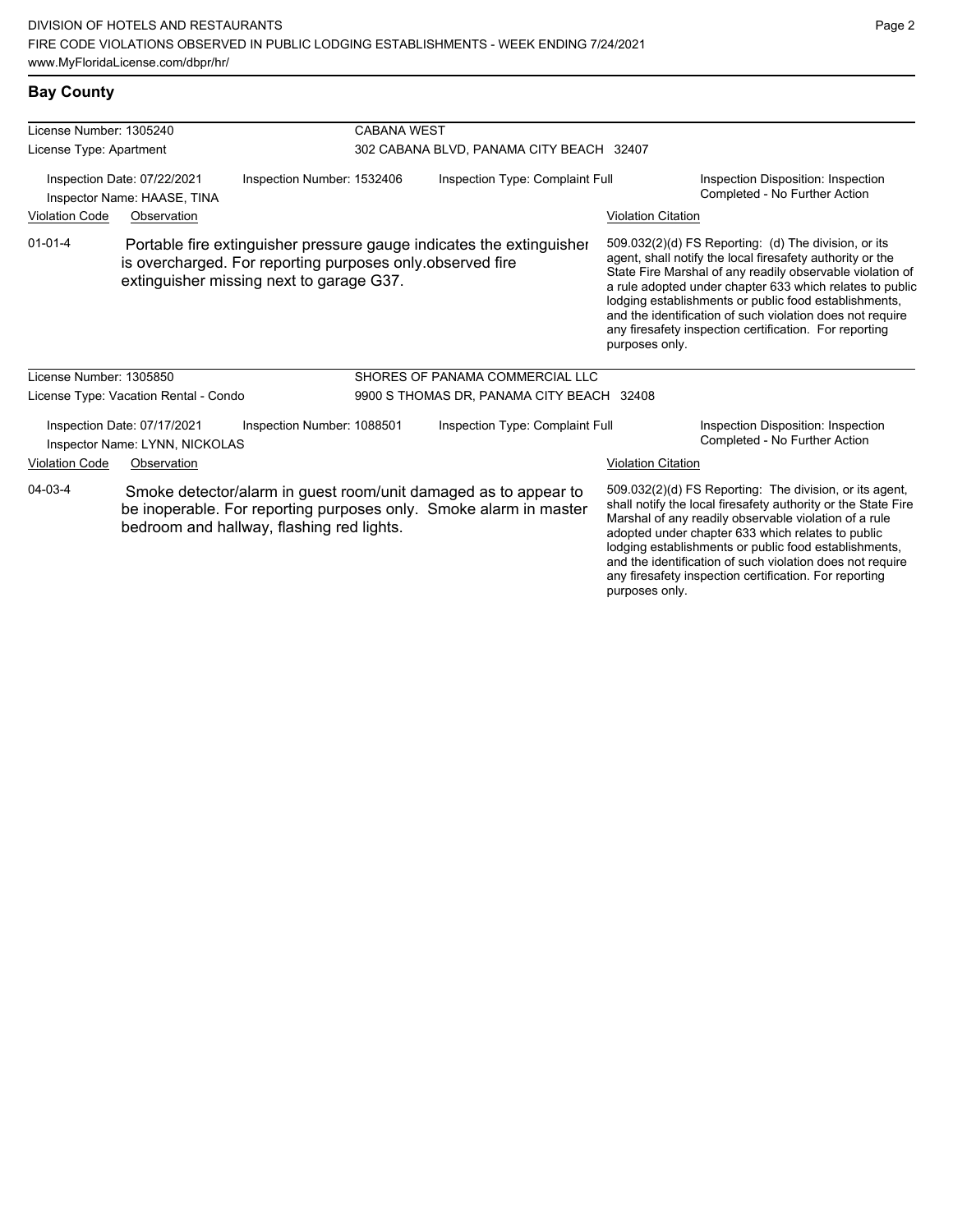| License Number: 1501583 |                                                                                                                                                                                                      | DAYS INN TITUSVILLE KENNEDY SPACE CENTER |                                                            |                                                                                                                                                                                                                                                                                                                                                                                                                                          |                                                                                                                                                                                                                                                                                                                                                                                                                                                                                                                                                                                                                                                                                                  |  |
|-------------------------|------------------------------------------------------------------------------------------------------------------------------------------------------------------------------------------------------|------------------------------------------|------------------------------------------------------------|------------------------------------------------------------------------------------------------------------------------------------------------------------------------------------------------------------------------------------------------------------------------------------------------------------------------------------------------------------------------------------------------------------------------------------------|--------------------------------------------------------------------------------------------------------------------------------------------------------------------------------------------------------------------------------------------------------------------------------------------------------------------------------------------------------------------------------------------------------------------------------------------------------------------------------------------------------------------------------------------------------------------------------------------------------------------------------------------------------------------------------------------------|--|
| License Type: Motel     |                                                                                                                                                                                                      |                                          | 3755 CHENEY HWY, TITUSVILLE 32780                          |                                                                                                                                                                                                                                                                                                                                                                                                                                          |                                                                                                                                                                                                                                                                                                                                                                                                                                                                                                                                                                                                                                                                                                  |  |
|                         | Inspection Date: 07/23/2021<br>Inspection Number: 1218251<br>Inspector Name: WILSON, LANETTE                                                                                                         |                                          | Inspection Type: Routine - Lodging                         |                                                                                                                                                                                                                                                                                                                                                                                                                                          | Inspection Disposition: Call Back -<br>Extension given, pending                                                                                                                                                                                                                                                                                                                                                                                                                                                                                                                                                                                                                                  |  |
| <b>Violation Code</b>   | Observation                                                                                                                                                                                          |                                          |                                                            | <b>Violation Citation</b>                                                                                                                                                                                                                                                                                                                                                                                                                |                                                                                                                                                                                                                                                                                                                                                                                                                                                                                                                                                                                                                                                                                                  |  |
| 04-01-4                 | - From initial inspection : Trouble/alarm light illuminated on the fire<br>alarm control panel. For reporting purposes only. Alarm light<br>From follow-up inspection 2021-07-23: ** Time Extended** |                                          |                                                            | purposes only.                                                                                                                                                                                                                                                                                                                                                                                                                           | 509.032(2)(d) FS Reporting: The division, or its agent,<br>shall notify the local firesafety authority or the State Fire<br>Marshal of any readily observable violation of a rule<br>adopted under chapter 633 which relates to public<br>lodging establishments or public food establishments,<br>and the identification of such violation does not require<br>any firesafety inspection certification. For reporting                                                                                                                                                                                                                                                                           |  |
| $04 - 01 - 4$           | Trouble/alarm light illuminated on the fire alarm control panel. For<br>reporting purposes only. Alarm light                                                                                         |                                          |                                                            | 509.032(2)(d) FS Reporting: The division, or its agent,<br>shall notify the local firesafety authority or the State Fire<br>Marshal of any readily observable violation of a rule<br>adopted under chapter 633 which relates to public<br>lodging establishments or public food establishments,<br>and the identification of such violation does not require<br>any firesafety inspection certification. For reporting<br>purposes only. |                                                                                                                                                                                                                                                                                                                                                                                                                                                                                                                                                                                                                                                                                                  |  |
| License Number: 1500173 |                                                                                                                                                                                                      |                                          | INTERNATIONAL PALMS RESORT & CONFERENCE CENTER COCOA BEACH |                                                                                                                                                                                                                                                                                                                                                                                                                                          |                                                                                                                                                                                                                                                                                                                                                                                                                                                                                                                                                                                                                                                                                                  |  |
| License Type: Motel     |                                                                                                                                                                                                      |                                          | 1300 N ATLANTIC AVE, COCOA BEACH 32931                     |                                                                                                                                                                                                                                                                                                                                                                                                                                          |                                                                                                                                                                                                                                                                                                                                                                                                                                                                                                                                                                                                                                                                                                  |  |
| <b>Violation Code</b>   | Inspection Date: 07/21/2021<br>Inspection Number: 1219816<br>Inspector Name: HICKS, GEORGE RANDY<br>Observation                                                                                      |                                          | Inspection Type: Complaint Full                            | <b>Violation Citation</b>                                                                                                                                                                                                                                                                                                                                                                                                                | Inspection Disposition: Warning<br><b>Issued</b>                                                                                                                                                                                                                                                                                                                                                                                                                                                                                                                                                                                                                                                 |  |
| $01 - 01 - 4$           | Portable fire extinguisher pressure gauge indicates the extinguisher<br>is overcharged. For reporting purposes only. By housekeeping<br>room.                                                        |                                          |                                                            | purposes only.                                                                                                                                                                                                                                                                                                                                                                                                                           | 509.032(2)(d) FS Reporting: (d) The division, or its<br>agent, shall notify the local firesafety authority or the<br>State Fire Marshal of any readily observable violation of<br>a rule adopted under chapter 633 which relates to public<br>lodging establishments or public food establishments,<br>and the identification of such violation does not require<br>any firesafety inspection certification. For reporting                                                                                                                                                                                                                                                                       |  |
| 07-04-4                 | Electrical outlet damaged to indicate a malfunction. For reporting<br>purposes only. Outlet missing cover by room 242.                                                                               |                                          |                                                            | purposes only.                                                                                                                                                                                                                                                                                                                                                                                                                           | 509.032(2)(d) FS Reporting: (d) The division, or its<br>agent, shall notify the local firesafety authority or the<br>State Fire Marshal of any readily observable violation of<br>a rule adopted under chapter 633 which relates to public<br>lodging establishments or public food establishments,<br>and the identification of such violation does not require<br>any firesafety inspection certification. For reporting                                                                                                                                                                                                                                                                       |  |
| License Number: 1501129 |                                                                                                                                                                                                      |                                          | ECONOLODGE COCOA BEACH                                     |                                                                                                                                                                                                                                                                                                                                                                                                                                          |                                                                                                                                                                                                                                                                                                                                                                                                                                                                                                                                                                                                                                                                                                  |  |
| License Type: Motel     |                                                                                                                                                                                                      |                                          | 3185 NORTH ATLAMTIC AVENUE, COCOA BEACH 32931              |                                                                                                                                                                                                                                                                                                                                                                                                                                          |                                                                                                                                                                                                                                                                                                                                                                                                                                                                                                                                                                                                                                                                                                  |  |
|                         | Inspection Date: 07/23/2021<br>Inspection Number: 1217560<br>Inspector Name: HICKS, GEORGE RANDY                                                                                                     |                                          | Inspection Type: Routine - Lodging                         |                                                                                                                                                                                                                                                                                                                                                                                                                                          | Inspection Disposition: Inspection<br>Completed - No Further Action                                                                                                                                                                                                                                                                                                                                                                                                                                                                                                                                                                                                                              |  |
| <b>Violation Code</b>   | Observation                                                                                                                                                                                          |                                          |                                                            | <b>Violation Citation</b>                                                                                                                                                                                                                                                                                                                                                                                                                |                                                                                                                                                                                                                                                                                                                                                                                                                                                                                                                                                                                                                                                                                                  |  |
| 08-01-4                 | Boiler certificate or insurance inspector's boiler report expired. For<br>reporting purposes only.<br>2/6/21                                                                                         |                                          |                                                            |                                                                                                                                                                                                                                                                                                                                                                                                                                          | 61C-1.004(10) FAC and 509.032(2)(d) FS Reporting:<br>61C-1.004(10) The insurance inspector's boiler report is<br>required annually for power boilers and high<br>pressure/high temperature boilers and biannually for low<br>pressure steam or vapor heating boilers. 509.032(2)(d)<br>The division, or its agent, shall notify the local firesafety<br>authority or the State Fire Marshal of any readily<br>observable violation of a rule adopted under chapter 633<br>which relates to public lodging establishments or public<br>food establishments, and the identification of such<br>violation does not require any firesafety inspection<br>certification. For reporting purposes only. |  |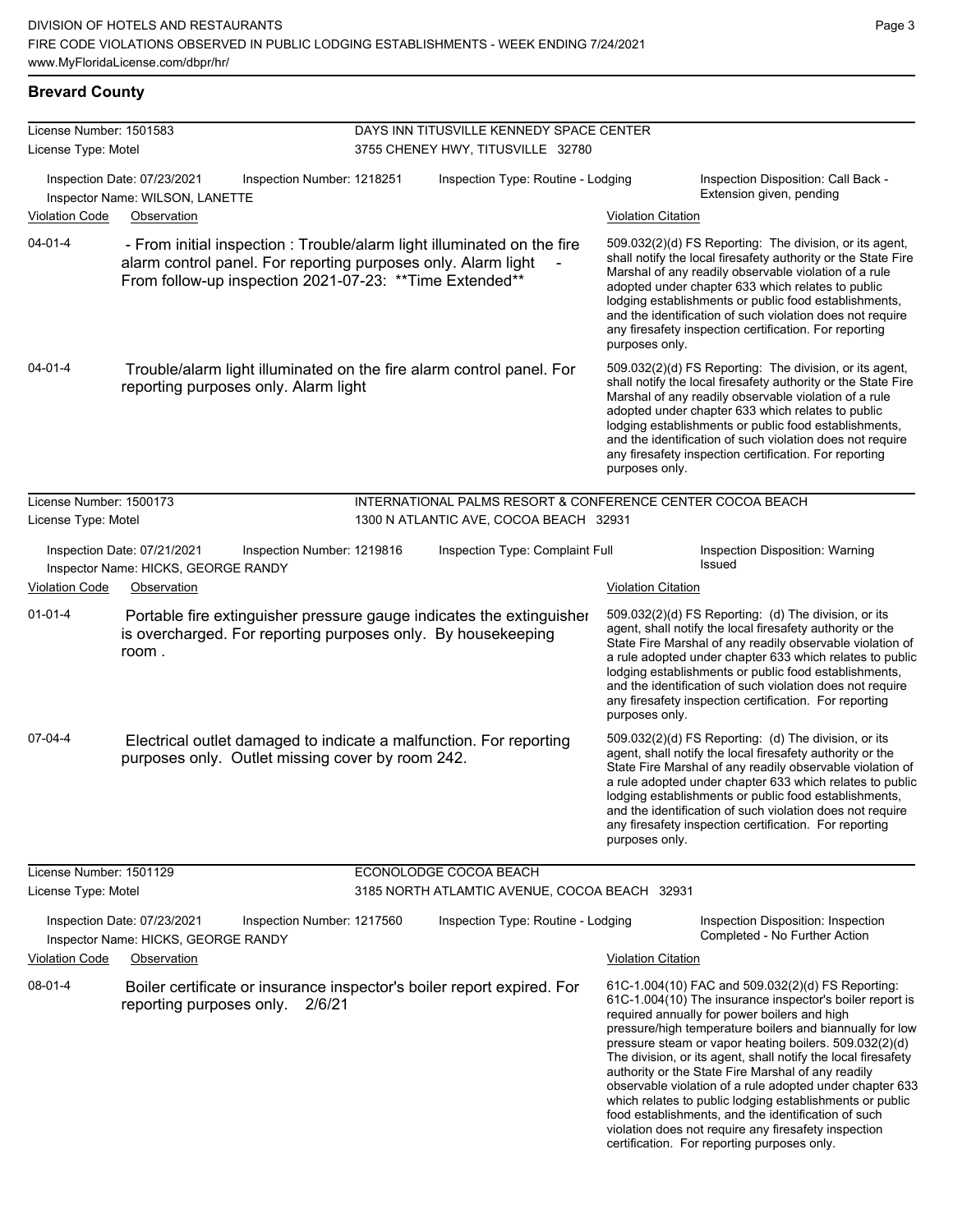### **Brevard County**

| License Number: 1501954<br>License Type: Apartment           |                        |                                                                                                                              | THE PARK AT PARMA<br>500 N WICKHAM RD, MELBOURNE 32935 |                           |                                                                                                                                                                                                                                                                                                                                                                                                                            |  |
|--------------------------------------------------------------|------------------------|------------------------------------------------------------------------------------------------------------------------------|--------------------------------------------------------|---------------------------|----------------------------------------------------------------------------------------------------------------------------------------------------------------------------------------------------------------------------------------------------------------------------------------------------------------------------------------------------------------------------------------------------------------------------|--|
| Inspection Date: 07/22/2021<br>Inspector Name: MITTEN, JAMES |                        | Inspection Number: 1515149                                                                                                   | Inspection Type: Routine - Lodging                     |                           | Inspection Disposition: Inspection<br>Completed - No Further Action                                                                                                                                                                                                                                                                                                                                                        |  |
| <b>Violation Code</b>                                        | Observation            |                                                                                                                              |                                                        | <b>Violation Citation</b> |                                                                                                                                                                                                                                                                                                                                                                                                                            |  |
| $01 - 02 - 4$                                                | Extinguisher by office | Portable fire extinguisher pressure gauge indicates the extinguisher<br>is in need of recharge. For reporting purposes only. |                                                        | purposes only.            | 509.032(2)(d) FS Reporting: (d) The division, or its<br>agent, shall notify the local firesafety authority or the<br>State Fire Marshal of any readily observable violation of<br>a rule adopted under chapter 633 which relates to public<br>lodging establishments or public food establishments,<br>and the identification of such violation does not require<br>any firesafety inspection certification. For reporting |  |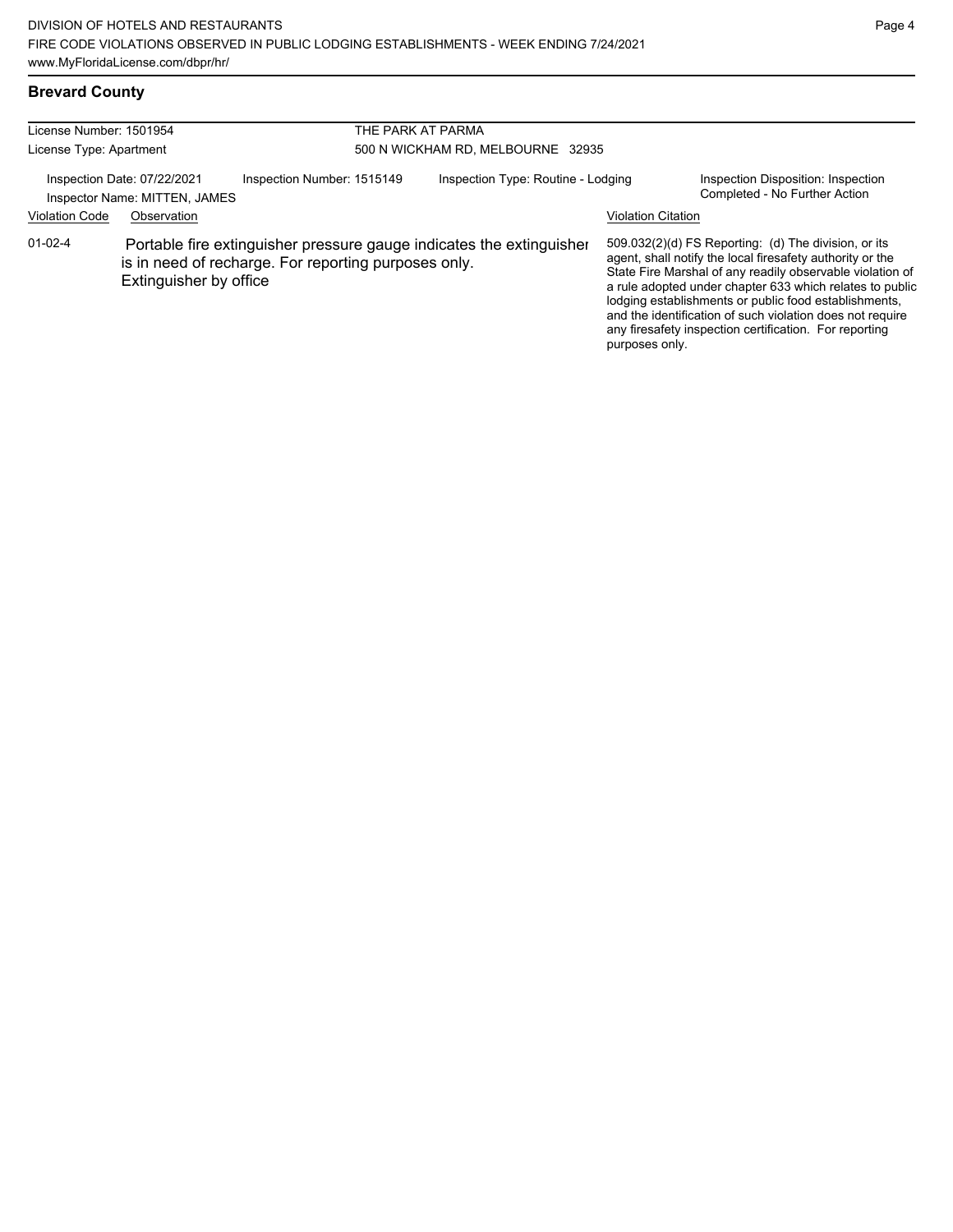#### **Broward County**

| License Number: 1620698                                                                              |                                                                                                        |                            | <b>COURTYARD BY MARRIOTT</b>                                           |                                                                                                                                                                                                                                                                                                                                                                                                                                          |                                                                                                                                                                                                                                                                                                                                                                                                                                                                     |  |  |  |
|------------------------------------------------------------------------------------------------------|--------------------------------------------------------------------------------------------------------|----------------------------|------------------------------------------------------------------------|------------------------------------------------------------------------------------------------------------------------------------------------------------------------------------------------------------------------------------------------------------------------------------------------------------------------------------------------------------------------------------------------------------------------------------------|---------------------------------------------------------------------------------------------------------------------------------------------------------------------------------------------------------------------------------------------------------------------------------------------------------------------------------------------------------------------------------------------------------------------------------------------------------------------|--|--|--|
| License Type: Hotel                                                                                  |                                                                                                        |                            | 400 GULF STREAM WAY, DANIA 33004                                       |                                                                                                                                                                                                                                                                                                                                                                                                                                          |                                                                                                                                                                                                                                                                                                                                                                                                                                                                     |  |  |  |
|                                                                                                      | Inspection Date: 07/23/2021<br>Inspector Name: LONDONO, GLORIA                                         | Inspection Number: 1160421 | Inspection Type: Routine - Lodging                                     |                                                                                                                                                                                                                                                                                                                                                                                                                                          | Inspection Disposition: Inspection<br>Completed - No Further Action                                                                                                                                                                                                                                                                                                                                                                                                 |  |  |  |
| <b>Violation Code</b>                                                                                | Observation                                                                                            |                            |                                                                        | <b>Violation Citation</b>                                                                                                                                                                                                                                                                                                                                                                                                                |                                                                                                                                                                                                                                                                                                                                                                                                                                                                     |  |  |  |
| 04-01-4<br>reporting purposes only.                                                                  |                                                                                                        |                            | Trouble/alarm light illuminated on the fire alarm control panel. For   |                                                                                                                                                                                                                                                                                                                                                                                                                                          | 509.032(2)(d) FS Reporting: The division, or its agent,<br>shall notify the local firesafety authority or the State Fire<br>Marshal of any readily observable violation of a rule<br>adopted under chapter 633 which relates to public<br>lodging establishments or public food establishments,<br>and the identification of such violation does not require<br>any firesafety inspection certification. For reporting                                              |  |  |  |
| License Number: 1613800                                                                              |                                                                                                        |                            | PALM CREST APARTMENTS                                                  |                                                                                                                                                                                                                                                                                                                                                                                                                                          |                                                                                                                                                                                                                                                                                                                                                                                                                                                                     |  |  |  |
| License Type: Apartment                                                                              |                                                                                                        |                            | 9900 RIVERSIDE DR, CORAL SPRINGS 33071-8808                            |                                                                                                                                                                                                                                                                                                                                                                                                                                          |                                                                                                                                                                                                                                                                                                                                                                                                                                                                     |  |  |  |
| Inspection Date: 07/23/2021<br>Inspector Name: BRADY, OSSIAN<br><b>Violation Code</b><br>Observation |                                                                                                        | Inspection Number: 1518790 | Inspection Type: Routine - Lodging                                     | <b>Violation Citation</b>                                                                                                                                                                                                                                                                                                                                                                                                                | Inspection Disposition: Warning<br>Issued                                                                                                                                                                                                                                                                                                                                                                                                                           |  |  |  |
| 08-01-4<br>reporting purposes only.                                                                  |                                                                                                        |                            | Boiler certificate or insurance inspector's boiler report expired. For |                                                                                                                                                                                                                                                                                                                                                                                                                                          | 61C-1.004(10) FAC and 509.032(2)(d) FS Reporting:<br>61C-1.004(10) The insurance inspector's boiler report is<br>required annually for power boilers and high<br>pressure/high temperature boilers and biannually for low                                                                                                                                                                                                                                           |  |  |  |
|                                                                                                      | Observed boiler jurisdiction 122617 expired 03/20/2020.                                                |                            |                                                                        |                                                                                                                                                                                                                                                                                                                                                                                                                                          | pressure steam or vapor heating boilers. 509.032(2)(d)<br>The division, or its agent, shall notify the local firesafety<br>authority or the State Fire Marshal of any readily<br>observable violation of a rule adopted under chapter 633<br>which relates to public lodging establishments or public<br>food establishments, and the identification of such<br>violation does not require any firesafety inspection<br>certification. For reporting purposes only. |  |  |  |
| License Number: 1620916                                                                              |                                                                                                        |                            | HYATT CENTRIC LAS OLAS FORT LAUDERDALE                                 |                                                                                                                                                                                                                                                                                                                                                                                                                                          |                                                                                                                                                                                                                                                                                                                                                                                                                                                                     |  |  |  |
| License Type: Hotel                                                                                  |                                                                                                        |                            | 100 E LAS OLAS BLVD, FORT LAUDERDALE 33301                             |                                                                                                                                                                                                                                                                                                                                                                                                                                          |                                                                                                                                                                                                                                                                                                                                                                                                                                                                     |  |  |  |
|                                                                                                      | Inspection Date: 07/20/2021<br>Inspector Name: BRANN, JUSTIN                                           | Inspection Number: 1160613 | Inspection Type: Routine - Lodging                                     |                                                                                                                                                                                                                                                                                                                                                                                                                                          | Inspection Disposition: Inspection<br>Completed - No Further Action                                                                                                                                                                                                                                                                                                                                                                                                 |  |  |  |
| <b>Violation Code</b>                                                                                | Observation                                                                                            |                            |                                                                        | <b>Violation Citation</b>                                                                                                                                                                                                                                                                                                                                                                                                                |                                                                                                                                                                                                                                                                                                                                                                                                                                                                     |  |  |  |
| 04-01-4                                                                                              | reporting purposes only. **Repeat Violation**                                                          |                            | Trouble/alarm light illuminated on the fire alarm control panel. For   | 509.032(2)(d) FS Reporting: The division, or its agent,<br>shall notify the local firesafety authority or the State Fire<br>Marshal of any readily observable violation of a rule<br>adopted under chapter 633 which relates to public<br>lodging establishments or public food establishments,<br>and the identification of such violation does not require<br>any firesafety inspection certification. For reporting<br>purposes only. |                                                                                                                                                                                                                                                                                                                                                                                                                                                                     |  |  |  |
| License Number: 1606413                                                                              |                                                                                                        |                            | 1300 LAS OLAS PLACE                                                    |                                                                                                                                                                                                                                                                                                                                                                                                                                          |                                                                                                                                                                                                                                                                                                                                                                                                                                                                     |  |  |  |
| License Type: Apartment                                                                              |                                                                                                        |                            | 1300 SE 1 ST, FORT LAUDERDALE 33301-3973                               |                                                                                                                                                                                                                                                                                                                                                                                                                                          |                                                                                                                                                                                                                                                                                                                                                                                                                                                                     |  |  |  |
|                                                                                                      | Inspection Date: 07/23/2021<br>Inspector Name: BRANN, JUSTIN                                           | Inspection Number: 1525784 | Inspection Type: Routine - Lodging                                     |                                                                                                                                                                                                                                                                                                                                                                                                                                          | Inspection Disposition: Inspection<br>Completed - No Further Action                                                                                                                                                                                                                                                                                                                                                                                                 |  |  |  |
| <b>Violation Code</b>                                                                                | Observation                                                                                            |                            |                                                                        | <b>Violation Citation</b>                                                                                                                                                                                                                                                                                                                                                                                                                |                                                                                                                                                                                                                                                                                                                                                                                                                                                                     |  |  |  |
| 02-08-4                                                                                              | stored under a stairwell (next to stairwell on second floor BBQ<br>area). For reporting purposes only. |                            | Propane (LP gas) tank having a water capacity greater than 2.7 lbs.    | purposes only.                                                                                                                                                                                                                                                                                                                                                                                                                           | 509.032(2)(d) FS Reporting: (d) The division, or its<br>agent, shall notify the local firesafety authority or the<br>State Fire Marshal of any readily observable violation of<br>a rule adopted under chapter 633 which relates to public<br>lodging establishments or public food establishments,<br>and the identification of such violation does not require<br>any firesafety inspection certification. For reporting                                          |  |  |  |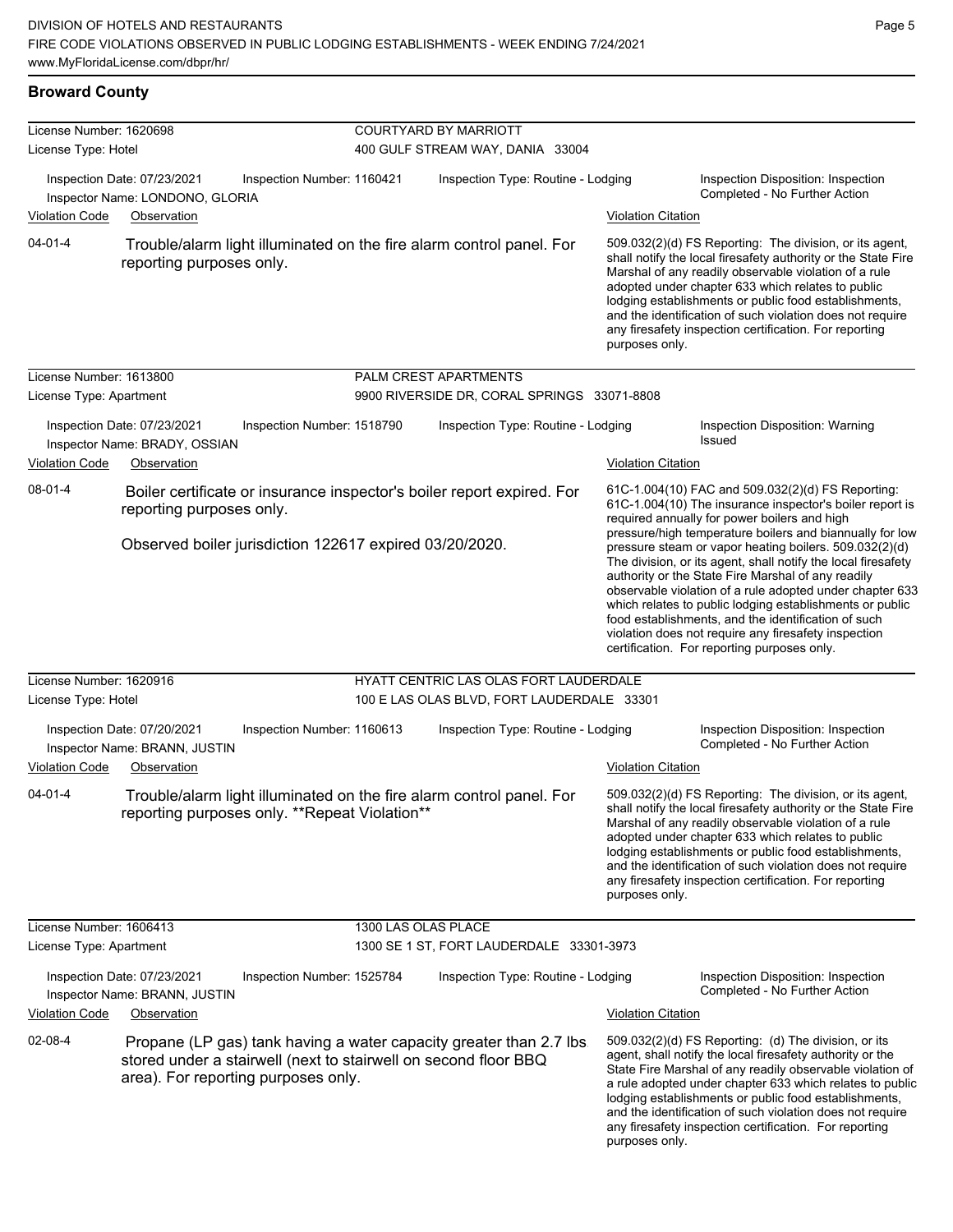| License Number: 1603330 |                                                                                                                                                                                                                                                                           |                            | <b>BEACHSIDE VILLAGE RESORT</b>               |                           |                                                                                                                                                                                                                                                                                                                                                                                                                                                                                                                                                                                                                                                   |  |  |
|-------------------------|---------------------------------------------------------------------------------------------------------------------------------------------------------------------------------------------------------------------------------------------------------------------------|----------------------------|-----------------------------------------------|---------------------------|---------------------------------------------------------------------------------------------------------------------------------------------------------------------------------------------------------------------------------------------------------------------------------------------------------------------------------------------------------------------------------------------------------------------------------------------------------------------------------------------------------------------------------------------------------------------------------------------------------------------------------------------------|--|--|
| License Type: Motel     |                                                                                                                                                                                                                                                                           |                            | 4553 EL MAR DR, LAUDERDALE-BY-THE-SE 33308    |                           |                                                                                                                                                                                                                                                                                                                                                                                                                                                                                                                                                                                                                                                   |  |  |
| <b>Violation Code</b>   | Inspection Date: 07/21/2021<br>Inspector Name: DEJONG, STEVEN<br>Observation                                                                                                                                                                                              | Inspection Number: 1216201 | Inspection Type: Routine - Lodging            | <b>Violation Citation</b> | Inspection Disposition: Call Back -<br>Complied                                                                                                                                                                                                                                                                                                                                                                                                                                                                                                                                                                                                   |  |  |
|                         |                                                                                                                                                                                                                                                                           |                            |                                               |                           |                                                                                                                                                                                                                                                                                                                                                                                                                                                                                                                                                                                                                                                   |  |  |
| $01-02-4$               | - From initial inspection : Portable fire extinguisher across from<br>Chatham Suite door pressure gauge indicates the extinguisher is in<br>need of recharge. For reporting purposes only.<br>- From follow-up inspection 2021-06-16: Fire extinguisher across<br>fro     |                            |                                               | purposes only.            | 509.032(2)(d) FS Reporting: (d) The division, or its<br>agent, shall notify the local firesafety authority or the<br>State Fire Marshal of any readily observable violation of<br>a rule adopted under chapter 633 which relates to public<br>lodging establishments or public food establishments,<br>and the identification of such violation does not require<br>any firesafety inspection certification. For reporting                                                                                                                                                                                                                        |  |  |
| License Number: 1619051 |                                                                                                                                                                                                                                                                           |                            | HOMETOWNE STUDIOS - FORT LAUDERDALE 3512      |                           |                                                                                                                                                                                                                                                                                                                                                                                                                                                                                                                                                                                                                                                   |  |  |
| License Type: Hotel     |                                                                                                                                                                                                                                                                           |                            | 3031 W COMMERCIAL BLVD, FORT LAUDERDALE 33309 |                           |                                                                                                                                                                                                                                                                                                                                                                                                                                                                                                                                                                                                                                                   |  |  |
|                         | Inspection Date: 07/20/2021<br>Inspector Name: SEWELL, SANGAY                                                                                                                                                                                                             | Inspection Number: 1161714 | Inspection Type: Complaint Full               |                           | Inspection Disposition: Warning<br>Issued                                                                                                                                                                                                                                                                                                                                                                                                                                                                                                                                                                                                         |  |  |
| <b>Violation Code</b>   | Observation                                                                                                                                                                                                                                                               |                            |                                               | <b>Violation Citation</b> |                                                                                                                                                                                                                                                                                                                                                                                                                                                                                                                                                                                                                                                   |  |  |
| 08-04-4                 | Boiler certificate not posted in the boiler room. For reporting<br>purposes only.                                                                                                                                                                                         |                            |                                               |                           | 61C-1.004(10) FAC and 509.032(2)(d) FS Reporting:<br>61C-1.004(10) The insurance inspector's boiler report<br>shall be posted in the boiler room. 509.032(2)(d) The<br>division, or its agent, shall notify the local firesafety<br>authority or the State Fire Marshal of any readily<br>observable violation of a rule adopted under chapter 633<br>which relates to public lodging establishments or public<br>food establishments, and the identification of such<br>violation does not require any firesafety inspection<br>certification. For reporting purposes only.                                                                      |  |  |
| License Number: 1620922 |                                                                                                                                                                                                                                                                           |                            | AC HOTEL SAWGRASS MILLS                       |                           |                                                                                                                                                                                                                                                                                                                                                                                                                                                                                                                                                                                                                                                   |  |  |
| License Type: Hotel     |                                                                                                                                                                                                                                                                           |                            | 1870 SAWGRASS MILLS CIR, SUNRISE 33323        |                           |                                                                                                                                                                                                                                                                                                                                                                                                                                                                                                                                                                                                                                                   |  |  |
| <b>Violation Code</b>   | Inspection Date: 07/16/2021<br>Inspector Name: BRADY, OSSIAN<br>Observation                                                                                                                                                                                               | Inspection Number: 1161491 | Inspection Type: Routine - Lodging            | <b>Violation Citation</b> | Inspection Disposition: Inspection<br>Completed - No Further Action                                                                                                                                                                                                                                                                                                                                                                                                                                                                                                                                                                               |  |  |
|                         |                                                                                                                                                                                                                                                                           |                            |                                               |                           |                                                                                                                                                                                                                                                                                                                                                                                                                                                                                                                                                                                                                                                   |  |  |
| 08-03-4                 | No boiler certificate or insurance inspector's boiler report available.<br>For reporting purposes only.<br>Observed 2 boilers at 8th floor at Max 800,000 BTU/hr input rating<br>and tanks supporting 500 Gallons. No boiler certifications available<br>at time of inspe |                            |                                               |                           | 61C-1.004(10) FAC and 509.032(2)(d) FS Reporting:<br>61C-1.004(10) The insurance inspector's boiler report is<br>required annually for power boilers and high<br>pressure/high temperature boilers and biannually for low<br>pressure steam or vapor heating boilers. 509.032(2)(d)<br>The division, or its agent, shall notify the local firesafety<br>authority or the State Fire Marshal of any readily<br>observable violation of a rule adopted under chapter 633<br>which relates to public lodging establishments or public<br>food establishments, and the identification of such<br>violation does not require any firesafety inspection |  |  |

certification. For reporting purposes only.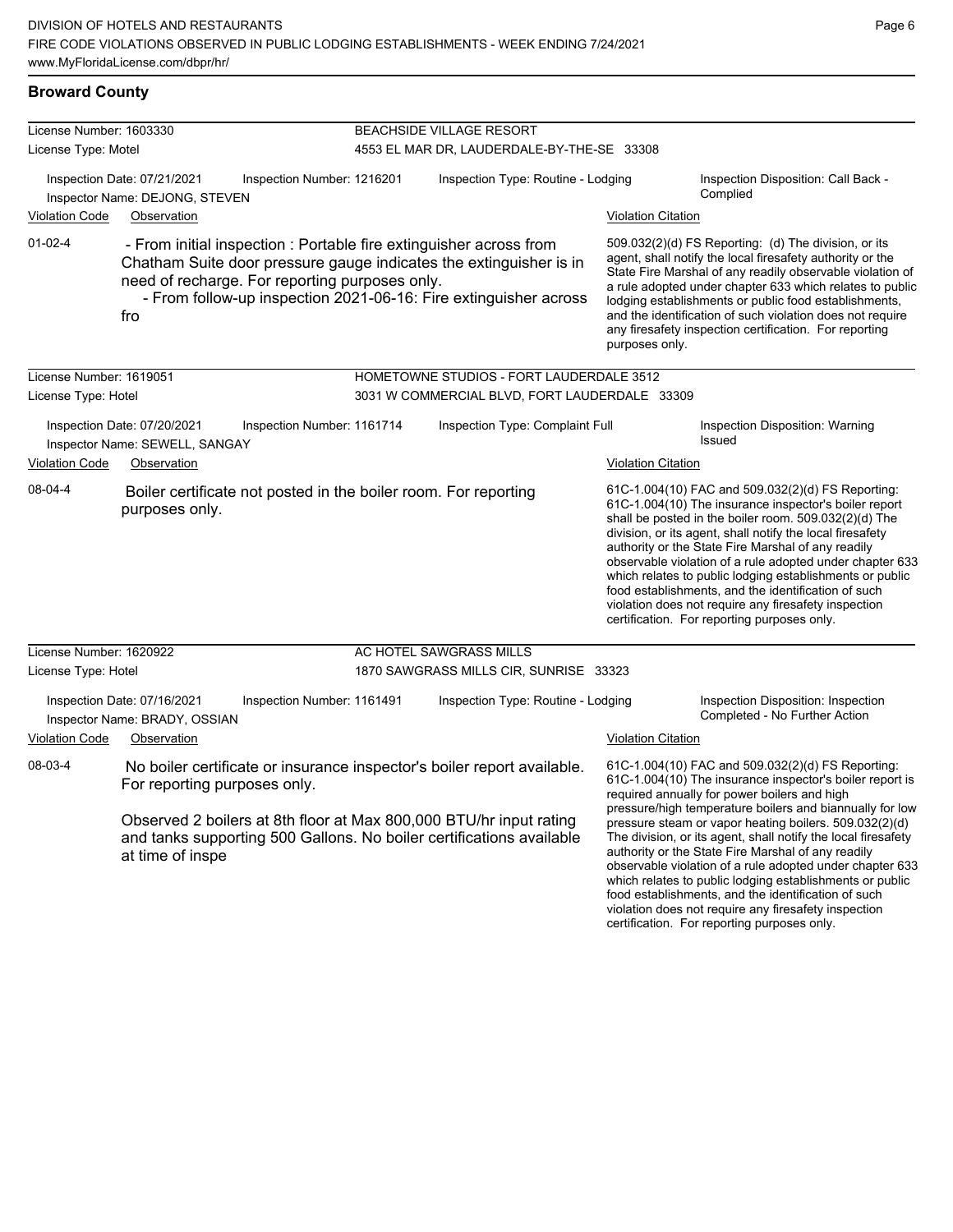# **Collier County**

| License Number: 2101614<br>License Type: Hotel |                                                                           | <b>HAMPTON INN</b><br>3210 N TAMIAMI TRAIL, NAPLES 34103 |  |                                                                        |                    |                                                                                                                                                                                                                                                                                                                                                                                                                                                                                                                                                                                                                                                                                                  |
|------------------------------------------------|---------------------------------------------------------------------------|----------------------------------------------------------|--|------------------------------------------------------------------------|--------------------|--------------------------------------------------------------------------------------------------------------------------------------------------------------------------------------------------------------------------------------------------------------------------------------------------------------------------------------------------------------------------------------------------------------------------------------------------------------------------------------------------------------------------------------------------------------------------------------------------------------------------------------------------------------------------------------------------|
| <b>Violation Code</b>                          | Inspection Date: 07/21/2021<br>Inspector Name: PENN, BRIAN<br>Observation | Inspection Number: 1160590                               |  | Inspection Type: Routine - Lodging                                     | Violation Citation | Inspection Disposition: Inspection<br>Completed - No Further Action                                                                                                                                                                                                                                                                                                                                                                                                                                                                                                                                                                                                                              |
| $08-01-4$                                      | reporting purposes only.                                                  |                                                          |  | Boiler certificate or insurance inspector's boiler report expired. For |                    | 61C-1.004(10) FAC and 509.032(2)(d) FS Reporting:<br>61C-1.004(10) The insurance inspector's boiler report is<br>required annually for power boilers and high<br>pressure/high temperature boilers and biannually for low<br>pressure steam or vapor heating boilers. 509.032(2)(d)<br>The division, or its agent, shall notify the local firesafety<br>authority or the State Fire Marshal of any readily<br>observable violation of a rule adopted under chapter 633<br>which relates to public lodging establishments or public<br>food establishments, and the identification of such<br>violation does not require any firesafety inspection<br>certification. For reporting purposes only. |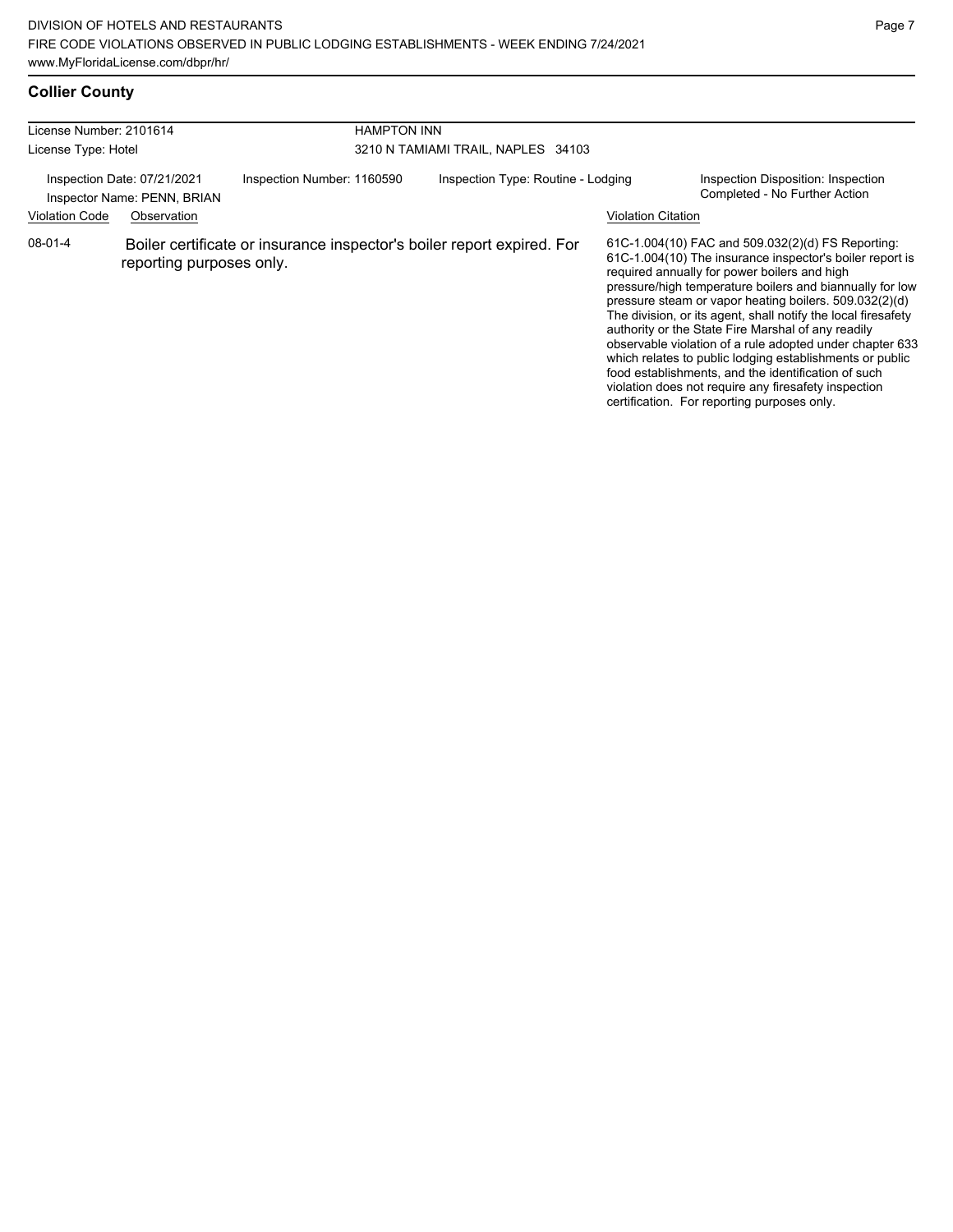| License Number: 2329245                        |                                                                                                                                                                                                                                                                        | MEDINA DIAZ APTS INC          |                                                                        |                           |                                                                                                                                                                                                                                                                                                                                                                                                                                                                                                                                                                                                                                                                                                  |  |
|------------------------------------------------|------------------------------------------------------------------------------------------------------------------------------------------------------------------------------------------------------------------------------------------------------------------------|-------------------------------|------------------------------------------------------------------------|---------------------------|--------------------------------------------------------------------------------------------------------------------------------------------------------------------------------------------------------------------------------------------------------------------------------------------------------------------------------------------------------------------------------------------------------------------------------------------------------------------------------------------------------------------------------------------------------------------------------------------------------------------------------------------------------------------------------------------------|--|
| License Type: Apartment                        |                                                                                                                                                                                                                                                                        | 305 SW 4 AVE, HOMESTEAD 33030 |                                                                        |                           |                                                                                                                                                                                                                                                                                                                                                                                                                                                                                                                                                                                                                                                                                                  |  |
|                                                | Inspection Date: 07/21/2021<br>Inspection Number: 1518612<br>Inspector Name: LEIDECKER, EDILMA                                                                                                                                                                         |                               | Inspection Type: Routine - Lodging                                     |                           | Inspection Disposition: Inspection<br>Completed - No Further Action                                                                                                                                                                                                                                                                                                                                                                                                                                                                                                                                                                                                                              |  |
| <b>Violation Code</b>                          | Observation                                                                                                                                                                                                                                                            |                               |                                                                        | <b>Violation Citation</b> |                                                                                                                                                                                                                                                                                                                                                                                                                                                                                                                                                                                                                                                                                                  |  |
| $01 - 06 - 4$                                  | Portable fire extinguisher locked in a box with no means of access<br>to the fire extinguisher. For reporting purposes only. Observed two<br>fire extinguisher locked in a boxes between unit 1 and 2 and<br>between unit 5 and 6, second floor. ** Repeat Violation** |                               |                                                                        | purposes only.            | 509.032(2)(d) FS Reporting: (d) The division, or its<br>agent, shall notify the local firesafety authority or the<br>State Fire Marshal of any readily observable violation of<br>a rule adopted under chapter 633 which relates to public<br>lodging establishments or public food establishments,<br>and the identification of such violation does not require<br>any firesafety inspection certification. For reporting                                                                                                                                                                                                                                                                       |  |
| License Number: 2329242<br>License Type: Hotel |                                                                                                                                                                                                                                                                        |                               | COURTYARD BY MARRIOTT SOUTH HOMESTEAD<br>2905 NE 9 ST, HOMESTEAD 33033 |                           |                                                                                                                                                                                                                                                                                                                                                                                                                                                                                                                                                                                                                                                                                                  |  |
|                                                | Inspection Date: 07/19/2021<br>Inspection Number: 1159613<br>Inspector Name: GONZALEZ, RICARDO                                                                                                                                                                         |                               | Inspection Type: Routine - Lodging                                     |                           | Inspection Disposition: Inspection<br>Completed - No Further Action                                                                                                                                                                                                                                                                                                                                                                                                                                                                                                                                                                                                                              |  |
| <b>Violation Code</b>                          | Observation                                                                                                                                                                                                                                                            |                               |                                                                        | <b>Violation Citation</b> |                                                                                                                                                                                                                                                                                                                                                                                                                                                                                                                                                                                                                                                                                                  |  |
| 08-01-4                                        | Boiler certificate or insurance inspector's boiler report expired. For<br>reporting purposes only.<br>130160 12/06/20, 130161 12/06/20                                                                                                                                 |                               |                                                                        |                           | 61C-1.004(10) FAC and 509.032(2)(d) FS Reporting:<br>61C-1.004(10) The insurance inspector's boiler report is<br>required annually for power boilers and high<br>pressure/high temperature boilers and biannually for low<br>pressure steam or vapor heating boilers. 509.032(2)(d)<br>The division, or its agent, shall notify the local firesafety<br>authority or the State Fire Marshal of any readily<br>observable violation of a rule adopted under chapter 633<br>which relates to public lodging establishments or public<br>food establishments, and the identification of such<br>violation does not require any firesafety inspection<br>certification. For reporting purposes only. |  |
| License Number: 2328266                        |                                                                                                                                                                                                                                                                        |                               | EXTENDED STAY AMERICA #1600                                            |                           |                                                                                                                                                                                                                                                                                                                                                                                                                                                                                                                                                                                                                                                                                                  |  |
| License Type: Hotel                            |                                                                                                                                                                                                                                                                        |                               | 8655 NW 21 TERRACE, MIAMI 33122                                        |                           |                                                                                                                                                                                                                                                                                                                                                                                                                                                                                                                                                                                                                                                                                                  |  |
|                                                | Inspection Date: 07/23/2021<br>Inspection Number: 1160546<br>Inspector Name: SANCHEZ, JAVIER                                                                                                                                                                           |                               | Inspection Type: Routine - Lodging                                     |                           | Inspection Disposition: Inspection<br>Completed - No Further Action                                                                                                                                                                                                                                                                                                                                                                                                                                                                                                                                                                                                                              |  |
| <b>Violation Code</b>                          | Observation                                                                                                                                                                                                                                                            |                               |                                                                        | <b>Violation Citation</b> |                                                                                                                                                                                                                                                                                                                                                                                                                                                                                                                                                                                                                                                                                                  |  |
| 08-01-4                                        | Boiler certificate or insurance inspector's boiler report expired. For<br>reporting purposes only. FL97596 expired 01/16/17, FL 97595<br>expired 01/16/17 ** Repeat Violation**                                                                                        |                               |                                                                        |                           | 61C-1.004(10) FAC and 509.032(2)(d) FS Reporting:<br>61C-1.004(10) The insurance inspector's boiler report is<br>required annually for power boilers and high<br>pressure/high temperature boilers and biannually for low<br>pressure steam or vapor heating boilers. 509.032(2)(d)<br>The division, or its agent, shall notify the local firesafety<br>authority or the State Fire Marshal of any readily<br>observable violation of a rule adopted under chapter 633<br>which relates to public lodging establishments or public<br>food establishments, and the identification of such<br>violation does not require any firesafety inspection<br>certification. For reporting purposes only. |  |
| License Number: 2329187                        |                                                                                                                                                                                                                                                                        |                               | HILTON GARDEN INN MIAMI AIRPORT WEST                                   |                           |                                                                                                                                                                                                                                                                                                                                                                                                                                                                                                                                                                                                                                                                                                  |  |
| License Type: Hotel                            |                                                                                                                                                                                                                                                                        |                               | 3550 NW 74 AVE, MIAMI 33122                                            |                           |                                                                                                                                                                                                                                                                                                                                                                                                                                                                                                                                                                                                                                                                                                  |  |
|                                                | Inspection Date: 07/19/2021<br>Inspection Number: 1159624<br>Inspector Name: SANCHEZ, JAVIER                                                                                                                                                                           |                               | Inspection Type: Routine - Lodging                                     |                           | Inspection Disposition: Inspection<br>Completed - No Further Action                                                                                                                                                                                                                                                                                                                                                                                                                                                                                                                                                                                                                              |  |
| <b>Violation Code</b>                          | Observation                                                                                                                                                                                                                                                            |                               |                                                                        | <b>Violation Citation</b> |                                                                                                                                                                                                                                                                                                                                                                                                                                                                                                                                                                                                                                                                                                  |  |
| 02-04-4                                        | Propane (LP gas) tank having a water capacity greater than 2.7 lbs<br>stored inside the building. For reporting purposes only. Inside of the<br>water heater room.                                                                                                     |                               |                                                                        |                           | 509.032(2)(d) FS Reporting: (d) The division, or its<br>agent, shall notify the local firesafety authority or the<br>State Fire Marshal of any readily observable violation of<br>a rule adopted under chapter 633 which relates to public<br>lodging establishments or public food establishments,<br>and the identification of such violation does not require<br>any firesafety inspection certification. For reporting                                                                                                                                                                                                                                                                       |  |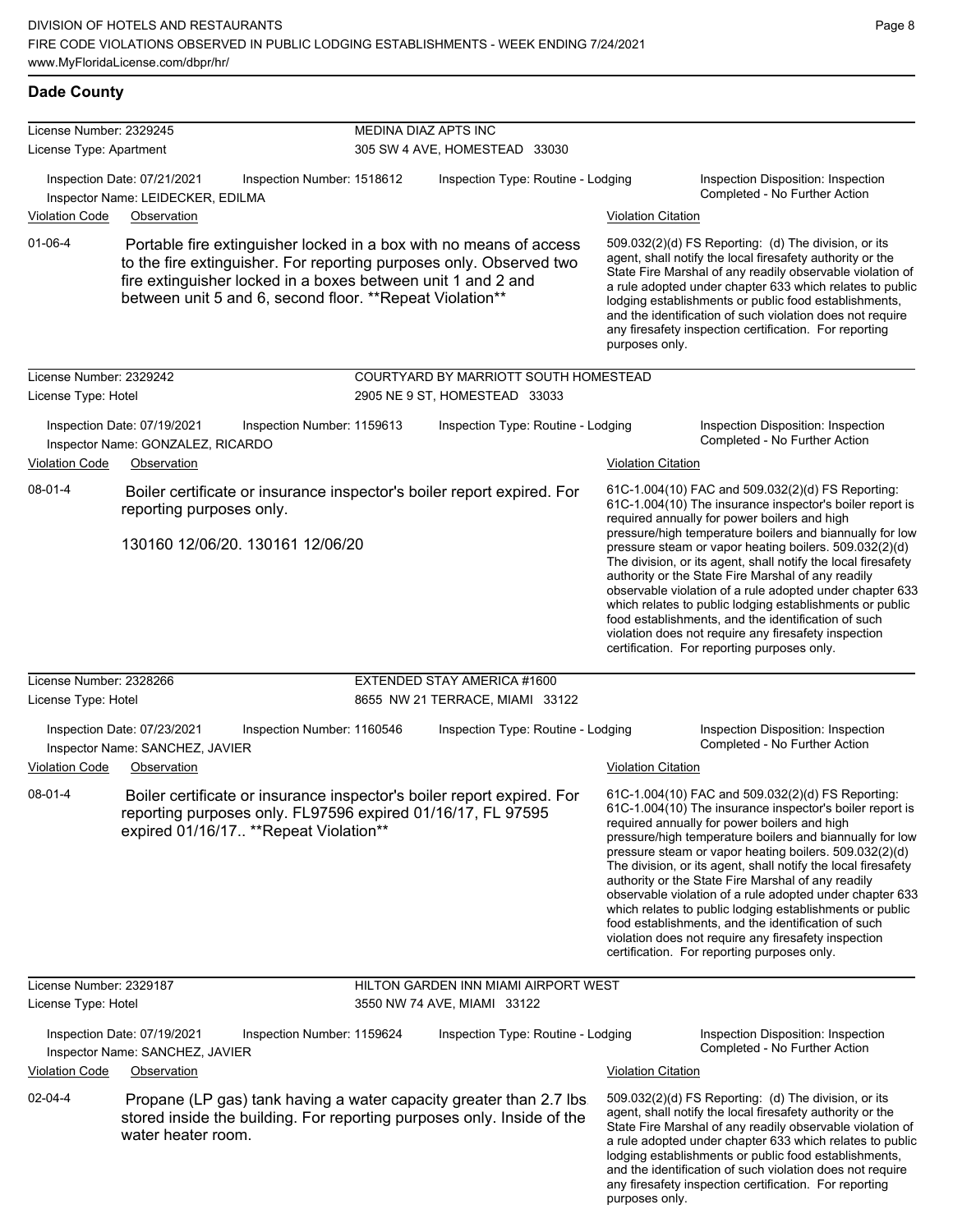**Dade County**

| License Number: 2300278                        |                                                                               |                                                                                                                                                                                                              | <b>JORGE PEREZ</b>                                                  |                           |                                                                                                                                                                                                                                                                                                                                                                                                                                                                                                                                                                                                                                                                                                  |  |  |  |
|------------------------------------------------|-------------------------------------------------------------------------------|--------------------------------------------------------------------------------------------------------------------------------------------------------------------------------------------------------------|---------------------------------------------------------------------|---------------------------|--------------------------------------------------------------------------------------------------------------------------------------------------------------------------------------------------------------------------------------------------------------------------------------------------------------------------------------------------------------------------------------------------------------------------------------------------------------------------------------------------------------------------------------------------------------------------------------------------------------------------------------------------------------------------------------------------|--|--|--|
| License Type: Apartment                        |                                                                               |                                                                                                                                                                                                              | 144 NW 26 AVE, MIAMI 33125                                          |                           |                                                                                                                                                                                                                                                                                                                                                                                                                                                                                                                                                                                                                                                                                                  |  |  |  |
| Violation Code                                 | Inspection Date: 07/20/2021<br>Inspector Name: GONZALEZ, ERIK<br>Observation  | Inspection Number: 1519441                                                                                                                                                                                   | Inspection Type: Routine - Lodging                                  | <b>Violation Citation</b> | Inspection Disposition: Inspection<br>Completed - No Further Action                                                                                                                                                                                                                                                                                                                                                                                                                                                                                                                                                                                                                              |  |  |  |
| $01 - 06 - 4$                                  | 10.                                                                           | Portable fire extinguisher locked in a box with no means of access<br>to the fire extinguisher. For reporting purposes only. Observed<br>extinguisher without braking device located on second floor by unit |                                                                     | purposes only.            | 509.032(2)(d) FS Reporting: (d) The division, or its<br>agent, shall notify the local firesafety authority or the<br>State Fire Marshal of any readily observable violation of<br>a rule adopted under chapter 633 which relates to public<br>lodging establishments or public food establishments,<br>and the identification of such violation does not require<br>any firesafety inspection certification. For reporting                                                                                                                                                                                                                                                                       |  |  |  |
| License Number: 2316091                        |                                                                               |                                                                                                                                                                                                              | HOLIDAY INN DOWNTOWN PORT OF MIAMI                                  |                           |                                                                                                                                                                                                                                                                                                                                                                                                                                                                                                                                                                                                                                                                                                  |  |  |  |
| License Type: Hotel                            |                                                                               |                                                                                                                                                                                                              | 340 BISCAYNE BLVD, MIAMI 33132                                      |                           |                                                                                                                                                                                                                                                                                                                                                                                                                                                                                                                                                                                                                                                                                                  |  |  |  |
| <b>Violation Code</b>                          | Inspection Date: 07/20/2021<br>Inspector Name: CUDEMOS, VIRNA<br>Observation  | Inspection Number: 1161079                                                                                                                                                                                   | Inspection Type: Routine - Lodging                                  | <b>Violation Citation</b> | Inspection Disposition: Inspection<br>Completed - No Further Action                                                                                                                                                                                                                                                                                                                                                                                                                                                                                                                                                                                                                              |  |  |  |
| $08 - 01 - 4$                                  |                                                                               | Boiler certificate or insurance inspector's boiler report expired. For<br>reporting purposes only. 059005 exp 4/22/2021                                                                                      |                                                                     |                           | 61C-1.004(10) FAC and 509.032(2)(d) FS Reporting:<br>61C-1.004(10) The insurance inspector's boiler report is<br>required annually for power boilers and high<br>pressure/high temperature boilers and biannually for low<br>pressure steam or vapor heating boilers. 509.032(2)(d)<br>The division, or its agent, shall notify the local firesafety<br>authority or the State Fire Marshal of any readily<br>observable violation of a rule adopted under chapter 633<br>which relates to public lodging establishments or public<br>food establishments, and the identification of such<br>violation does not require any firesafety inspection<br>certification. For reporting purposes only. |  |  |  |
| License Number: 2320639<br>License Type: Hotel |                                                                               |                                                                                                                                                                                                              | DOUBLETREE GRAND HOTEL (THE)<br>1717 N BAYSHORE DR, MIAMI 331321180 |                           |                                                                                                                                                                                                                                                                                                                                                                                                                                                                                                                                                                                                                                                                                                  |  |  |  |
| <b>Violation Code</b>                          | Inspection Date: 07/22/2021<br>Inspector Name: CUDEMOS, VIRNA<br>Observation  | Inspection Number: 1159831                                                                                                                                                                                   | Inspection Type: Routine - Lodging                                  | <b>Violation Citation</b> | Inspection Disposition: Inspection<br>Completed - No Further Action                                                                                                                                                                                                                                                                                                                                                                                                                                                                                                                                                                                                                              |  |  |  |
| $08 - 01 - 4$                                  |                                                                               | Boiler certificate or insurance inspector's boiler report expired. For<br>reporting purposes only. 082468/082469 expired<br>04/11/2021**Repeat Violation** **Repeat Violation**                              |                                                                     |                           | 61C-1.004(10) FAC and 509.032(2)(d) FS Reporting:<br>61C-1.004(10) The insurance inspector's boiler report is<br>required annually for power boilers and high<br>pressure/high temperature boilers and biannually for low<br>pressure steam or vapor heating boilers. 509.032(2)(d)<br>The division, or its agent, shall notify the local firesafety<br>authority or the State Fire Marshal of any readily<br>observable violation of a rule adopted under chapter 633<br>which relates to public lodging establishments or public<br>food establishments, and the identification of such<br>violation does not require any firesafety inspection<br>certification. For reporting purposes only. |  |  |  |
| License Number: 2308454                        |                                                                               |                                                                                                                                                                                                              | YURIANI INVESTMENTS LLC                                             |                           |                                                                                                                                                                                                                                                                                                                                                                                                                                                                                                                                                                                                                                                                                                  |  |  |  |
| License Type: Apartment<br>Violation Code      | Inspection Date: 07/19/2021<br>Inspector Name: GARCIA, B OSCAR<br>Observation | Inspection Number: 1532354                                                                                                                                                                                   | 1421 SW 6 ST, MIAMI 33135<br>Inspection Type: Routine - Lodging     | <b>Violation Citation</b> | Inspection Disposition: Warning<br>Issued                                                                                                                                                                                                                                                                                                                                                                                                                                                                                                                                                                                                                                                        |  |  |  |
| $01 - 06 - 4$                                  |                                                                               | Portable fire extinguisher locked in a box with no means of access<br>to the fire extinguisher. For reporting purposes only. **Warning**                                                                     |                                                                     | purposes only.            | 509.032(2)(d) FS Reporting: (d) The division, or its<br>agent, shall notify the local firesafety authority or the<br>State Fire Marshal of any readily observable violation of<br>a rule adopted under chapter 633 which relates to public<br>lodging establishments or public food establishments,<br>and the identification of such violation does not require<br>any firesafety inspection certification. For reporting                                                                                                                                                                                                                                                                       |  |  |  |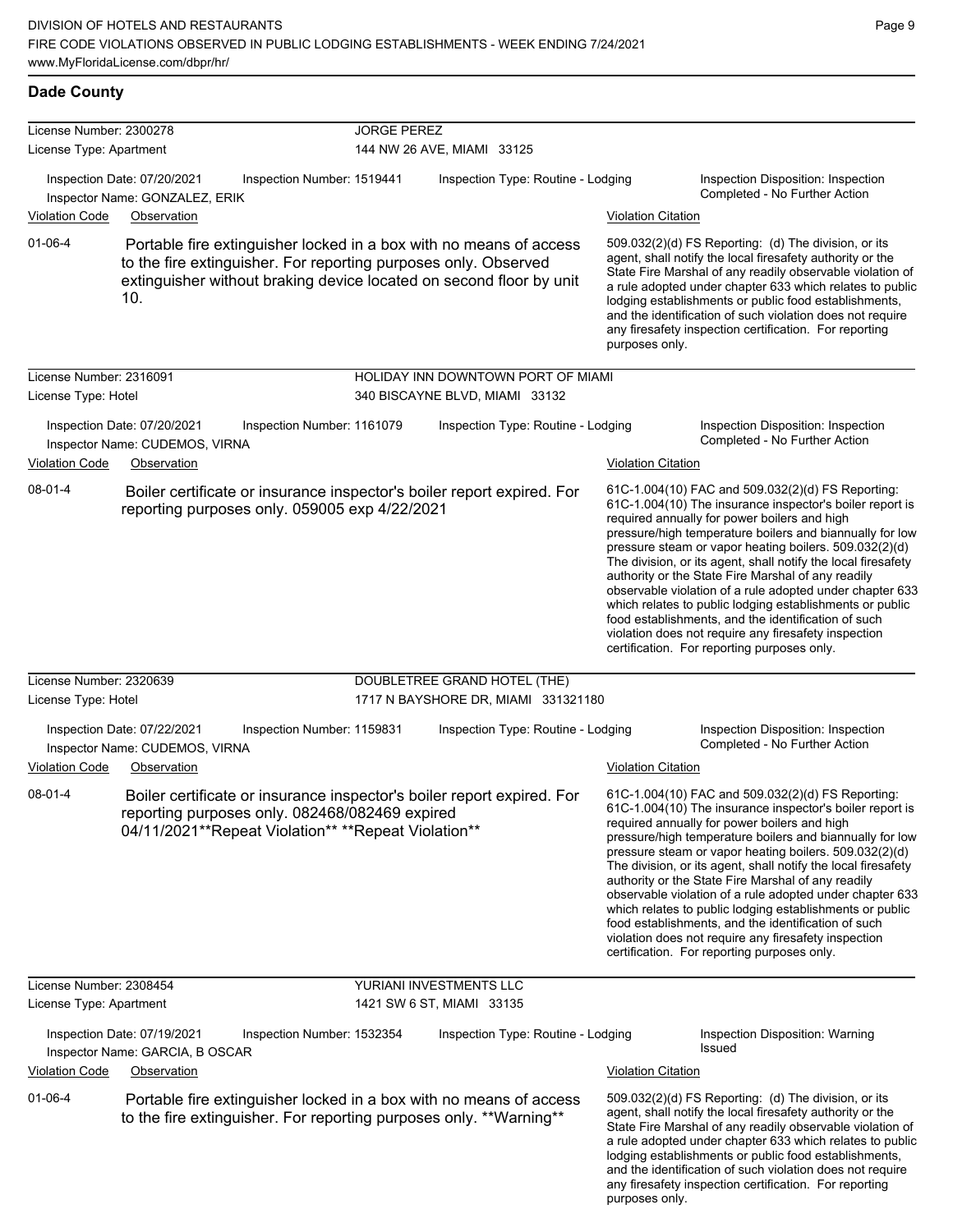| <b>Dade County</b>                                 |                                                                  |                                                        |                      |                                                                                                                                          |                           |                                                                                                                                                                                                                                                                                                                                                                                                                            |
|----------------------------------------------------|------------------------------------------------------------------|--------------------------------------------------------|----------------------|------------------------------------------------------------------------------------------------------------------------------------------|---------------------------|----------------------------------------------------------------------------------------------------------------------------------------------------------------------------------------------------------------------------------------------------------------------------------------------------------------------------------------------------------------------------------------------------------------------------|
| License Number: 2308026<br>License Type: Apartment |                                                                  |                                                        | <b>GONZALEZ APTS</b> | 1380 SW 6 ST, MIAMI 331353930                                                                                                            |                           |                                                                                                                                                                                                                                                                                                                                                                                                                            |
|                                                    | Inspection Date: 07/19/2021<br>Inspector Name: GARCIA, B OSCAR   | Inspection Number: 1532356                             |                      | Inspection Type: Routine - Lodging                                                                                                       |                           | Inspection Disposition: Warning<br><b>Issued</b>                                                                                                                                                                                                                                                                                                                                                                           |
| Violation Code                                     | Observation                                                      |                                                        |                      |                                                                                                                                          | <b>Violation Citation</b> |                                                                                                                                                                                                                                                                                                                                                                                                                            |
| $01 - 06 - 4$                                      |                                                                  |                                                        |                      | Portable fire extinguisher locked in a box with no means of access<br>to the fire extinguisher. For reporting purposes only. **Warning** | purposes only.            | 509.032(2)(d) FS Reporting: (d) The division, or its<br>agent, shall notify the local firesafety authority or the<br>State Fire Marshal of any readily observable violation of<br>a rule adopted under chapter 633 which relates to public<br>lodging establishments or public food establishments,<br>and the identification of such violation does not require<br>any firesafety inspection certification. For reporting |
| License Number: 2305198                            |                                                                  |                                                        | 200 COLLINS AVENUE   |                                                                                                                                          |                           |                                                                                                                                                                                                                                                                                                                                                                                                                            |
| License Type: Apartment                            |                                                                  |                                                        |                      | 200 COLLINS AVE, MIAMI BEACH 33139                                                                                                       |                           |                                                                                                                                                                                                                                                                                                                                                                                                                            |
|                                                    | Inspection Date: 07/23/2021<br>Inspector Name: WILLIAMS, ALFREDA | Inspection Number: 1532418                             |                      | Inspection Type: Lodging-Licensing<br>Inspection                                                                                         |                           | Inspection Disposition: Inspection<br>Completed - No Further Action                                                                                                                                                                                                                                                                                                                                                        |
| <b>Violation Code</b>                              | Observation                                                      |                                                        |                      |                                                                                                                                          | <b>Violation Citation</b> |                                                                                                                                                                                                                                                                                                                                                                                                                            |
| $01 - 06 - 4$                                      | On 1st and 2nd floor.                                            | to the fire extinguisher. For reporting purposes only. |                      | Portable fire extinguisher locked in a box with no means of access                                                                       | purposes only.            | 509.032(2)(d) FS Reporting: (d) The division, or its<br>agent, shall notify the local firesafety authority or the<br>State Fire Marshal of any readily observable violation of<br>a rule adopted under chapter 633 which relates to public<br>lodging establishments or public food establishments,<br>and the identification of such violation does not require<br>any firesafety inspection certification. For reporting |
| License Number: 2309536                            |                                                                  |                                                        |                      | BELAZDAN HOLDING CORPORATION                                                                                                             |                           |                                                                                                                                                                                                                                                                                                                                                                                                                            |
| License Type: Apartment                            |                                                                  |                                                        |                      | 626 -650 JEFFERSON AVE, MIAMI BEACH 33139                                                                                                |                           |                                                                                                                                                                                                                                                                                                                                                                                                                            |
|                                                    | Inspection Date: 07/21/2021<br>Inspector Name: WILLIAMS, ALFREDA | Inspection Number: 1516419                             |                      | Inspection Type: Routine - Lodging                                                                                                       |                           | Inspection Disposition: Inspection<br>Completed - No Further Action                                                                                                                                                                                                                                                                                                                                                        |
| <b>Violation Code</b>                              | Observation                                                      |                                                        |                      |                                                                                                                                          | <b>Violation Citation</b> |                                                                                                                                                                                                                                                                                                                                                                                                                            |
| $01 - 06 - 4$                                      | 650 building 2nd floor.                                          | to the fire extinguisher. For reporting purposes only. |                      | Portable fire extinguisher locked in a box with no means of access                                                                       | purposes only.            | 509.032(2)(d) FS Reporting: (d) The division, or its<br>agent, shall notify the local firesafety authority or the<br>State Fire Marshal of any readily observable violation of<br>a rule adopted under chapter 633 which relates to public<br>lodging establishments or public food establishments,<br>and the identification of such violation does not require<br>any firesafety inspection certification. For reporting |
| License Number: 2329285                            |                                                                  |                                                        | LORD BALFOUR HOTEL   |                                                                                                                                          |                           |                                                                                                                                                                                                                                                                                                                                                                                                                            |
| License Type: Hotel                                |                                                                  |                                                        |                      | 350 OCEAN DR, MIAMI BEACH 33139                                                                                                          |                           |                                                                                                                                                                                                                                                                                                                                                                                                                            |
|                                                    | Inspection Date: 07/23/2021<br>Inspector Name: WILLIAMS, ALFREDA | Inspection Number: 1161796                             |                      | Inspection Type: Routine - Lodging                                                                                                       |                           | Inspection Disposition: Warning<br><b>Issued</b>                                                                                                                                                                                                                                                                                                                                                                           |
| <b>Violation Code</b>                              | Observation                                                      |                                                        |                      |                                                                                                                                          | <b>Violation Citation</b> |                                                                                                                                                                                                                                                                                                                                                                                                                            |
| $04 - 01 - 4$                                      | reporting purposes only.                                         |                                                        |                      | Trouble/alarm light illuminated on the fire alarm control panel. For                                                                     | purposes only.            | 509.032(2)(d) FS Reporting: The division, or its agent,<br>shall notify the local firesafety authority or the State Fire<br>Marshal of any readily observable violation of a rule<br>adopted under chapter 633 which relates to public<br>lodging establishments or public food establishments,<br>and the identification of such violation does not require<br>any firesafety inspection certification. For reporting     |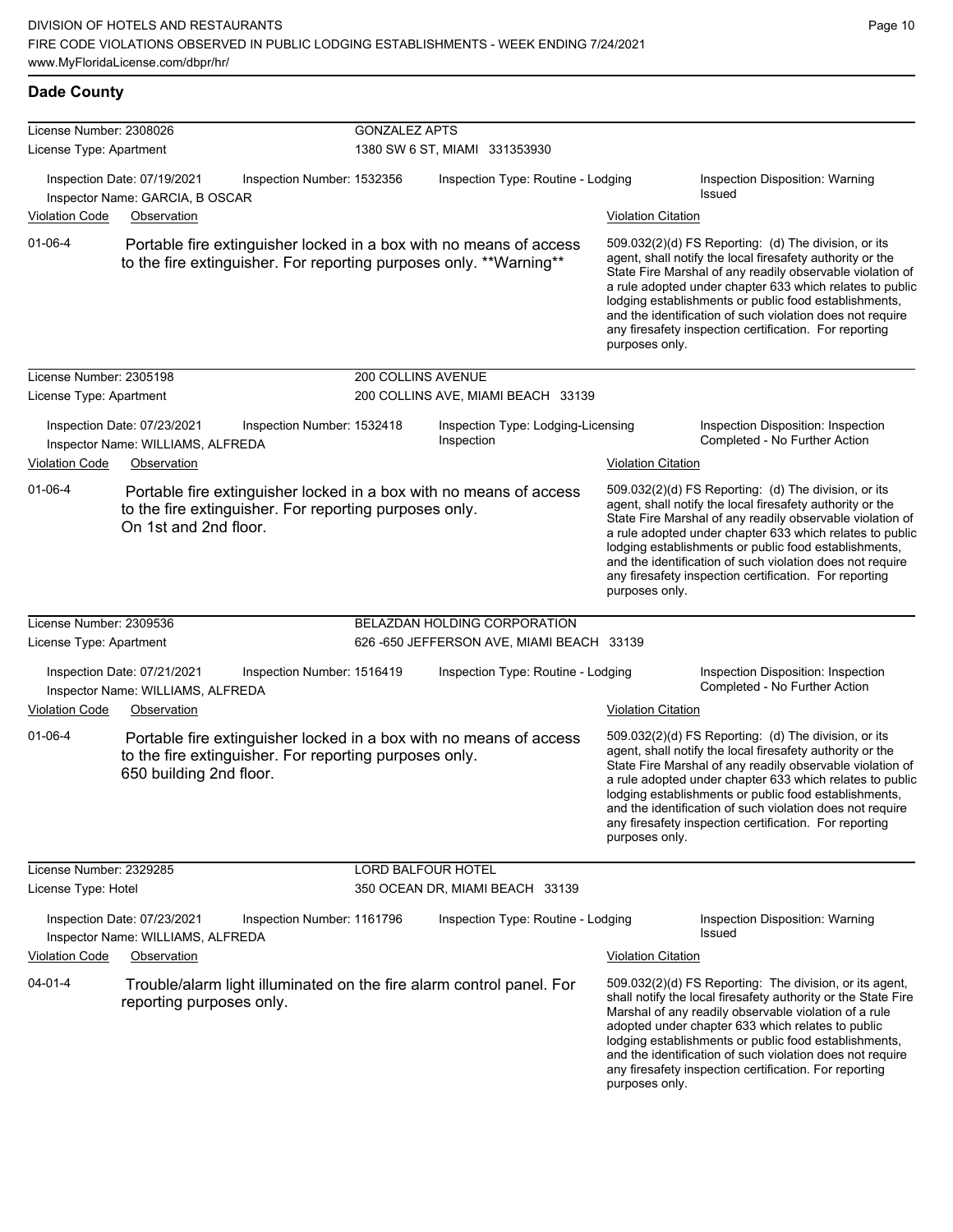#### **Dade County**

| License Number: 2329467                                                                             |                                                                                                                                                  |                                                                         | THE GOODTIME HOTEL                       |                                                                                                                                                                                                                                                                                                                                                                                                                                                                                                                                                                                                                                                                                                  |                                                                                                                                                                                                                                                                                                                                                                                                                            |  |  |  |
|-----------------------------------------------------------------------------------------------------|--------------------------------------------------------------------------------------------------------------------------------------------------|-------------------------------------------------------------------------|------------------------------------------|--------------------------------------------------------------------------------------------------------------------------------------------------------------------------------------------------------------------------------------------------------------------------------------------------------------------------------------------------------------------------------------------------------------------------------------------------------------------------------------------------------------------------------------------------------------------------------------------------------------------------------------------------------------------------------------------------|----------------------------------------------------------------------------------------------------------------------------------------------------------------------------------------------------------------------------------------------------------------------------------------------------------------------------------------------------------------------------------------------------------------------------|--|--|--|
| License Type: Hotel                                                                                 |                                                                                                                                                  | 601 WASHINGTON AVE, MIAMI BEACH 33139                                   |                                          |                                                                                                                                                                                                                                                                                                                                                                                                                                                                                                                                                                                                                                                                                                  |                                                                                                                                                                                                                                                                                                                                                                                                                            |  |  |  |
|                                                                                                     | Inspection Date: 07/22/2021<br>Inspection Number: 1159797<br>Inspector Name: WILLIAMS, ALFREDA                                                   |                                                                         | Inspection Type: Routine - Lodging       |                                                                                                                                                                                                                                                                                                                                                                                                                                                                                                                                                                                                                                                                                                  | Inspection Disposition: Inspection<br>Completed - No Further Action                                                                                                                                                                                                                                                                                                                                                        |  |  |  |
| <b>Violation Code</b>                                                                               | Observation                                                                                                                                      |                                                                         |                                          | <b>Violation Citation</b>                                                                                                                                                                                                                                                                                                                                                                                                                                                                                                                                                                                                                                                                        |                                                                                                                                                                                                                                                                                                                                                                                                                            |  |  |  |
| $04 - 01 - 4$                                                                                       | Trouble/alarm light illuminated on the fire alarm control panel. For<br>reporting purposes only.                                                 |                                                                         |                                          | purposes only.                                                                                                                                                                                                                                                                                                                                                                                                                                                                                                                                                                                                                                                                                   | 509.032(2)(d) FS Reporting: The division, or its agent,<br>shall notify the local firesafety authority or the State Fire<br>Marshal of any readily observable violation of a rule<br>adopted under chapter 633 which relates to public<br>lodging establishments or public food establishments,<br>and the identification of such violation does not require<br>any firesafety inspection certification. For reporting     |  |  |  |
| 08-03-4<br>For reporting purposes only.<br>Observed water heater maximum states 499,900 maximum btu |                                                                                                                                                  | No boiler certificate or insurance inspector's boiler report available. |                                          | 61C-1.004(10) FAC and 509.032(2)(d) FS Reporting:<br>61C-1.004(10) The insurance inspector's boiler report is<br>required annually for power boilers and high<br>pressure/high temperature boilers and biannually for low<br>pressure steam or vapor heating boilers. 509.032(2)(d)<br>The division, or its agent, shall notify the local firesafety<br>authority or the State Fire Marshal of any readily<br>observable violation of a rule adopted under chapter 633<br>which relates to public lodging establishments or public<br>food establishments, and the identification of such<br>violation does not require any firesafety inspection<br>certification. For reporting purposes only. |                                                                                                                                                                                                                                                                                                                                                                                                                            |  |  |  |
| License Number: 2310682                                                                             |                                                                                                                                                  | <b>LISI APTS</b>                                                        |                                          |                                                                                                                                                                                                                                                                                                                                                                                                                                                                                                                                                                                                                                                                                                  |                                                                                                                                                                                                                                                                                                                                                                                                                            |  |  |  |
| License Type: Apartment                                                                             |                                                                                                                                                  | 729 EUCLID AVE, MIAMI BEACH 331396134                                   |                                          |                                                                                                                                                                                                                                                                                                                                                                                                                                                                                                                                                                                                                                                                                                  |                                                                                                                                                                                                                                                                                                                                                                                                                            |  |  |  |
|                                                                                                     | Inspection Date: 07/23/2021<br>Inspection Number: 1527407<br>Inspector Name: WILLIAMS, ALFREDA                                                   |                                                                         | Inspection Type: Routine - Lodging       |                                                                                                                                                                                                                                                                                                                                                                                                                                                                                                                                                                                                                                                                                                  | Inspection Disposition: Inspection<br>Completed - No Further Action                                                                                                                                                                                                                                                                                                                                                        |  |  |  |
| <b>Violation Code</b>                                                                               | Observation                                                                                                                                      |                                                                         |                                          | <b>Violation Citation</b>                                                                                                                                                                                                                                                                                                                                                                                                                                                                                                                                                                                                                                                                        |                                                                                                                                                                                                                                                                                                                                                                                                                            |  |  |  |
| $01 - 06 - 4$                                                                                       | Portable fire extinguisher locked in a box with no means of access<br>to the fire extinguisher. For reporting purposes only.<br>On 1st floor.    |                                                                         |                                          | purposes only.                                                                                                                                                                                                                                                                                                                                                                                                                                                                                                                                                                                                                                                                                   | 509.032(2)(d) FS Reporting: (d) The division, or its<br>agent, shall notify the local firesafety authority or the<br>State Fire Marshal of any readily observable violation of<br>a rule adopted under chapter 633 which relates to public<br>lodging establishments or public food establishments,<br>and the identification of such violation does not require<br>any firesafety inspection certification. For reporting |  |  |  |
| License Number: 2303627                                                                             |                                                                                                                                                  | YESORA APTS                                                             |                                          |                                                                                                                                                                                                                                                                                                                                                                                                                                                                                                                                                                                                                                                                                                  |                                                                                                                                                                                                                                                                                                                                                                                                                            |  |  |  |
| License Type: Apartment                                                                             |                                                                                                                                                  |                                                                         | 761 JEFFERSON AVE, MIAMI BEACH 331398568 |                                                                                                                                                                                                                                                                                                                                                                                                                                                                                                                                                                                                                                                                                                  |                                                                                                                                                                                                                                                                                                                                                                                                                            |  |  |  |
|                                                                                                     | Inspection Date: 07/21/2021<br>Inspection Number: 1525254<br>Inspector Name: WILLIAMS, ALFREDA                                                   |                                                                         | Inspection Type: Routine - Lodging       |                                                                                                                                                                                                                                                                                                                                                                                                                                                                                                                                                                                                                                                                                                  | Inspection Disposition: Inspection<br>Completed - No Further Action                                                                                                                                                                                                                                                                                                                                                        |  |  |  |
| <b>Violation Code</b>                                                                               | Observation                                                                                                                                      |                                                                         |                                          | <b>Violation Citation</b>                                                                                                                                                                                                                                                                                                                                                                                                                                                                                                                                                                                                                                                                        |                                                                                                                                                                                                                                                                                                                                                                                                                            |  |  |  |
| 01-06-4                                                                                             | Portable fire extinguisher locked in a box with no means of access<br>to the fire extinguisher. For reporting purposes only.<br>On second floor. |                                                                         |                                          | purposes only.                                                                                                                                                                                                                                                                                                                                                                                                                                                                                                                                                                                                                                                                                   | 509.032(2)(d) FS Reporting: (d) The division, or its<br>agent, shall notify the local firesafety authority or the<br>State Fire Marshal of any readily observable violation of<br>a rule adopted under chapter 633 which relates to public<br>lodging establishments or public food establishments,<br>and the identification of such violation does not require<br>any firesafety inspection certification. For reporting |  |  |  |
| 04-04-4                                                                                             | Fire alarm control panel has no power. For reporting purposes only.                                                                              |                                                                         |                                          | purposes only.                                                                                                                                                                                                                                                                                                                                                                                                                                                                                                                                                                                                                                                                                   | 509.032(2)(d) FS Reporting: The division, or its agent,<br>shall notify the local firesafety authority or the State Fire<br>Marshal of any readily observable violation of a rule<br>adopted under chapter 633 which relates to public<br>lodging establishments or public food establishments,<br>and the identification of such violation does not require<br>any firesafety inspection certification. For reporting     |  |  |  |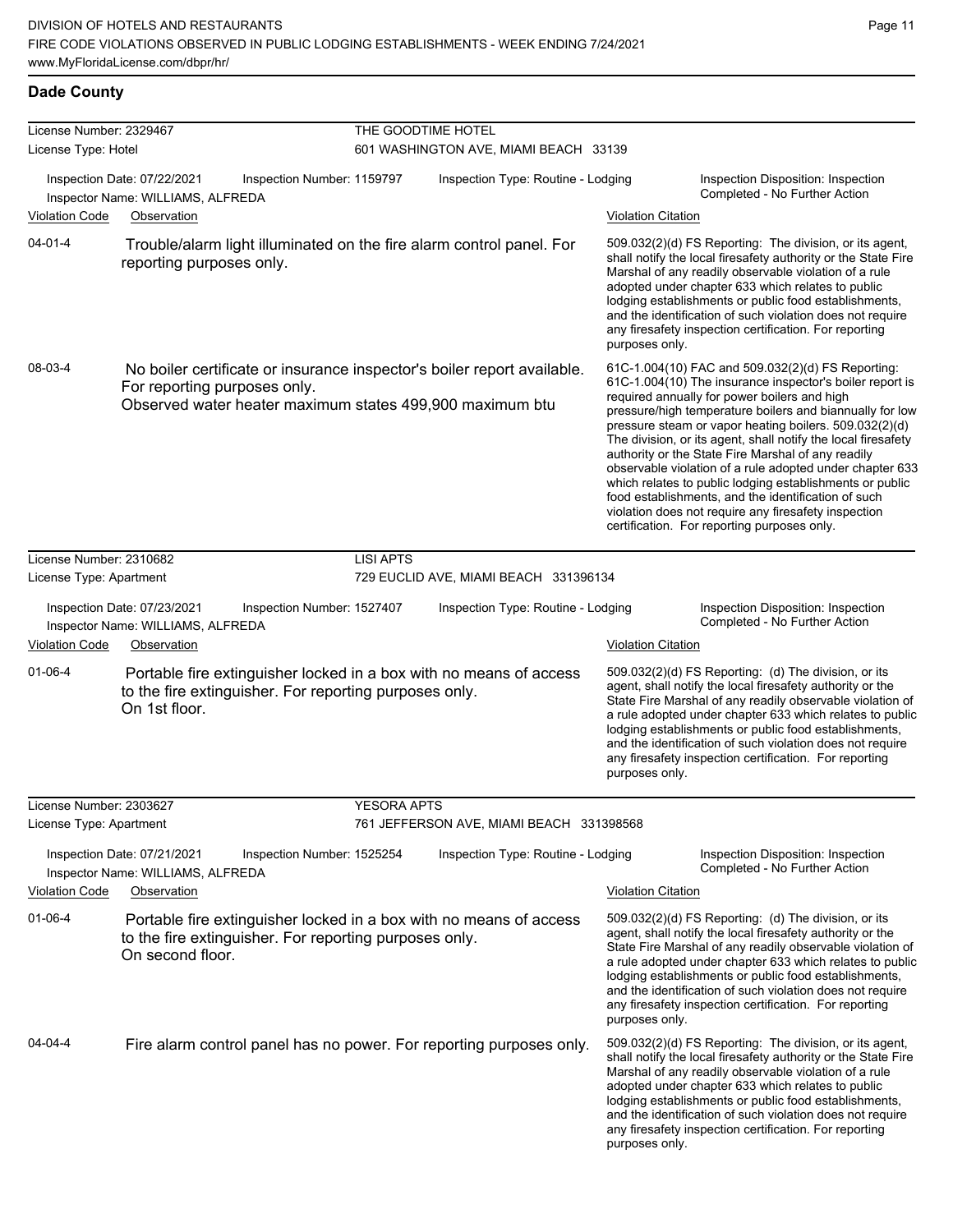any firesafety inspection certification. For reporting

| <b>Dade County</b> |
|--------------------|
|                    |

| License Number: 2323354 |                                                                |                                                                 | THE MANSION LC                  |                                                                                                                                              |                           |                                                                                                                                                                                                                                                                                                                                                                                                                            |  |
|-------------------------|----------------------------------------------------------------|-----------------------------------------------------------------|---------------------------------|----------------------------------------------------------------------------------------------------------------------------------------------|---------------------------|----------------------------------------------------------------------------------------------------------------------------------------------------------------------------------------------------------------------------------------------------------------------------------------------------------------------------------------------------------------------------------------------------------------------------|--|
| License Type: Apartment |                                                                |                                                                 | 1001 W 46 ST, MIAMI BEACH 33140 |                                                                                                                                              |                           |                                                                                                                                                                                                                                                                                                                                                                                                                            |  |
|                         | Inspection Date: 07/19/2021<br>Inspector Name: UNZAGA, MILADYS | Inspection Number: 1525637                                      |                                 | Inspection Type: Routine - Lodging                                                                                                           |                           | Inspection Disposition: Inspection<br>Completed - No Further Action                                                                                                                                                                                                                                                                                                                                                        |  |
| <b>Violation Code</b>   | Observation                                                    |                                                                 |                                 |                                                                                                                                              | <b>Violation Citation</b> |                                                                                                                                                                                                                                                                                                                                                                                                                            |  |
| $01 - 06 - 4$           | the building.                                                  | to the fire extinguisher. For reporting purposes only. Observed |                                 | Portable fire extinguisher locked in a box with no means of access<br>missing breaking device on extinguisher located on the backside of     | purposes only.            | 509.032(2)(d) FS Reporting: (d) The division, or its<br>agent, shall notify the local firesafety authority or the<br>State Fire Marshal of any readily observable violation of<br>a rule adopted under chapter 633 which relates to public<br>lodging establishments or public food establishments,<br>and the identification of such violation does not require<br>any firesafety inspection certification. For reporting |  |
| License Number: 2330587 |                                                                |                                                                 | <b>MSFLJ LLC</b>                |                                                                                                                                              |                           |                                                                                                                                                                                                                                                                                                                                                                                                                            |  |
| License Type: Apartment |                                                                |                                                                 |                                 | 3039-3045 NW 21 CT, MIAMI 33142                                                                                                              |                           |                                                                                                                                                                                                                                                                                                                                                                                                                            |  |
|                         | Inspection Date: 07/16/2021<br>Inspector Name: HODGE, KRISTEN  | Inspection Number: 1532352                                      |                                 | Inspection Type: Routine - Lodging                                                                                                           |                           | Inspection Disposition: Warning<br>Issued                                                                                                                                                                                                                                                                                                                                                                                  |  |
| <b>Violation Code</b>   | Observation                                                    |                                                                 |                                 |                                                                                                                                              | <b>Violation Citation</b> |                                                                                                                                                                                                                                                                                                                                                                                                                            |  |
| $07-02-4$               |                                                                | under upstairs platform. For reporting purposes only.           |                                 | Frayed electrical wire(s), located above unit 2 in building 3045                                                                             | purposes only.            | 509.032(2)(d) FS Reporting: (d) The division, or its<br>agent, shall notify the local firesafety authority or the<br>State Fire Marshal of any readily observable violation of<br>a rule adopted under chapter 633 which relates to public<br>lodging establishments or public food establishments,<br>and the identification of such violation does not require<br>any firesafety inspection certification. For reporting |  |
| License Number: 2308500 |                                                                |                                                                 | <b>AVALON APTS</b>              |                                                                                                                                              |                           |                                                                                                                                                                                                                                                                                                                                                                                                                            |  |
| License Type: Apartment |                                                                |                                                                 |                                 | 2251 NE 170 ST, NORTH MIAMI BEACH 33160                                                                                                      |                           |                                                                                                                                                                                                                                                                                                                                                                                                                            |  |
|                         | Inspection Date: 07/16/2021<br>Inspector Name: TAYLOR, JOHN    | Inspection Number: 1518493                                      |                                 | Inspection Type: Routine - Lodging                                                                                                           |                           | Inspection Disposition: Inspection<br>Completed - No Further Action                                                                                                                                                                                                                                                                                                                                                        |  |
| <b>Violation Code</b>   | Observation                                                    |                                                                 |                                 |                                                                                                                                              | <b>Violation Citation</b> |                                                                                                                                                                                                                                                                                                                                                                                                                            |  |
| $01 - 06 - 4$           | Apt 202 & 209.                                                 |                                                                 |                                 | Portable fire extinguisher locked in a box with no means of access<br>to the fire extinguisher. For reporting purposes only. Located next to |                           | 509.032(2)(d) FS Reporting: (d) The division, or its<br>agent, shall notify the local firesafety authority or the<br>State Fire Marshal of any readily observable violation of<br>a rule adopted under chapter 633 which relates to public<br>lodging establishments or public food establishments,<br>and the identification of such violation does not require                                                           |  |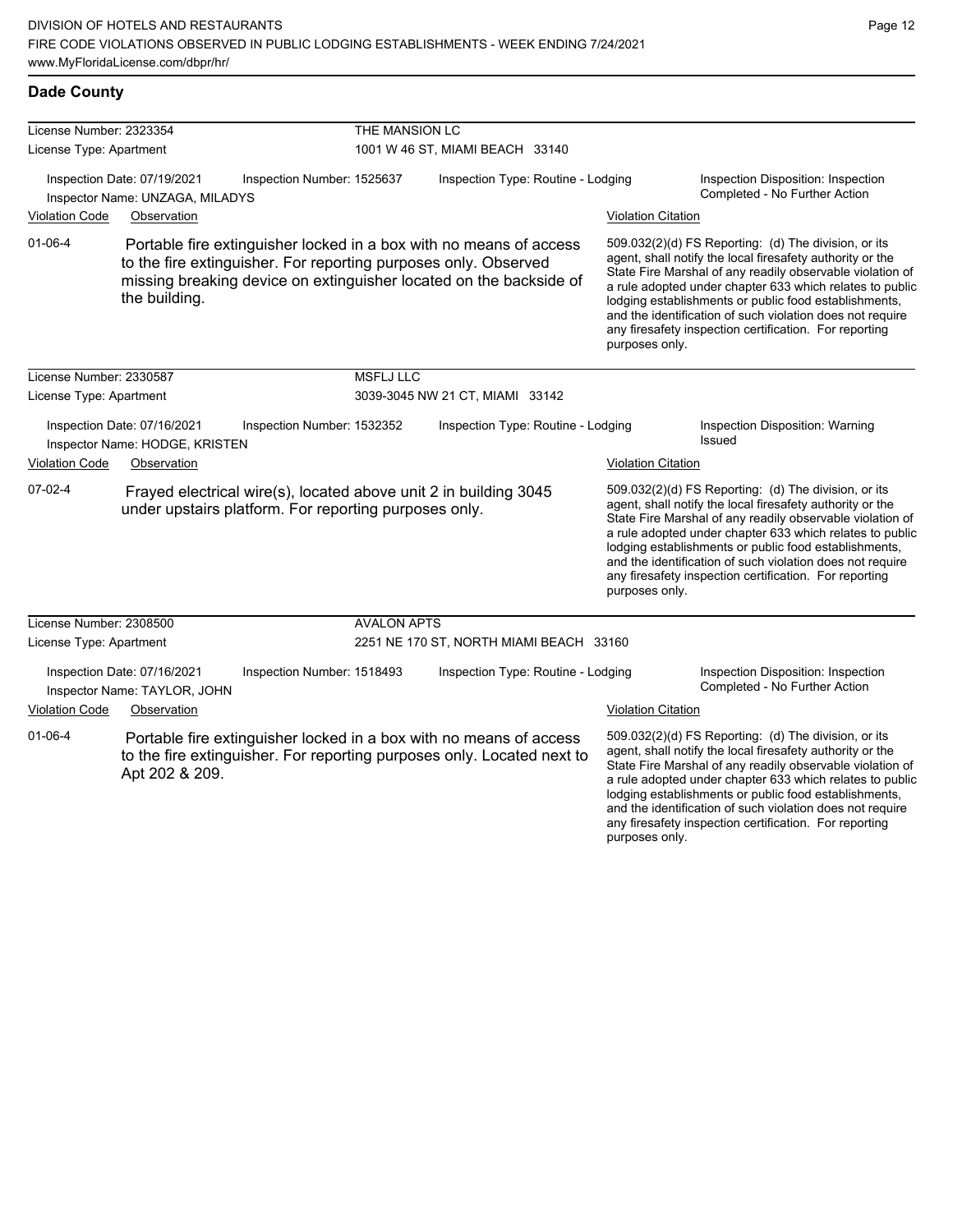| <b>Dade County</b>      |                                                                                                                                                                                                                          |                             |                                                  |                           |                                                                                                                                                                                                                                                                                                                                                                                                                                                                                                                                                                                                                                                                                                  |  |  |
|-------------------------|--------------------------------------------------------------------------------------------------------------------------------------------------------------------------------------------------------------------------|-----------------------------|--------------------------------------------------|---------------------------|--------------------------------------------------------------------------------------------------------------------------------------------------------------------------------------------------------------------------------------------------------------------------------------------------------------------------------------------------------------------------------------------------------------------------------------------------------------------------------------------------------------------------------------------------------------------------------------------------------------------------------------------------------------------------------------------------|--|--|
| License Number: 2303148 |                                                                                                                                                                                                                          | 168 STREET PROPERTY COMPANY |                                                  |                           |                                                                                                                                                                                                                                                                                                                                                                                                                                                                                                                                                                                                                                                                                                  |  |  |
| License Type: Apartment |                                                                                                                                                                                                                          |                             | 1985 NE 168TH ST, NORTH MIAMI BEACH 33162        |                           |                                                                                                                                                                                                                                                                                                                                                                                                                                                                                                                                                                                                                                                                                                  |  |  |
|                         | Inspection Date: 07/19/2021<br>Inspection Number: 1532330<br>Inspector Name: STUBBS, CHRISTINE                                                                                                                           |                             | Inspection Type: Lodging-Licensing<br>Inspection |                           | Inspection Disposition: Warning<br><b>Issued</b>                                                                                                                                                                                                                                                                                                                                                                                                                                                                                                                                                                                                                                                 |  |  |
| <b>Violation Code</b>   | Observation                                                                                                                                                                                                              |                             |                                                  | <b>Violation Citation</b> |                                                                                                                                                                                                                                                                                                                                                                                                                                                                                                                                                                                                                                                                                                  |  |  |
| $01 - 05 - 4$           | Portable fire extinguisher obstructed/not accessible. For reporting<br>purposes only. Missing hammers at apartments #6 & #8.                                                                                             |                             |                                                  | purposes only.            | 509.032(2)(d) FS Reporting: (d) The division, or its<br>agent, shall notify the local firesafety authority or the<br>State Fire Marshal of any readily observable violation of<br>a rule adopted under chapter 633 which relates to public<br>lodging establishments or public food establishments,<br>and the identification of such violation does not require<br>any firesafety inspection certification. For reporting                                                                                                                                                                                                                                                                       |  |  |
| $01 - 05 - 4$           | - From initial inspection : Portable fire extinguisher obstructed/not<br>accessible. For reporting purposes only. Missing hammers at<br>apartments #6 & #8.<br>time of call back inspection observed portable fire extin |                             | - From follow-up inspection 2021-07-21: At       | purposes only.            | 509.032(2)(d) FS Reporting: (d) The division, or its<br>agent, shall notify the local firesafety authority or the<br>State Fire Marshal of any readily observable violation of<br>a rule adopted under chapter 633 which relates to public<br>lodging establishments or public food establishments,<br>and the identification of such violation does not require<br>any firesafety inspection certification. For reporting                                                                                                                                                                                                                                                                       |  |  |
| License Number: 2321990 |                                                                                                                                                                                                                          |                             | <b>QUALITY INN MIAMI AIRPORT</b>                 |                           |                                                                                                                                                                                                                                                                                                                                                                                                                                                                                                                                                                                                                                                                                                  |  |  |
| License Type: Hotel     |                                                                                                                                                                                                                          |                             | 3959 NW 79 AVE, MIAMI 33166                      |                           |                                                                                                                                                                                                                                                                                                                                                                                                                                                                                                                                                                                                                                                                                                  |  |  |
|                         | Inspection Date: 07/19/2021<br>Inspection Number: 1160599<br>Inspector Name: GONZALEZ, ERIK                                                                                                                              |                             | Inspection Type: Routine - Lodging               |                           | Inspection Disposition: Warning<br><b>Issued</b>                                                                                                                                                                                                                                                                                                                                                                                                                                                                                                                                                                                                                                                 |  |  |
| <b>Violation Code</b>   | Observation                                                                                                                                                                                                              |                             |                                                  | <b>Violation Citation</b> |                                                                                                                                                                                                                                                                                                                                                                                                                                                                                                                                                                                                                                                                                                  |  |  |
| 08-01-4                 | Boiler certificate or insurance inspector's boiler report expired. For<br>reporting purposes only. Observed 080920, 123866, Expiration<br>11/27/2020.                                                                    |                             |                                                  |                           | 61C-1.004(10) FAC and 509.032(2)(d) FS Reporting:<br>61C-1.004(10) The insurance inspector's boiler report is<br>required annually for power boilers and high<br>pressure/high temperature boilers and biannually for low<br>pressure steam or vapor heating boilers. 509.032(2)(d)<br>The division, or its agent, shall notify the local firesafety<br>authority or the State Fire Marshal of any readily<br>observable violation of a rule adopted under chapter 633<br>which relates to public lodging establishments or public<br>food establishments, and the identification of such<br>violation does not require any firesafety inspection<br>certification. For reporting purposes only. |  |  |
| License Number: 2313311 |                                                                                                                                                                                                                          |                             | PORTOFINO AT BISCAYNE                            |                           |                                                                                                                                                                                                                                                                                                                                                                                                                                                                                                                                                                                                                                                                                                  |  |  |
| License Type: Apartment |                                                                                                                                                                                                                          |                             | 14000 BISCAYNE BLVD, NORTH MIAMI 33181           |                           |                                                                                                                                                                                                                                                                                                                                                                                                                                                                                                                                                                                                                                                                                                  |  |  |
|                         | Inspection Date: 07/22/2021<br>Inspection Number: 1532367<br>Inspector Name: SUAREZ, LEOPOLDO                                                                                                                            |                             | Inspection Type: Complaint Full                  |                           | Inspection Disposition: Administrative<br>complaint recommended                                                                                                                                                                                                                                                                                                                                                                                                                                                                                                                                                                                                                                  |  |  |
| <b>Violation Code</b>   | Observation                                                                                                                                                                                                              |                             |                                                  | <b>Violation Citation</b> |                                                                                                                                                                                                                                                                                                                                                                                                                                                                                                                                                                                                                                                                                                  |  |  |
| $04 - 01 - 4$           | Trouble/alarm light illuminated on the fire alarm control panel. For<br>reporting purposes only. Buildings 14020 and 1430                                                                                                |                             |                                                  | purposes only.            | 509.032(2)(d) FS Reporting: The division, or its agent,<br>shall notify the local firesafety authority or the State Fire<br>Marshal of any readily observable violation of a rule<br>adopted under chapter 633 which relates to public<br>lodging establishments or public food establishments,<br>and the identification of such violation does not require<br>any firesafety inspection certification. For reporting                                                                                                                                                                                                                                                                           |  |  |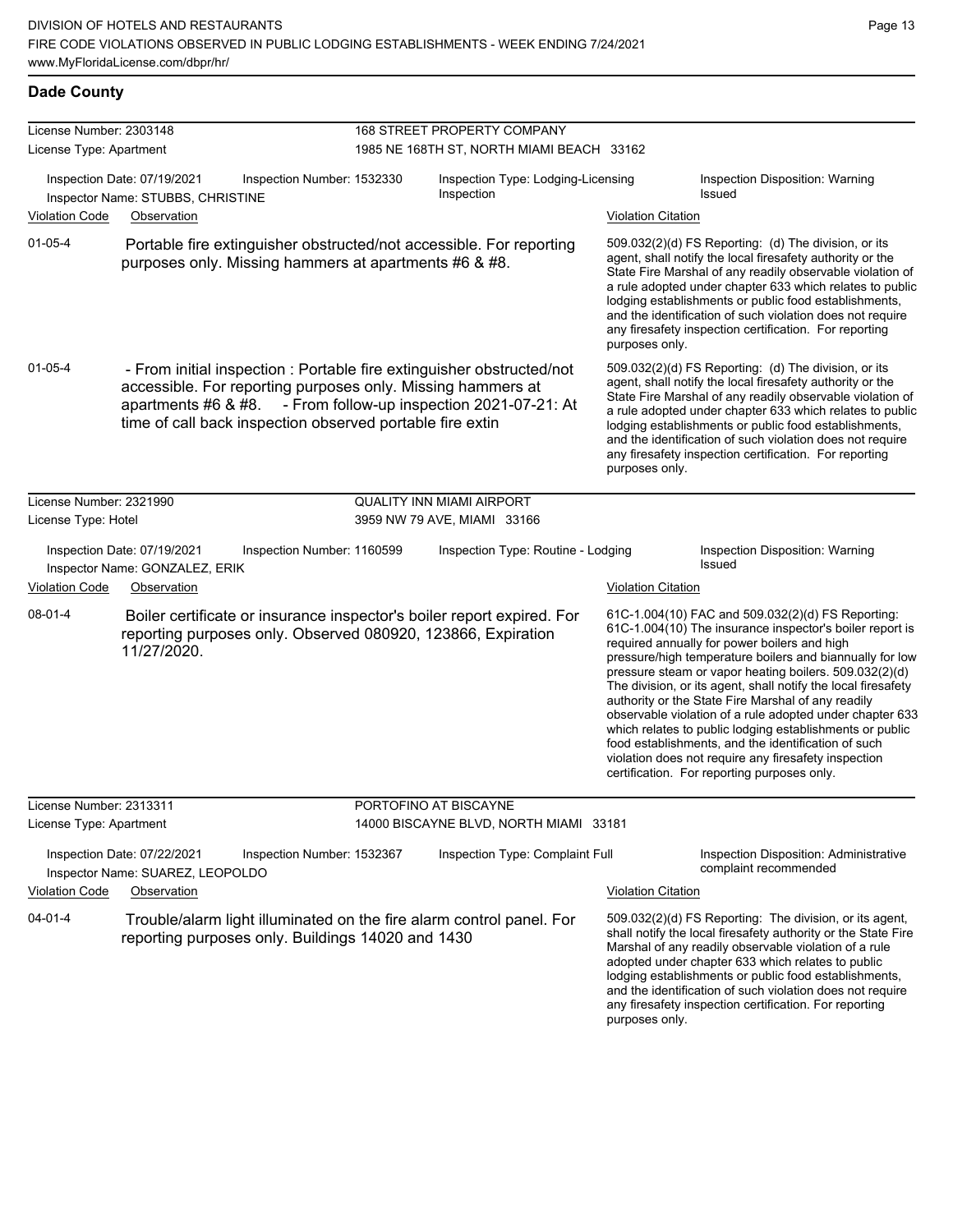# **Escambia County**

| License Number: 2702778                                       |                                                               |                                                              | <b>KEY WEST INN</b>                  |                                                                                                                                   |                           |                                                                                                                                                                                                                                                                                                                                                                                                                                                                                                                                                                                                                                                                                                                                                                                                                                                                   |
|---------------------------------------------------------------|---------------------------------------------------------------|--------------------------------------------------------------|--------------------------------------|-----------------------------------------------------------------------------------------------------------------------------------|---------------------------|-------------------------------------------------------------------------------------------------------------------------------------------------------------------------------------------------------------------------------------------------------------------------------------------------------------------------------------------------------------------------------------------------------------------------------------------------------------------------------------------------------------------------------------------------------------------------------------------------------------------------------------------------------------------------------------------------------------------------------------------------------------------------------------------------------------------------------------------------------------------|
| License Type: Motel                                           |                                                               |                                                              | 6900 PENSACOLA BLVD, PENSACOLA 32505 |                                                                                                                                   |                           |                                                                                                                                                                                                                                                                                                                                                                                                                                                                                                                                                                                                                                                                                                                                                                                                                                                                   |
| Inspection Date: 07/19/2021<br>Inspector Name: RUSSELL, SARAH |                                                               | Inspection Number: 1219778                                   | Inspection Type: Complaint Full      |                                                                                                                                   |                           | Inspection Disposition: Administrative<br>complaint recommended                                                                                                                                                                                                                                                                                                                                                                                                                                                                                                                                                                                                                                                                                                                                                                                                   |
| <b>Violation Code</b>                                         | Observation                                                   |                                                              |                                      |                                                                                                                                   | <b>Violation Citation</b> |                                                                                                                                                                                                                                                                                                                                                                                                                                                                                                                                                                                                                                                                                                                                                                                                                                                                   |
| $04 - 02 - 4$                                                 | purposes only. In room 116.                                   | No smoke detector provided in guest room/unit. For reporting |                                      |                                                                                                                                   |                           | 509.215(1) and (2) and 509.032(2)(d) FS Reporting:<br>509.215(1) Each guest room shall be equipped with an<br>approved listed single-station smoke detector meeting<br>the minimum requirements of NFPA-74 Standards for<br>the Installation, Maintenance and Use of Household Fire<br>Warning Equipment. (2) The building has smoke<br>detectors in each guest room individually annunciating<br>to a panel at a supervised location. 509.032(2)(d) The<br>division, or its agent, shall notify the local firesafety<br>authority or the State Fire Marshal of any readily<br>observable violation of a rule adopted under chapter 633<br>which relates to public lodging establishments or public<br>food establishments, and the identification of such<br>violation does not require any firesafety inspection<br>certification. For reporting purposes only. |
| License Number: 2705355                                       |                                                               |                                                              | <b>MELEI RENTALS</b>                 |                                                                                                                                   |                           |                                                                                                                                                                                                                                                                                                                                                                                                                                                                                                                                                                                                                                                                                                                                                                                                                                                                   |
| License Type: Apartment                                       |                                                               |                                                              |                                      | 3543 MOBILE HWY, PENSACOLA 32505                                                                                                  |                           |                                                                                                                                                                                                                                                                                                                                                                                                                                                                                                                                                                                                                                                                                                                                                                                                                                                                   |
|                                                               | Inspection Date: 07/19/2021<br>Inspector Name: RUSSELL, SARAH | Inspection Number: 1532359                                   |                                      | Inspection Type: Complaint Full                                                                                                   |                           | Inspection Disposition: Warning<br>Issued                                                                                                                                                                                                                                                                                                                                                                                                                                                                                                                                                                                                                                                                                                                                                                                                                         |
| <b>Violation Code</b>                                         | Observation                                                   |                                                              |                                      |                                                                                                                                   | <b>Violation Citation</b> |                                                                                                                                                                                                                                                                                                                                                                                                                                                                                                                                                                                                                                                                                                                                                                                                                                                                   |
| 06-03-4                                                       | accessible for use.                                           |                                                              |                                      | Marked exit is inaccessible. For reporting purposes only. Every<br>building on property has multiple windows boarded up no longer | purposes only.            | 509.032(2)(d) FS Reporting: The division, or its agent,<br>shall notify the local firesafety authority or the State Fire<br>Marshal of any readily observable violation of a rule<br>adopted under chapter 633 which relates to public<br>lodging establishments or public food establishments,<br>and the identification of such violation does not require<br>any firesafety inspection certification. For reporting                                                                                                                                                                                                                                                                                                                                                                                                                                            |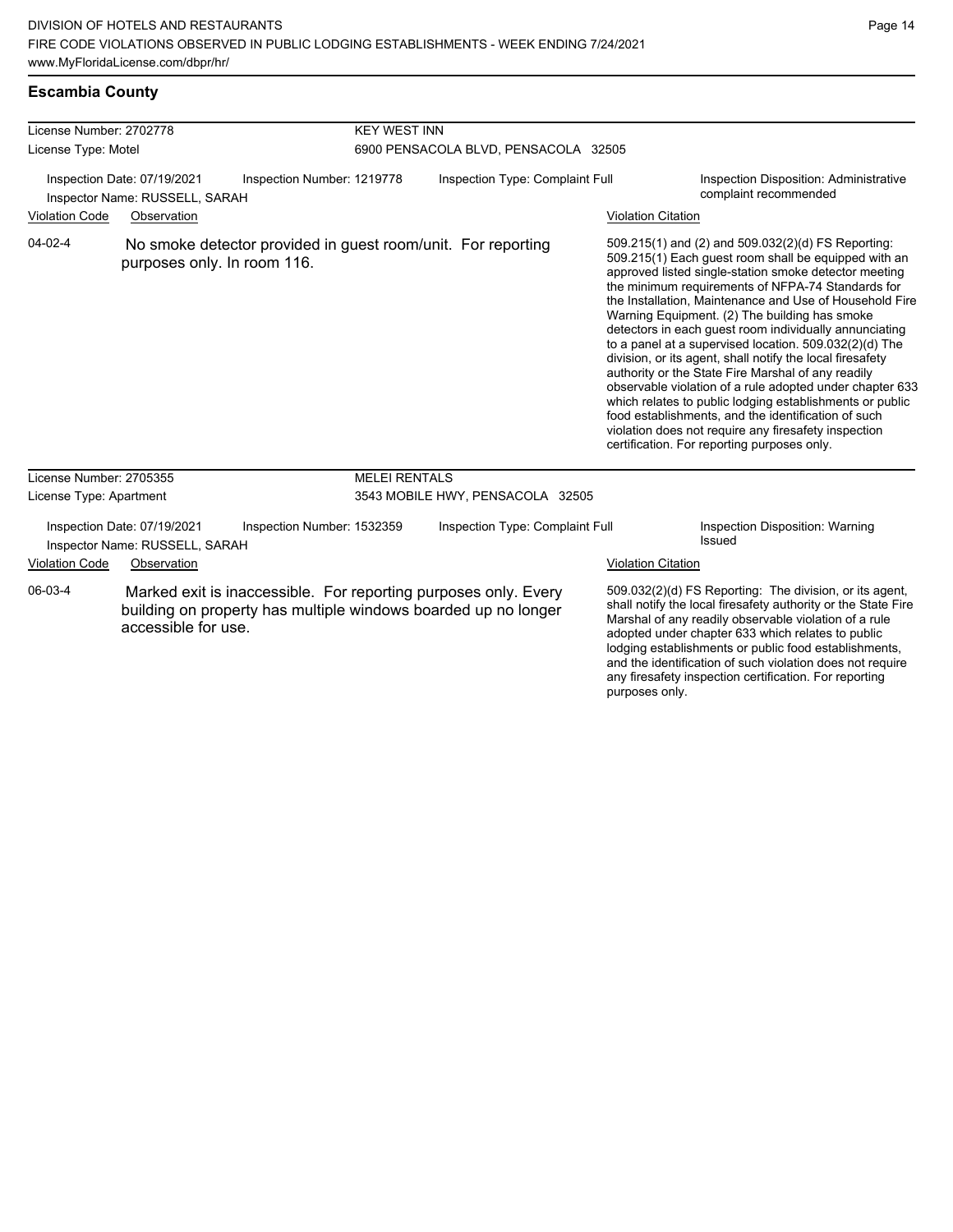#### **Hillsborough County**

| License Number: 3911768                                       |                                                                  |                                                                                                                                                                                                                                                                 | <b>COURTYARD BY MARRIOTT</b>       |                           |                                                                                                                                                                                                                                                                                                                                                                                                                                                                                                                                                                              |  |  |
|---------------------------------------------------------------|------------------------------------------------------------------|-----------------------------------------------------------------------------------------------------------------------------------------------------------------------------------------------------------------------------------------------------------------|------------------------------------|---------------------------|------------------------------------------------------------------------------------------------------------------------------------------------------------------------------------------------------------------------------------------------------------------------------------------------------------------------------------------------------------------------------------------------------------------------------------------------------------------------------------------------------------------------------------------------------------------------------|--|--|
| License Type: Hotel                                           |                                                                  |                                                                                                                                                                                                                                                                 | 102 E CASS ST, TAMPA 33602         |                           |                                                                                                                                                                                                                                                                                                                                                                                                                                                                                                                                                                              |  |  |
| Inspection Date: 07/23/2021<br>Inspector Name: COLEMAN, TONYA |                                                                  | Inspection Number: 1161208                                                                                                                                                                                                                                      | Inspection Type: Routine - Lodging |                           | Inspection Disposition: Inspection<br>Completed - No Further Action                                                                                                                                                                                                                                                                                                                                                                                                                                                                                                          |  |  |
| <b>Violation Code</b>                                         | Observation                                                      |                                                                                                                                                                                                                                                                 |                                    | <b>Violation Citation</b> |                                                                                                                                                                                                                                                                                                                                                                                                                                                                                                                                                                              |  |  |
| 08-04-4                                                       |                                                                  | Boiler certificate not posted in the boiler room. For reporting<br>purposes only. Expired Boiler certificate posted in the boiler room                                                                                                                          |                                    |                           | 61C-1.004(10) FAC and 509.032(2)(d) FS Reporting:<br>61C-1.004(10) The insurance inspector's boiler report<br>shall be posted in the boiler room. 509.032(2)(d) The<br>division, or its agent, shall notify the local firesafety<br>authority or the State Fire Marshal of any readily<br>observable violation of a rule adopted under chapter 633<br>which relates to public lodging establishments or public<br>food establishments, and the identification of such<br>violation does not require any firesafety inspection<br>certification. For reporting purposes only. |  |  |
| License Number: 3900493                                       |                                                                  | THE RIVIERA AT 8412                                                                                                                                                                                                                                             |                                    |                           |                                                                                                                                                                                                                                                                                                                                                                                                                                                                                                                                                                              |  |  |
| License Type: Apartment                                       |                                                                  |                                                                                                                                                                                                                                                                 | 8412 RIO BRAVO COURT, TAMPA 33617  |                           |                                                                                                                                                                                                                                                                                                                                                                                                                                                                                                                                                                              |  |  |
|                                                               | Inspection Date: 07/20/2021<br>Inspector Name: MOULDER, BRITTANY | Inspection Number: 1512435                                                                                                                                                                                                                                      | Inspection Type: Complaint Full    |                           | Inspection Disposition: Call Back -<br>Complied                                                                                                                                                                                                                                                                                                                                                                                                                                                                                                                              |  |  |
| <b>Violation Code</b>                                         | Observation                                                      |                                                                                                                                                                                                                                                                 |                                    | <b>Violation Citation</b> |                                                                                                                                                                                                                                                                                                                                                                                                                                                                                                                                                                              |  |  |
| $01 - 01 - 4$                                                 | 27.                                                              | - From initial inspection : Portable fire extinguisher pressure gauge<br>indicates the extinguisher is overcharged. For reporting purposes<br>only. Observed missing fire extinguishers at buildings 5, 14,22 and<br>- From follow-up inspection 2021-06-14: Mi |                                    |                           | 509.032(2)(d) FS Reporting: (d) The division, or its<br>agent, shall notify the local firesafety authority or the<br>State Fire Marshal of any readily observable violation of<br>a rule adopted under chapter 633 which relates to public<br>lodging establishments or public food establishments,<br>and the identification of such violation does not require<br>. Connected . In committee and Conditions . From an audious                                                                                                                                              |  |  |

any firesafety inspection certification. For reporting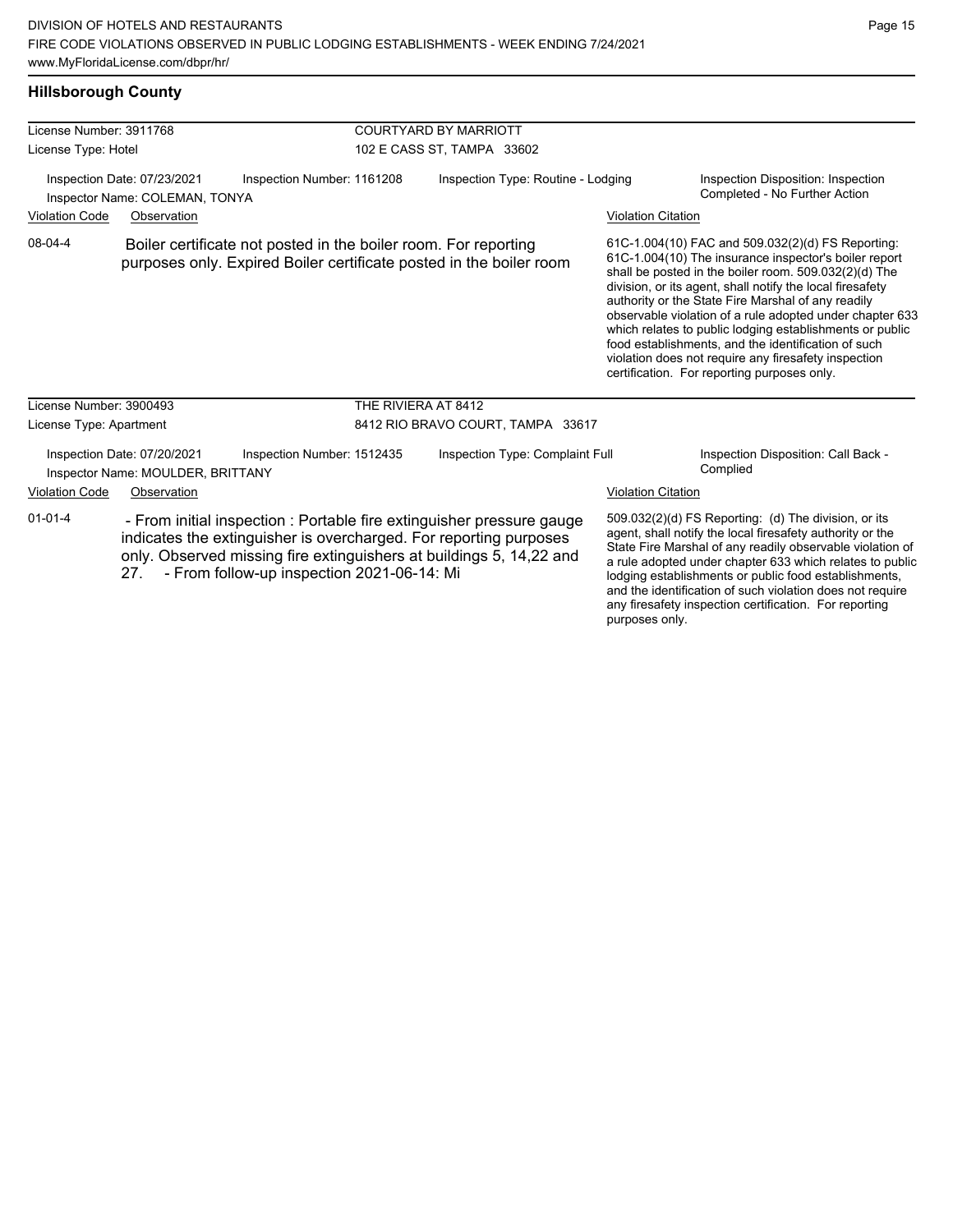## **Indian River County**

| License Number: 4100229<br>License Type: Motel |                                                                |                                                                                                                                         | PRESTIGE HOTEL VERO BEACH<br>1526 OCEAN DR, VERO BEACH 32963 |                           |                                                                                                                                                                                                                                                                                                                                                                                                                            |  |  |
|------------------------------------------------|----------------------------------------------------------------|-----------------------------------------------------------------------------------------------------------------------------------------|--------------------------------------------------------------|---------------------------|----------------------------------------------------------------------------------------------------------------------------------------------------------------------------------------------------------------------------------------------------------------------------------------------------------------------------------------------------------------------------------------------------------------------------|--|--|
|                                                | Inspection Date: 07/22/2021<br>Inspector Name: SCHUCK, GREGORY | Inspection Number: 1218248                                                                                                              | Inspection Type: Routine - Lodging                           |                           | Inspection Disposition: Inspection<br>Completed - No Further Action                                                                                                                                                                                                                                                                                                                                                        |  |  |
| <b>Violation Code</b>                          | Observation                                                    |                                                                                                                                         |                                                              | <b>Violation Citation</b> |                                                                                                                                                                                                                                                                                                                                                                                                                            |  |  |
| $02 - 08 - 4$                                  | tanks **Corrected On-Site**                                    | Propane (LP gas) tank having a water capacity greater than 2.7 lbs.<br>stored under a stairwell. For reporting purposes only. 3 propane |                                                              | purposes only.            | 509.032(2)(d) FS Reporting: (d) The division, or its<br>agent, shall notify the local firesafety authority or the<br>State Fire Marshal of any readily observable violation of<br>a rule adopted under chapter 633 which relates to public<br>lodging establishments or public food establishments,<br>and the identification of such violation does not require<br>any firesafety inspection certification. For reporting |  |  |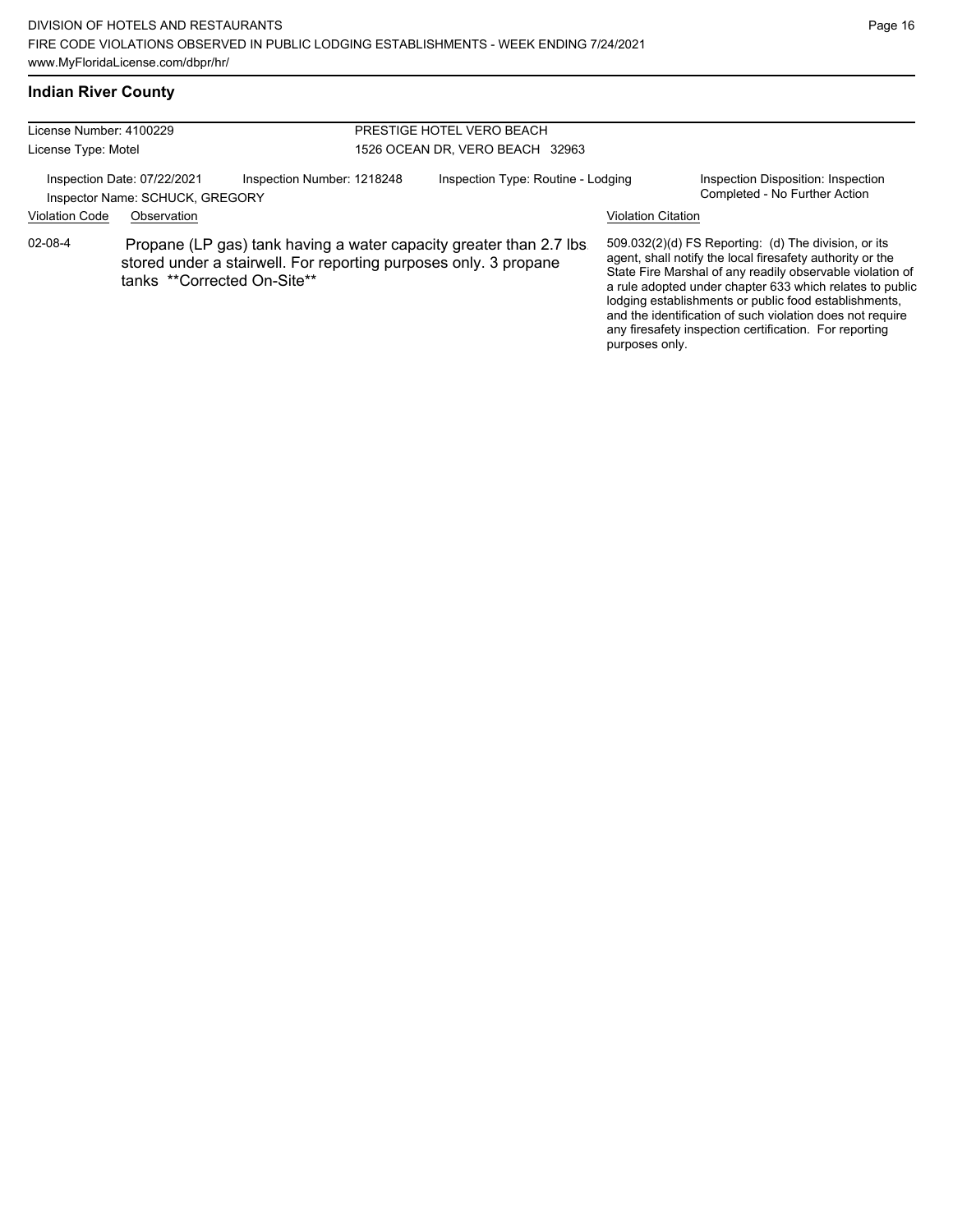# **Lee County**

| License Number: 4600683<br>License Type: Motel |                                                              |                                                                                                                                                                                                                   | FOUNTAIN COTTAGES INN<br>14621 MCGREGOR BLVD, FORT MYERS 33908 |                                             |                                                                                                                                                                                                                                                                                                                                                                                                                            |  |  |
|------------------------------------------------|--------------------------------------------------------------|-------------------------------------------------------------------------------------------------------------------------------------------------------------------------------------------------------------------|----------------------------------------------------------------|---------------------------------------------|----------------------------------------------------------------------------------------------------------------------------------------------------------------------------------------------------------------------------------------------------------------------------------------------------------------------------------------------------------------------------------------------------------------------------|--|--|
|                                                | Inspection Date: 07/19/2021<br>Inspector Name: SOMMERS, KARA | Inspection Number: 1217017                                                                                                                                                                                        | Inspection Type: Routine - Lodging                             |                                             | Inspection Disposition: Call Back -<br>Complied                                                                                                                                                                                                                                                                                                                                                                            |  |  |
| <b>Violation Code</b><br>$01 - 02 - 4$         | Observation<br>2021-07-19:                                   | - From initial inspection : Portable fire extinguisher pressure gauge<br>indicates the extinguisher is in need of recharge. Extinguisher near<br>Unit 2. For reporting purposes only. - From follow-up inspection |                                                                | <b>Violation Citation</b><br>purposes only. | 509.032(2)(d) FS Reporting: (d) The division, or its<br>agent, shall notify the local firesafety authority or the<br>State Fire Marshal of any readily observable violation of<br>a rule adopted under chapter 633 which relates to public<br>lodging establishments or public food establishments,<br>and the identification of such violation does not require<br>any firesafety inspection certification. For reporting |  |  |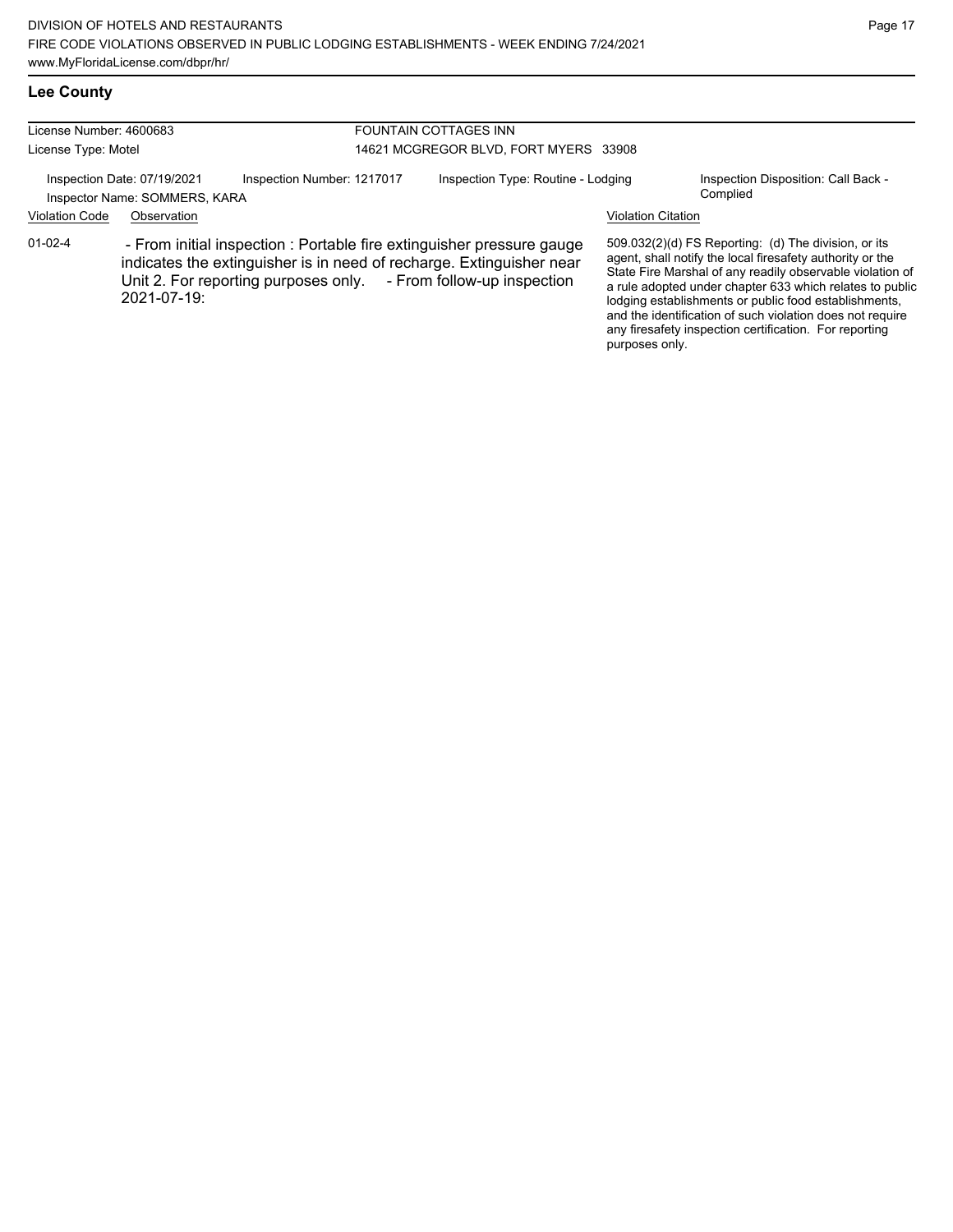#### **Monroe County**

| License Number: 5402153 |                                                                |                            | BARBARY BEACH HOUSE KEY WEST                                         |                           |                                                                                                                                                                                                                                                                                                                                                                                                                        |
|-------------------------|----------------------------------------------------------------|----------------------------|----------------------------------------------------------------------|---------------------------|------------------------------------------------------------------------------------------------------------------------------------------------------------------------------------------------------------------------------------------------------------------------------------------------------------------------------------------------------------------------------------------------------------------------|
| License Type: Hotel     |                                                                |                            | 2001 ROOSEVELT BLVD, KEY WEST 33040                                  |                           |                                                                                                                                                                                                                                                                                                                                                                                                                        |
|                         | Inspection Date: 07/19/2021<br>Inspector Name: MARTINEZ, YANET | Inspection Number: 1160223 | Inspection Type: Routine - Lodging                                   |                           | Inspection Disposition: Inspection<br>Completed - No Further Action                                                                                                                                                                                                                                                                                                                                                    |
| <b>Violation Code</b>   | Observation                                                    |                            |                                                                      | <b>Violation Citation</b> |                                                                                                                                                                                                                                                                                                                                                                                                                        |
| $04 - 01 - 4$           | reporting purposes only.                                       |                            | Trouble/alarm light illuminated on the fire alarm control panel. For | purposes only.            | 509.032(2)(d) FS Reporting: The division, or its agent,<br>shall notify the local firesafety authority or the State Fire<br>Marshal of any readily observable violation of a rule<br>adopted under chapter 633 which relates to public<br>lodging establishments or public food establishments,<br>and the identification of such violation does not require<br>any firesafety inspection certification. For reporting |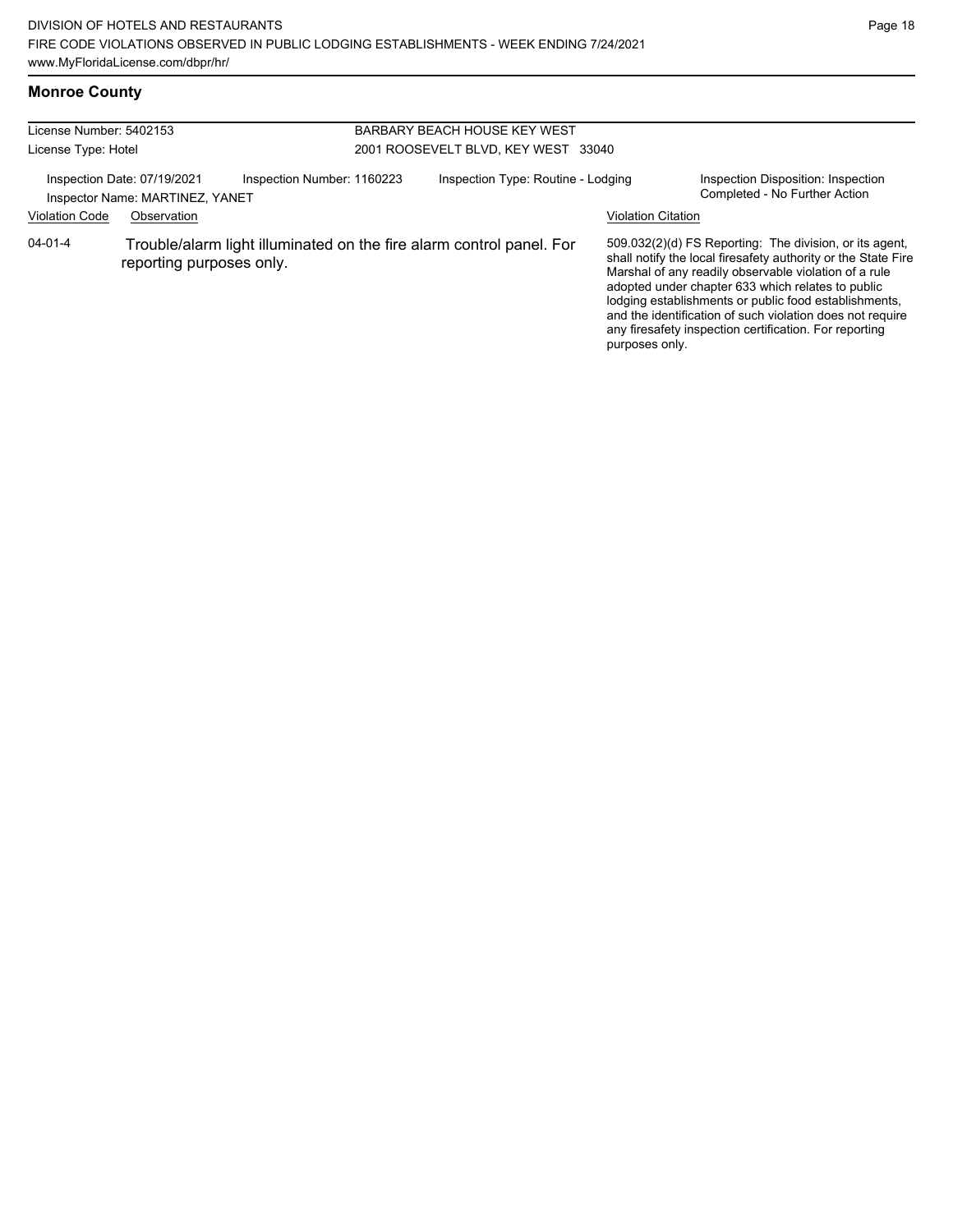# **Okaloosa County**

| License Number: 5603610<br>License Type: Hotel |                                                                                                                                                           | TOWNEPLACE SUITES BY MARRIOTT<br>843 EGLIN PKWY, FORT WALTON BEACH 32547 |                    |                                                                                                                                                                                                                                                                                                                                                                                                                                                                                                                                                                                                                                                                                                  |
|------------------------------------------------|-----------------------------------------------------------------------------------------------------------------------------------------------------------|--------------------------------------------------------------------------|--------------------|--------------------------------------------------------------------------------------------------------------------------------------------------------------------------------------------------------------------------------------------------------------------------------------------------------------------------------------------------------------------------------------------------------------------------------------------------------------------------------------------------------------------------------------------------------------------------------------------------------------------------------------------------------------------------------------------------|
| <b>Violation Code</b>                          | Inspection Date: 07/21/2021<br>Inspection Number: 1159635<br>Inspector Name: BURROUGHS, RICHARD<br>Observation                                            | Inspection Type: Routine - Lodging                                       | Violation Citation | Inspection Disposition: Warning<br>Issued                                                                                                                                                                                                                                                                                                                                                                                                                                                                                                                                                                                                                                                        |
| $08-01-4$                                      | Boiler certificate or insurance inspector's boiler report expired. For<br>reporting purposes only.<br>- all three certificates expired by over 20 months. |                                                                          |                    | 61C-1.004(10) FAC and 509.032(2)(d) FS Reporting:<br>61C-1.004(10) The insurance inspector's boiler report is<br>required annually for power boilers and high<br>pressure/high temperature boilers and biannually for low<br>pressure steam or vapor heating boilers. 509.032(2)(d)<br>The division, or its agent, shall notify the local firesafety<br>authority or the State Fire Marshal of any readily<br>observable violation of a rule adopted under chapter 633<br>which relates to public lodging establishments or public<br>food establishments, and the identification of such<br>violation does not require any firesafety inspection<br>certification. For reporting purposes only. |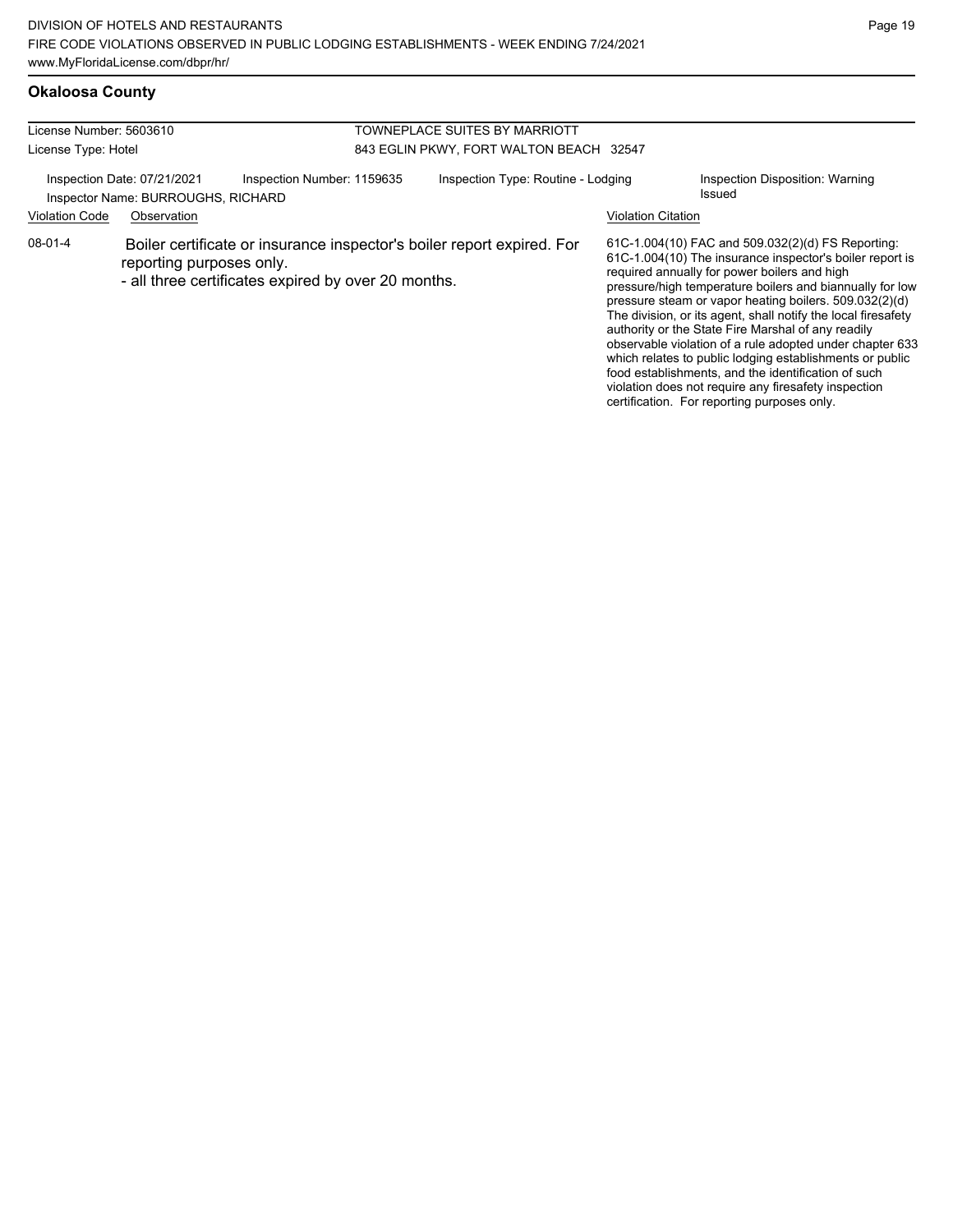#### **Orange County**

| License Number: 5809236 |                                                                  |                                                                                                          | HOMEWOOD SUITES BY HILTON ORLANDO INTERNATIONAL DRIVE |                                                                                                                                                                                                       |                           |                                                                                                                                                                                                                                                                                                                                                                                                                                                                                                                                                                                                                                                                                                  |  |  |
|-------------------------|------------------------------------------------------------------|----------------------------------------------------------------------------------------------------------|-------------------------------------------------------|-------------------------------------------------------------------------------------------------------------------------------------------------------------------------------------------------------|---------------------------|--------------------------------------------------------------------------------------------------------------------------------------------------------------------------------------------------------------------------------------------------------------------------------------------------------------------------------------------------------------------------------------------------------------------------------------------------------------------------------------------------------------------------------------------------------------------------------------------------------------------------------------------------------------------------------------------------|--|--|
| License Type: Hotel     |                                                                  |                                                                                                          | 8745 INTERNATIONAL DR, ORLANDO 32819                  |                                                                                                                                                                                                       |                           |                                                                                                                                                                                                                                                                                                                                                                                                                                                                                                                                                                                                                                                                                                  |  |  |
|                         | Inspection Date: 07/20/2021<br>Inspector Name: BACHOO, SAVITRI   | Inspection Number: 1159958                                                                               |                                                       | Inspection Type: Routine - Lodging                                                                                                                                                                    |                           | Inspection Disposition: Warning<br>Issued                                                                                                                                                                                                                                                                                                                                                                                                                                                                                                                                                                                                                                                        |  |  |
| <b>Violation Code</b>   | Observation                                                      |                                                                                                          |                                                       |                                                                                                                                                                                                       | <b>Violation Citation</b> |                                                                                                                                                                                                                                                                                                                                                                                                                                                                                                                                                                                                                                                                                                  |  |  |
| 08-03-4                 |                                                                  | No boiler certificates or insurance inspector's boiler report<br>available. For reporting purposes only. |                                                       |                                                                                                                                                                                                       |                           | 61C-1.004(10) FAC and 509.032(2)(d) FS Reporting:<br>61C-1.004(10) The insurance inspector's boiler report is<br>required annually for power boilers and high<br>pressure/high temperature boilers and biannually for low<br>pressure steam or vapor heating boilers. 509.032(2)(d)<br>The division, or its agent, shall notify the local firesafety<br>authority or the State Fire Marshal of any readily<br>observable violation of a rule adopted under chapter 633<br>which relates to public lodging establishments or public<br>food establishments, and the identification of such<br>violation does not require any firesafety inspection<br>certification. For reporting purposes only. |  |  |
| License Number: 5807829 |                                                                  |                                                                                                          |                                                       | HAMPTON INN ORLANDO - INTERNATIONAL AIRPORT                                                                                                                                                           |                           |                                                                                                                                                                                                                                                                                                                                                                                                                                                                                                                                                                                                                                                                                                  |  |  |
| License Type: Hotel     |                                                                  |                                                                                                          | 5767 T G LEE BLVD, ORLANDO 32822                      |                                                                                                                                                                                                       |                           |                                                                                                                                                                                                                                                                                                                                                                                                                                                                                                                                                                                                                                                                                                  |  |  |
|                         | Inspection Date: 07/21/2021<br>Inspector Name: LORENZO, ANA      | Inspection Number: 1161347                                                                               |                                                       | Inspection Type: Routine - Lodging                                                                                                                                                                    |                           | Inspection Disposition: Inspection<br>Completed - No Further Action                                                                                                                                                                                                                                                                                                                                                                                                                                                                                                                                                                                                                              |  |  |
| <b>Violation Code</b>   | Observation                                                      |                                                                                                          |                                                       |                                                                                                                                                                                                       | <b>Violation Citation</b> |                                                                                                                                                                                                                                                                                                                                                                                                                                                                                                                                                                                                                                                                                                  |  |  |
| $04 - 01 - 4$           |                                                                  |                                                                                                          |                                                       | Trouble/alarm light illuminated on the fire alarm control panel. For<br>reporting purposes only./ observed trouble light at main fire panel                                                           | purposes only.            | 509.032(2)(d) FS Reporting: The division, or its agent,<br>shall notify the local firesafety authority or the State Fire<br>Marshal of any readily observable violation of a rule<br>adopted under chapter 633 which relates to public<br>lodging establishments or public food establishments,<br>and the identification of such violation does not require<br>any firesafety inspection certification. For reporting                                                                                                                                                                                                                                                                           |  |  |
| License Number: 5809011 |                                                                  |                                                                                                          |                                                       | HOMETOWNE STUDIOS ORLANDO UCF AREA 3513                                                                                                                                                               |                           |                                                                                                                                                                                                                                                                                                                                                                                                                                                                                                                                                                                                                                                                                                  |  |  |
| License Type: Hotel     |                                                                  |                                                                                                          |                                                       | 12350 E COLONIAL DR, ORLANDO 32826                                                                                                                                                                    |                           |                                                                                                                                                                                                                                                                                                                                                                                                                                                                                                                                                                                                                                                                                                  |  |  |
|                         | Inspection Date: 07/19/2021<br>Inspector Name: JENKINS, JOSHUA   | Inspection Number: 1160855                                                                               |                                                       | Inspection Type: Routine - Lodging                                                                                                                                                                    |                           | Inspection Disposition: Warning<br><b>Issued</b>                                                                                                                                                                                                                                                                                                                                                                                                                                                                                                                                                                                                                                                 |  |  |
| <b>Violation Code</b>   | Observation                                                      |                                                                                                          |                                                       |                                                                                                                                                                                                       | <u>Violation Citation</u> |                                                                                                                                                                                                                                                                                                                                                                                                                                                                                                                                                                                                                                                                                                  |  |  |
| $05-02-5$               | For reporting purposes only.<br>functional, other room is occupi |                                                                                                          |                                                       | Hearing-impaired smoke detector is not functioning when tested.<br>One portable hearing impaired smoke detector not functioning when<br>tested. Two hard-wired in rooms; one room unoccupied and unit |                           | 509.032(2)(d) FS Reporting: The division, or its agent,<br>shall notify the local firesafety authority or the State Fire<br>Marshal of any readily observable violation of a rule<br>adopted under chapter 633 which relates to public<br>lodging establishments or public food establishments,<br>and the identification of such violation does not require<br>any firesafety inspection certification. For reporting                                                                                                                                                                                                                                                                           |  |  |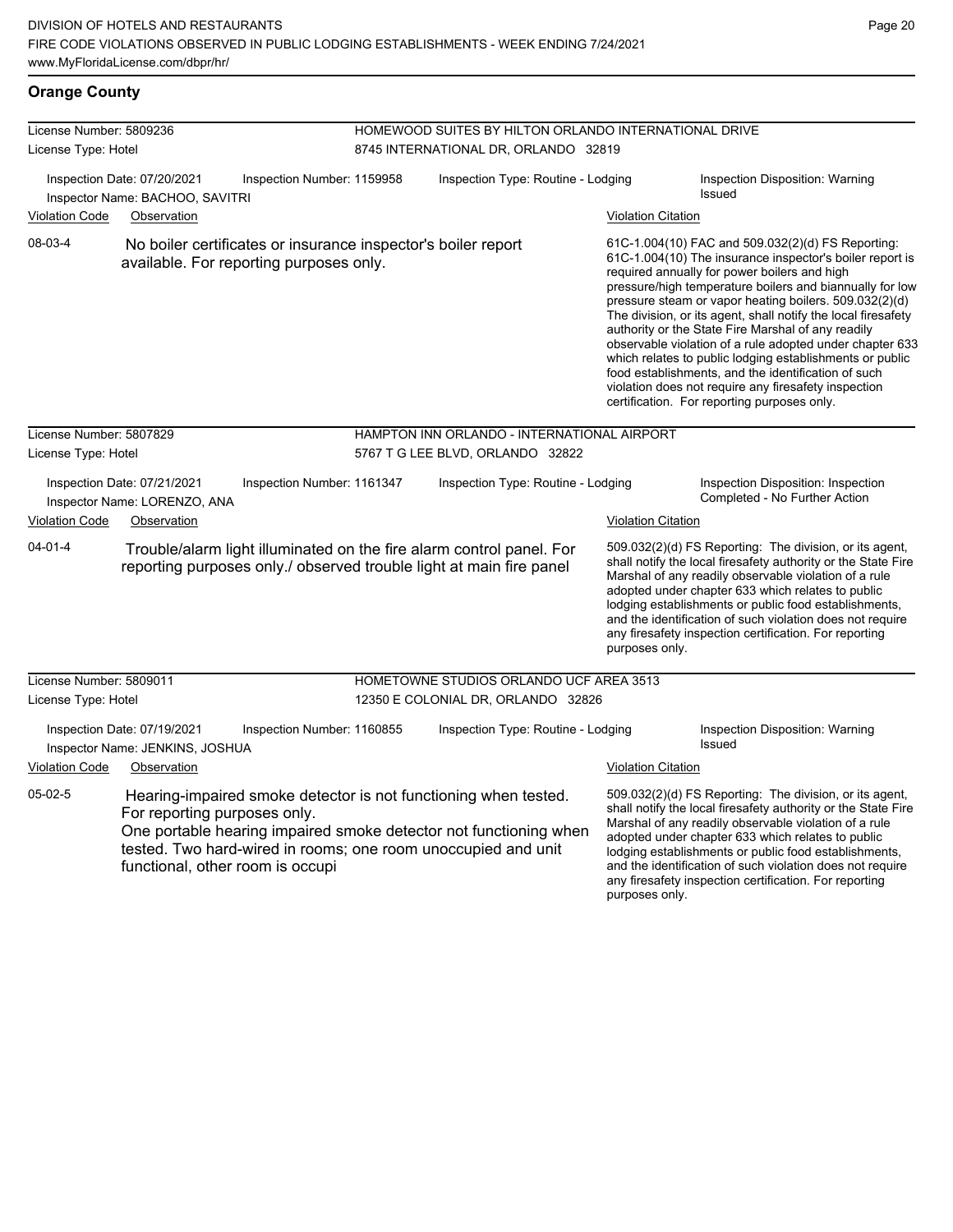food establishments, and the identification of such violation does not require any firesafety inspection certification. For reporting purposes only.

#### **Osceola County**

| License Number: 5913658                                        |             |                                                                                                                               | UNNO BOUTIQUE HOTEL                                                                                       |                    |                                                                                                                                                                                                                                                                                                                                                                                                                                                                                                                                                                                                                                                                                                     |  |  |
|----------------------------------------------------------------|-------------|-------------------------------------------------------------------------------------------------------------------------------|-----------------------------------------------------------------------------------------------------------|--------------------|-----------------------------------------------------------------------------------------------------------------------------------------------------------------------------------------------------------------------------------------------------------------------------------------------------------------------------------------------------------------------------------------------------------------------------------------------------------------------------------------------------------------------------------------------------------------------------------------------------------------------------------------------------------------------------------------------------|--|--|
| License Type: Motel                                            |             |                                                                                                                               | 2095 E IRLO BRONSON MEMORIAL HWY, KISSIMMEE 34744                                                         |                    |                                                                                                                                                                                                                                                                                                                                                                                                                                                                                                                                                                                                                                                                                                     |  |  |
| Inspection Date: 07/21/2021<br>Inspector Name: BORRERO, AUDREY |             | Inspection Number: 1218709                                                                                                    | Inspection Type: Routine - Lodging<br>Inspection Disposition: Inspection<br>Completed - No Further Action |                    |                                                                                                                                                                                                                                                                                                                                                                                                                                                                                                                                                                                                                                                                                                     |  |  |
| <b>Violation Code</b>                                          | Observation |                                                                                                                               |                                                                                                           | Violation Citation |                                                                                                                                                                                                                                                                                                                                                                                                                                                                                                                                                                                                                                                                                                     |  |  |
| $04-02-4$                                                      | detectors   | No smoke detector provided in guest room/unit. For reporting<br>purposes only. In room 153, per manager they are changing the |                                                                                                           |                    | 509.215(1) and (2) and 509.032(2)(d) FS Reporting:<br>509.215(1) Each quest room shall be equipped with an<br>approved listed single-station smoke detector meeting<br>the minimum requirements of NFPA-74 Standards for<br>the Installation, Maintenance and Use of Household Fire<br>Warning Equipment. (2) The building has smoke<br>detectors in each guest room individually annunciating<br>to a panel at a supervised location. 509.032(2)(d) The<br>division, or its agent, shall notify the local firesafety<br>authority or the State Fire Marshal of any readily<br>observable violation of a rule adopted under chapter 633<br>which relates to public lodging establishments or public |  |  |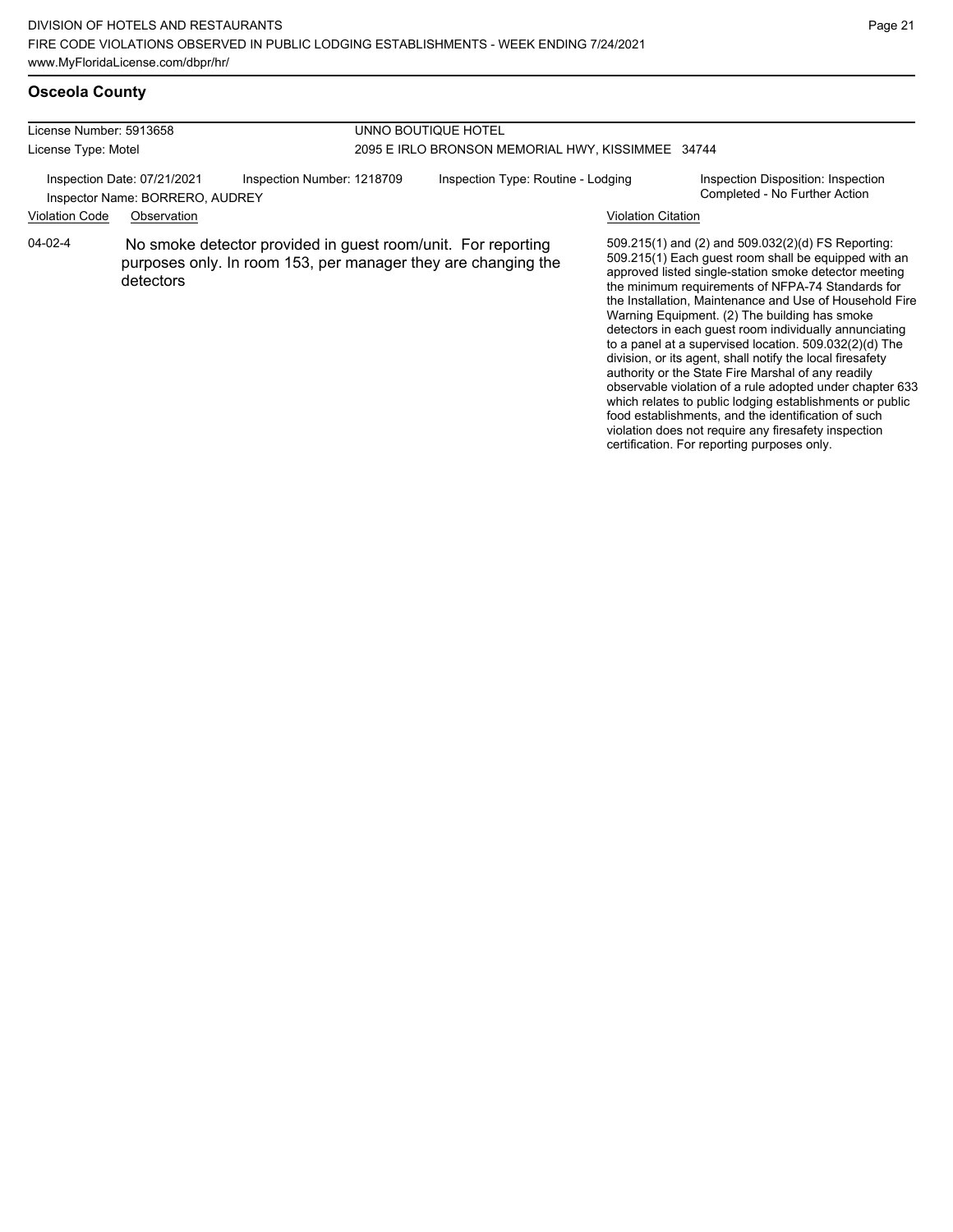|  | <b>Palm Beach County</b> |
|--|--------------------------|
|  |                          |

| License Number: 6014096 |                                                                                                                                                                                                                 | <b>KINGS LODGE</b> |                                                  |                           |                                                                                                                                                                                                                                                                                                                                                                                                                                                                                                                                                                                                                                                                                                  |
|-------------------------|-----------------------------------------------------------------------------------------------------------------------------------------------------------------------------------------------------------------|--------------------|--------------------------------------------------|---------------------------|--------------------------------------------------------------------------------------------------------------------------------------------------------------------------------------------------------------------------------------------------------------------------------------------------------------------------------------------------------------------------------------------------------------------------------------------------------------------------------------------------------------------------------------------------------------------------------------------------------------------------------------------------------------------------------------------------|
| License Type: Apartment |                                                                                                                                                                                                                 |                    | 2715 BROADWAY, WEST PALM BEACH 33407             |                           |                                                                                                                                                                                                                                                                                                                                                                                                                                                                                                                                                                                                                                                                                                  |
| <b>Violation Code</b>   | Inspection Date: 07/21/2021<br>Inspection Number: 1523619<br>Inspector Name: MCCARTHY, RAMONA<br>Observation                                                                                                    |                    | Inspection Type: Routine - Lodging               | <b>Violation Citation</b> | Inspection Disposition: Inspection<br>Completed - No Further Action                                                                                                                                                                                                                                                                                                                                                                                                                                                                                                                                                                                                                              |
| $01 - 01 - 4$           | Portable fire extinguisher pressure gauge indicates the extinguisher<br>is overcharged. For reporting purposes only.                                                                                            |                    |                                                  | purposes only.            | 509.032(2)(d) FS Reporting: (d) The division, or its<br>agent, shall notify the local firesafety authority or the<br>State Fire Marshal of any readily observable violation of<br>a rule adopted under chapter 633 which relates to public<br>lodging establishments or public food establishments,<br>and the identification of such violation does not require<br>any firesafety inspection certification. For reporting                                                                                                                                                                                                                                                                       |
| License Number: 6005016 |                                                                                                                                                                                                                 | SUBU HOLDINGS INC  |                                                  |                           |                                                                                                                                                                                                                                                                                                                                                                                                                                                                                                                                                                                                                                                                                                  |
| License Type: Apartment |                                                                                                                                                                                                                 |                    | 300 NE 1 ST, BELLE GLADE 33430                   |                           |                                                                                                                                                                                                                                                                                                                                                                                                                                                                                                                                                                                                                                                                                                  |
|                         | Inspection Date: 07/20/2021<br>Inspection Number: 1532377<br>Inspector Name: SEVILLA, FREDDY                                                                                                                    |                    | Inspection Type: Lodging-Licensing<br>Inspection |                           | Inspection Disposition: Inspection<br>Completed - No Further Action                                                                                                                                                                                                                                                                                                                                                                                                                                                                                                                                                                                                                              |
| <b>Violation Code</b>   | Observation                                                                                                                                                                                                     |                    |                                                  | <b>Violation Citation</b> |                                                                                                                                                                                                                                                                                                                                                                                                                                                                                                                                                                                                                                                                                                  |
| 06-03-4                 | Marked exit is inaccessible. For reporting purposes only.<br>Windows on back of apartment 9 north east corner blocked by<br>plywood.<br>Windows on back of apartment 6 north west corner blocked by<br>plywood. |                    |                                                  | purposes only.            | 509.032(2)(d) FS Reporting: The division, or its agent,<br>shall notify the local firesafety authority or the State Fire<br>Marshal of any readily observable violation of a rule<br>adopted under chapter 633 which relates to public<br>lodging establishments or public food establishments,<br>and the identification of such violation does not require<br>any firesafety inspection certification. For reporting                                                                                                                                                                                                                                                                           |
| License Number: 6012655 |                                                                                                                                                                                                                 |                    | <b>FAIRFIELD INN &amp; SUITES JUPITER</b>        |                           |                                                                                                                                                                                                                                                                                                                                                                                                                                                                                                                                                                                                                                                                                                  |
| License Type: Hotel     |                                                                                                                                                                                                                 |                    | 6748 INDIANTOWN RD, JUPITER 33458                |                           |                                                                                                                                                                                                                                                                                                                                                                                                                                                                                                                                                                                                                                                                                                  |
| <b>Violation Code</b>   | Inspection Date: 07/16/2021<br>Inspection Number: 1161083<br>Inspector Name: ROTONDI, VICTOR<br>Observation                                                                                                     |                    | Inspection Type: Routine - Lodging               | <b>Violation Citation</b> | Inspection Disposition: Warning<br>Issued                                                                                                                                                                                                                                                                                                                                                                                                                                                                                                                                                                                                                                                        |
| 08-01-4                 | Boiler certificate or insurance inspector's boiler report expired. For<br>reporting purposes only.121021, 121022, 095111 all exp<br>03/15/2019 ** Repeat Violation**                                            |                    |                                                  |                           | 61C-1.004(10) FAC and 509.032(2)(d) FS Reporting:<br>61C-1.004(10) The insurance inspector's boiler report is<br>required annually for power boilers and high<br>pressure/high temperature boilers and biannually for low<br>pressure steam or vapor heating boilers. 509.032(2)(d)<br>The division, or its agent, shall notify the local firesafety<br>authority or the State Fire Marshal of any readily<br>observable violation of a rule adopted under chapter 633<br>which relates to public lodging establishments or public<br>food establishments, and the identification of such<br>violation does not require any firesafety inspection<br>certification. For reporting purposes only. |
| License Number: 6002274 |                                                                                                                                                                                                                 |                    | 700 SOUTH BROADWAY LLC                           |                           |                                                                                                                                                                                                                                                                                                                                                                                                                                                                                                                                                                                                                                                                                                  |
| License Type: Apartment |                                                                                                                                                                                                                 |                    | 700 S BROADWAY, LANTANA 33462                    |                           |                                                                                                                                                                                                                                                                                                                                                                                                                                                                                                                                                                                                                                                                                                  |
|                         | Inspection Date: 07/23/2021<br>Inspection Number: 1519215<br>Inspector Name: PITRE, ASTRID                                                                                                                      |                    | Inspection Type: Routine - Lodging               |                           | Inspection Disposition: Inspection<br>Completed - No Further Action                                                                                                                                                                                                                                                                                                                                                                                                                                                                                                                                                                                                                              |
| <b>Violation Code</b>   | Observation                                                                                                                                                                                                     |                    |                                                  | <b>Violation Citation</b> |                                                                                                                                                                                                                                                                                                                                                                                                                                                                                                                                                                                                                                                                                                  |
| $01 - 01 - 4$           | Portable fire extinguisher pressure gauge indicates the extinguisher<br>is overcharged, next to unit 9.<br>For reporting purposes only.                                                                         |                    |                                                  | purposes only.            | 509.032(2)(d) FS Reporting: (d) The division, or its<br>agent, shall notify the local firesafety authority or the<br>State Fire Marshal of any readily observable violation of<br>a rule adopted under chapter 633 which relates to public<br>lodging establishments or public food establishments,<br>and the identification of such violation does not require<br>any firesafety inspection certification. For reporting                                                                                                                                                                                                                                                                       |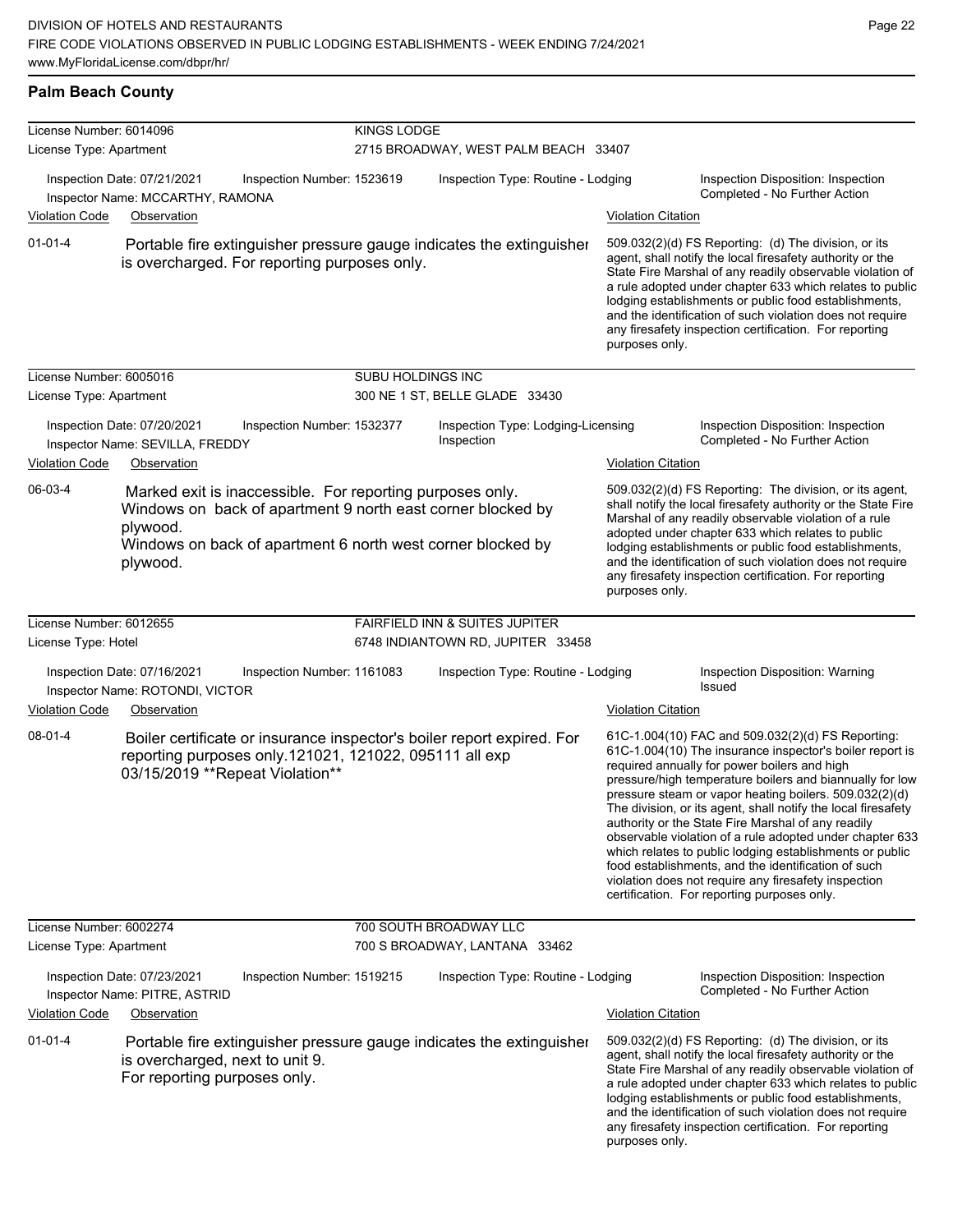### **Palm Beach County**

| License Number: 6003850                                        |                                                                                                                                                 |                                                                                                             | <b>JUPITER BEACH RESORT</b>        |                           |                                                                                                                                                                                                                                                                                                                                                                                                                                                                                                                                                                                                                                                                                                  |  |  |
|----------------------------------------------------------------|-------------------------------------------------------------------------------------------------------------------------------------------------|-------------------------------------------------------------------------------------------------------------|------------------------------------|---------------------------|--------------------------------------------------------------------------------------------------------------------------------------------------------------------------------------------------------------------------------------------------------------------------------------------------------------------------------------------------------------------------------------------------------------------------------------------------------------------------------------------------------------------------------------------------------------------------------------------------------------------------------------------------------------------------------------------------|--|--|
| License Type: Motel                                            |                                                                                                                                                 |                                                                                                             | 5 N A1A, JUPITER 33477             |                           |                                                                                                                                                                                                                                                                                                                                                                                                                                                                                                                                                                                                                                                                                                  |  |  |
| Inspection Date: 07/22/2021<br>Inspector Name: ROTONDI, VICTOR |                                                                                                                                                 | Inspection Number: 1218938                                                                                  | Inspection Type: Routine - Lodging |                           | Inspection Disposition: Inspection<br>Completed - No Further Action                                                                                                                                                                                                                                                                                                                                                                                                                                                                                                                                                                                                                              |  |  |
| <b>Violation Code</b>                                          | Observation                                                                                                                                     |                                                                                                             |                                    | <b>Violation Citation</b> |                                                                                                                                                                                                                                                                                                                                                                                                                                                                                                                                                                                                                                                                                                  |  |  |
| $04 - 01 - 4$                                                  |                                                                                                                                                 | Trouble/alarm light illuminated on the fire alarm control panel. For<br>reporting purposes only.main lobby. |                                    | purposes only.            | 509.032(2)(d) FS Reporting: The division, or its agent,<br>shall notify the local firesafety authority or the State Fire<br>Marshal of any readily observable violation of a rule<br>adopted under chapter 633 which relates to public<br>lodging establishments or public food establishments,<br>and the identification of such violation does not require<br>any firesafety inspection certification. For reporting                                                                                                                                                                                                                                                                           |  |  |
| 08-01-4                                                        | Boiler certificate or insurance inspector's boiler report expired. For<br>reporting purposes only.099577, 099578, 098381, all exp<br>5/20/2021. |                                                                                                             |                                    |                           | 61C-1.004(10) FAC and 509.032(2)(d) FS Reporting:<br>61C-1.004(10) The insurance inspector's boiler report is<br>required annually for power boilers and high<br>pressure/high temperature boilers and biannually for low<br>pressure steam or vapor heating boilers. 509.032(2)(d)<br>The division, or its agent, shall notify the local firesafety<br>authority or the State Fire Marshal of any readily<br>observable violation of a rule adopted under chapter 633<br>which relates to public lodging establishments or public<br>food establishments, and the identification of such<br>violation does not require any firesafety inspection<br>certification. For reporting purposes only. |  |  |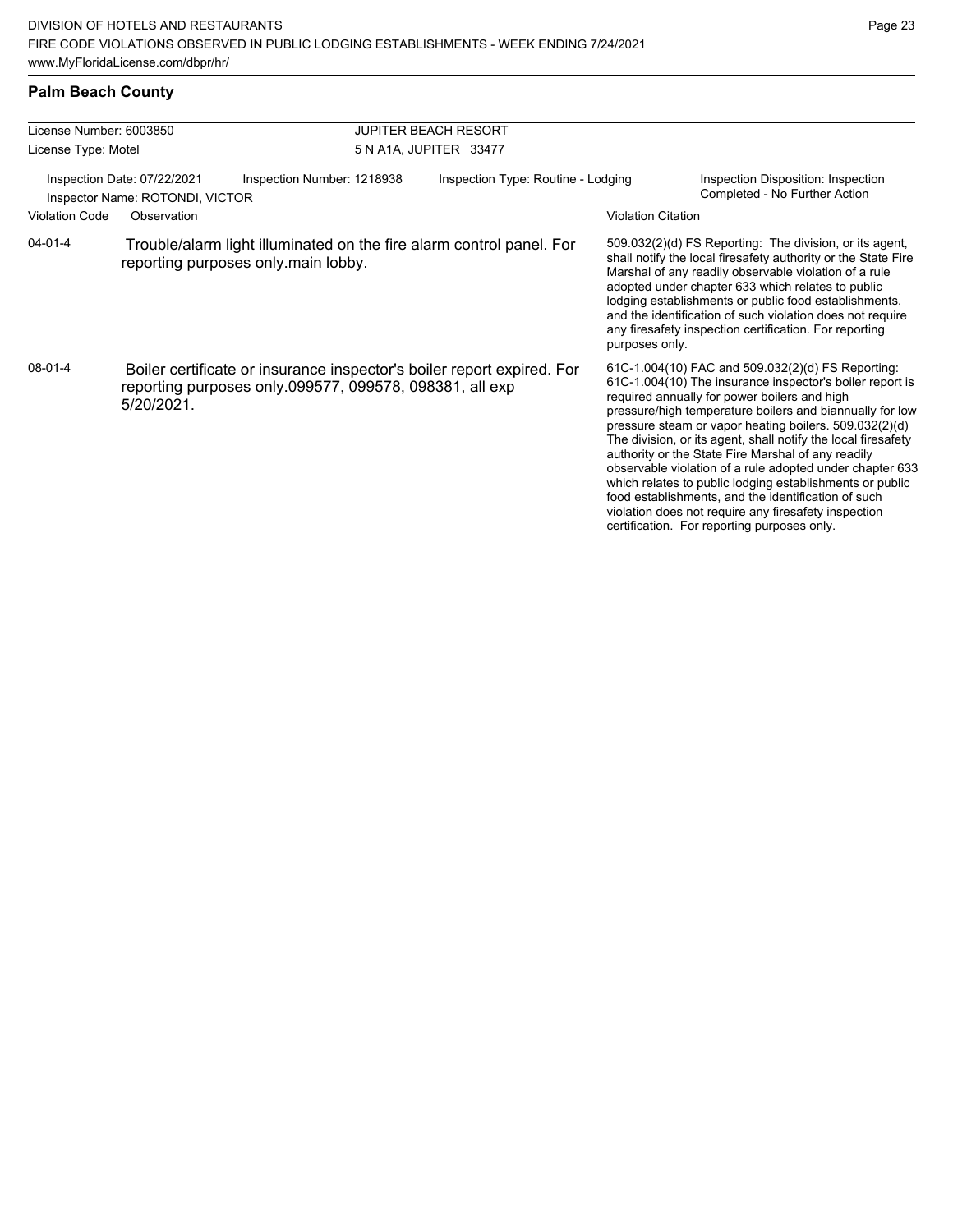#### **Pinellas County**

| License Number: 6203125                        |                                                                              |                                                                                                                                                                                              | <b>SAHARA MOTEL</b> |                                                                                                      |                                                                                                                                                                                                                                                                                                                                                                                                                                          |                                                                                                                                                                                                                                                                                                                                                                                                                            |  |
|------------------------------------------------|------------------------------------------------------------------------------|----------------------------------------------------------------------------------------------------------------------------------------------------------------------------------------------|---------------------|------------------------------------------------------------------------------------------------------|------------------------------------------------------------------------------------------------------------------------------------------------------------------------------------------------------------------------------------------------------------------------------------------------------------------------------------------------------------------------------------------------------------------------------------------|----------------------------------------------------------------------------------------------------------------------------------------------------------------------------------------------------------------------------------------------------------------------------------------------------------------------------------------------------------------------------------------------------------------------------|--|
| License Type: Motel                            |                                                                              |                                                                                                                                                                                              |                     | 10910 GANDY BLVD, ST PETERSBURG 337021430                                                            |                                                                                                                                                                                                                                                                                                                                                                                                                                          |                                                                                                                                                                                                                                                                                                                                                                                                                            |  |
|                                                | Inspection Date: 07/21/2021<br>Inspector Name: LOZANO, KELVIN                | Inspection Number: 1216296                                                                                                                                                                   |                     | Inspection Type: Routine - Lodging                                                                   |                                                                                                                                                                                                                                                                                                                                                                                                                                          | Inspection Disposition: Call Back -<br>Extension given, pending                                                                                                                                                                                                                                                                                                                                                            |  |
| <b>Violation Code</b>                          | Observation                                                                  |                                                                                                                                                                                              |                     |                                                                                                      | <b>Violation Citation</b>                                                                                                                                                                                                                                                                                                                                                                                                                |                                                                                                                                                                                                                                                                                                                                                                                                                            |  |
| 05-02-5                                        |                                                                              | functioning when tested. For reporting purposes only. Gentex<br>hearing impaired smoke alarm has to be hard wired into room to<br>function and be tested **Repeat Violation** - From follow- |                     | - From initial inspection : Hearing-impaired smoke detector is not                                   | 509.032(2)(d) FS Reporting: The division, or its agent,<br>shall notify the local firesafety authority or the State Fire<br>Marshal of any readily observable violation of a rule<br>adopted under chapter 633 which relates to public<br>lodging establishments or public food establishments,<br>and the identification of such violation does not require<br>any firesafety inspection certification. For reporting<br>purposes only. |                                                                                                                                                                                                                                                                                                                                                                                                                            |  |
| License Number: 6200856<br>License Type: Motel |                                                                              |                                                                                                                                                                                              | <b>AZALEA COURT</b> | 8210 N 4 ST, ST PETERSBURG 337023606                                                                 |                                                                                                                                                                                                                                                                                                                                                                                                                                          |                                                                                                                                                                                                                                                                                                                                                                                                                            |  |
| <b>Violation Code</b>                          | Inspection Date: 07/21/2021<br>Inspector Name: LOZANO, KELVIN<br>Observation | Inspection Number: 1216245                                                                                                                                                                   |                     | Inspection Type: Routine - Lodging                                                                   | <b>Violation Citation</b>                                                                                                                                                                                                                                                                                                                                                                                                                | Inspection Disposition: Call Back -<br>Complied                                                                                                                                                                                                                                                                                                                                                                            |  |
| $01 - 06 - 4$                                  |                                                                              | with no means of access to the fire extinguisher. For reporting<br>purposes only. No means to break glass next to room 10<br>follow-up inspection 2021-07-21:                                |                     | - From initial inspection : Portable fire extinguisher locked in a box<br>- From                     | purposes only.                                                                                                                                                                                                                                                                                                                                                                                                                           | 509.032(2)(d) FS Reporting: (d) The division, or its<br>agent, shall notify the local firesafety authority or the<br>State Fire Marshal of any readily observable violation of<br>a rule adopted under chapter 633 which relates to public<br>lodging establishments or public food establishments,<br>and the identification of such violation does not require<br>any firesafety inspection certification. For reporting |  |
| License Number: 6215804                        |                                                                              |                                                                                                                                                                                              |                     | TREASURE BAY RESORT & MARINA                                                                         |                                                                                                                                                                                                                                                                                                                                                                                                                                          |                                                                                                                                                                                                                                                                                                                                                                                                                            |  |
| License Type: Hotel                            |                                                                              |                                                                                                                                                                                              |                     | 11125 GULF BLVD, TREASURE ISLAND 33706                                                               |                                                                                                                                                                                                                                                                                                                                                                                                                                          |                                                                                                                                                                                                                                                                                                                                                                                                                            |  |
|                                                | Inspection Date: 07/19/2021<br>Inspector Name: DAY-WALKER, LISA              | Inspection Number: 1160243                                                                                                                                                                   |                     | Inspection Type: Routine - Lodging                                                                   |                                                                                                                                                                                                                                                                                                                                                                                                                                          | Inspection Disposition: Inspection<br>Completed - No Further Action                                                                                                                                                                                                                                                                                                                                                        |  |
| <b>Violation Code</b>                          | Observation                                                                  |                                                                                                                                                                                              |                     |                                                                                                      | <b>Violation Citation</b>                                                                                                                                                                                                                                                                                                                                                                                                                |                                                                                                                                                                                                                                                                                                                                                                                                                            |  |
| $04 - 01 - 4$                                  | **Repeat Violation**                                                         | reporting purposes only. Trouble light illuminated on fire panel.                                                                                                                            |                     | Trouble/alarm light illuminated on the fire alarm control panel. For                                 | purposes only.                                                                                                                                                                                                                                                                                                                                                                                                                           | 509.032(2)(d) FS Reporting: The division, or its agent,<br>shall notify the local firesafety authority or the State Fire<br>Marshal of any readily observable violation of a rule<br>adopted under chapter 633 which relates to public<br>lodging establishments or public food establishments,<br>and the identification of such violation does not require<br>any firesafety inspection certification. For reporting     |  |
| License Number: 6201537                        |                                                                              |                                                                                                                                                                                              |                     | PARK HOUSE APARTMENTS                                                                                |                                                                                                                                                                                                                                                                                                                                                                                                                                          |                                                                                                                                                                                                                                                                                                                                                                                                                            |  |
| License Type: Apartment                        |                                                                              |                                                                                                                                                                                              |                     | 3980 64 ST N, ST. PETERSBURG 33709                                                                   |                                                                                                                                                                                                                                                                                                                                                                                                                                          |                                                                                                                                                                                                                                                                                                                                                                                                                            |  |
|                                                | Inspection Date: 07/20/2021<br>Inspector Name: RANVILLE, AMANDA              | Inspection Number: 1497376                                                                                                                                                                   |                     | Inspection Type: Routine - Lodging                                                                   |                                                                                                                                                                                                                                                                                                                                                                                                                                          | Inspection Disposition: Call Back -<br>Complied                                                                                                                                                                                                                                                                                                                                                                            |  |
| Violation Code                                 | Observation                                                                  |                                                                                                                                                                                              |                     |                                                                                                      | <b>Violation Citation</b>                                                                                                                                                                                                                                                                                                                                                                                                                |                                                                                                                                                                                                                                                                                                                                                                                                                            |  |
| $01-02-4$                                      | purposes only. Near unit 37<br>2021-07-20:                                   | indicates the extinguisher is in need of recharge. For reporting                                                                                                                             |                     | - From initial inspection : Portable fire extinguisher pressure gauge<br>- From follow-up inspection | purposes only.                                                                                                                                                                                                                                                                                                                                                                                                                           | 509.032(2)(d) FS Reporting: (d) The division, or its<br>agent, shall notify the local firesafety authority or the<br>State Fire Marshal of any readily observable violation of<br>a rule adopted under chapter 633 which relates to public<br>lodging establishments or public food establishments,<br>and the identification of such violation does not require<br>any firesafety inspection certification. For reporting |  |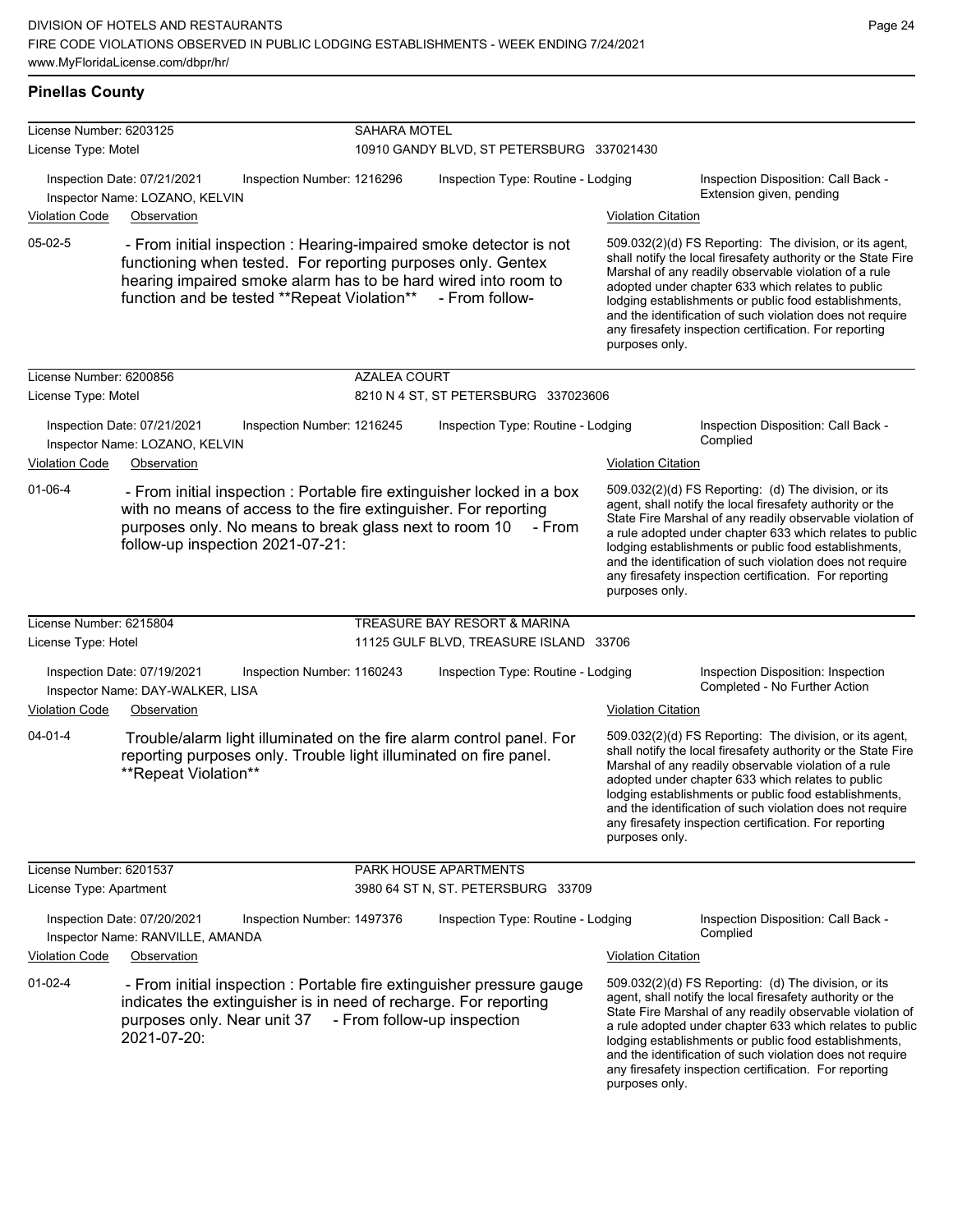| License Number: 6211956 |                                                                                                                                                                                                                                                                         | <b>KENWOOD INN</b>    |                                             |                                                                                                                                                                                                                                                                                                                                                                                                                                              |  |  |  |
|-------------------------|-------------------------------------------------------------------------------------------------------------------------------------------------------------------------------------------------------------------------------------------------------------------------|-----------------------|---------------------------------------------|----------------------------------------------------------------------------------------------------------------------------------------------------------------------------------------------------------------------------------------------------------------------------------------------------------------------------------------------------------------------------------------------------------------------------------------------|--|--|--|
| License Type: Motel     |                                                                                                                                                                                                                                                                         |                       | 451 34 ST N, ST. PETERSBURG 33713           |                                                                                                                                                                                                                                                                                                                                                                                                                                              |  |  |  |
|                         | Inspection Date: 07/19/2021<br>Inspection Number: 1219776<br>Inspector Name: HOBBS, ANDREW                                                                                                                                                                              |                       | Inspection Type: Complaint Full             | Inspection Disposition: Call Back -<br>Admin. complaint recommended                                                                                                                                                                                                                                                                                                                                                                          |  |  |  |
| <b>Violation Code</b>   | Observation                                                                                                                                                                                                                                                             |                       |                                             | <b>Violation Citation</b>                                                                                                                                                                                                                                                                                                                                                                                                                    |  |  |  |
| $01 - 05 - 4$           | - From initial inspection : Portable fire extinguisher obstructed/not<br>accessible. For reporting purposes only. Enclosed fire extinguisher<br>boxes have no strikers **Repeat Violation**<br>inspection 2021-07-19: ** Time Extended**                                |                       | - From follow-up                            | 509.032(2)(d) FS Reporting: (d) The division, or its<br>agent, shall notify the local firesafety authority or the<br>State Fire Marshal of any readily observable violation of<br>a rule adopted under chapter 633 which relates to public<br>lodging establishments or public food establishments,<br>and the identification of such violation does not require<br>any firesafety inspection certification. For reporting<br>purposes only. |  |  |  |
| License Number: 6201823 |                                                                                                                                                                                                                                                                         |                       | <b>SEASIDE INN &amp; SUITES</b>             |                                                                                                                                                                                                                                                                                                                                                                                                                                              |  |  |  |
| License Type: Motel     |                                                                                                                                                                                                                                                                         |                       | 401 S GULFVIEW BLVD, CLEARWATER BEACH 33767 |                                                                                                                                                                                                                                                                                                                                                                                                                                              |  |  |  |
|                         | Inspection Date: 07/20/2021<br>Inspection Number: 1219788<br>Inspector Name: KOUSTIS, TIMOTHY                                                                                                                                                                           |                       | Inspection Type: Complaint Full             | Inspection Disposition: Administrative<br>complaint recommended                                                                                                                                                                                                                                                                                                                                                                              |  |  |  |
| <b>Violation Code</b>   | Observation                                                                                                                                                                                                                                                             |                       |                                             | <b>Violation Citation</b>                                                                                                                                                                                                                                                                                                                                                                                                                    |  |  |  |
| $01 - 01 - 4$           | Portable fire extinguisher pressure gauge indicates the extinguisher<br>is overcharged. For reporting purposes only. Next to room 108.                                                                                                                                  |                       |                                             | 509.032(2)(d) FS Reporting: (d) The division, or its<br>agent, shall notify the local firesafety authority or the<br>State Fire Marshal of any readily observable violation of<br>a rule adopted under chapter 633 which relates to public<br>lodging establishments or public food establishments,<br>and the identification of such violation does not require<br>any firesafety inspection certification. For reporting<br>purposes only. |  |  |  |
| License Number: 6201831 |                                                                                                                                                                                                                                                                         | <b>MAGNUSON HOTEL</b> |                                             |                                                                                                                                                                                                                                                                                                                                                                                                                                              |  |  |  |
| License Type: Motel     |                                                                                                                                                                                                                                                                         |                       | 421 S GULFVIEW BLVD, CLEARWATER BEACH 33767 |                                                                                                                                                                                                                                                                                                                                                                                                                                              |  |  |  |
|                         | Inspection Number: 1218927<br>Inspection Date: 07/20/2021<br>Inspector Name: KOUSTIS, TIMOTHY                                                                                                                                                                           |                       | Inspection Type: Routine - Lodging          | Inspection Disposition: Administrative<br>complaint recommended                                                                                                                                                                                                                                                                                                                                                                              |  |  |  |
| <b>Violation Code</b>   | Observation                                                                                                                                                                                                                                                             |                       |                                             | <b>Violation Citation</b>                                                                                                                                                                                                                                                                                                                                                                                                                    |  |  |  |
| $01 - 02 - 4$           | Portable fire extinguisher pressure gauge indicates the extinguisher<br>is in need of recharge. For reporting purposes only.<br>Next to room 435. **Repeat Violation**                                                                                                  |                       |                                             | 509.032(2)(d) FS Reporting: (d) The division, or its<br>agent, shall notify the local firesafety authority or the<br>State Fire Marshal of any readily observable violation of<br>a rule adopted under chapter 633 which relates to public<br>lodging establishments or public food establishments,<br>and the identification of such violation does not require<br>any firesafety inspection certification. For reporting<br>purposes only. |  |  |  |
| 01-03-4                 | Portable fire extinguisher missing from it's designated location (sign<br>present indicating designated location). For reporting purposes only.<br>Next to room 336.                                                                                                    |                       |                                             | 509.032(2)(d) FS Reporting: (d) The division, or its<br>agent, shall notify the local firesafety authority or the<br>State Fire Marshal of any readily observable violation of<br>a rule adopted under chapter 633 which relates to public<br>lodging establishments or public food establishments,<br>and the identification of such violation does not require<br>any firesafety inspection certification. For reporting<br>purposes only. |  |  |  |
| $06 - 01 - 4$           | Path to door marked as an exit is blocked. For reporting purposes<br>only.<br>City of Clearwater has closed the north stairwell for use due to<br>spalling concrete and rebar. 9 rooms closed off by City of<br>Clearwater. Operator has closed off this stairwell, not |                       |                                             | 509.032(2)(d) FS Reporting: The division, or its agent,<br>shall notify the local firesafety authority or the State Fire<br>Marshal of any readily observable violation of a rule<br>adopted under chapter 633 which relates to public<br>lodging establishments or public food establishments,<br>and the identification of such violation does not require<br>any firesafety inspection certification. For reporting<br>purposes only.     |  |  |  |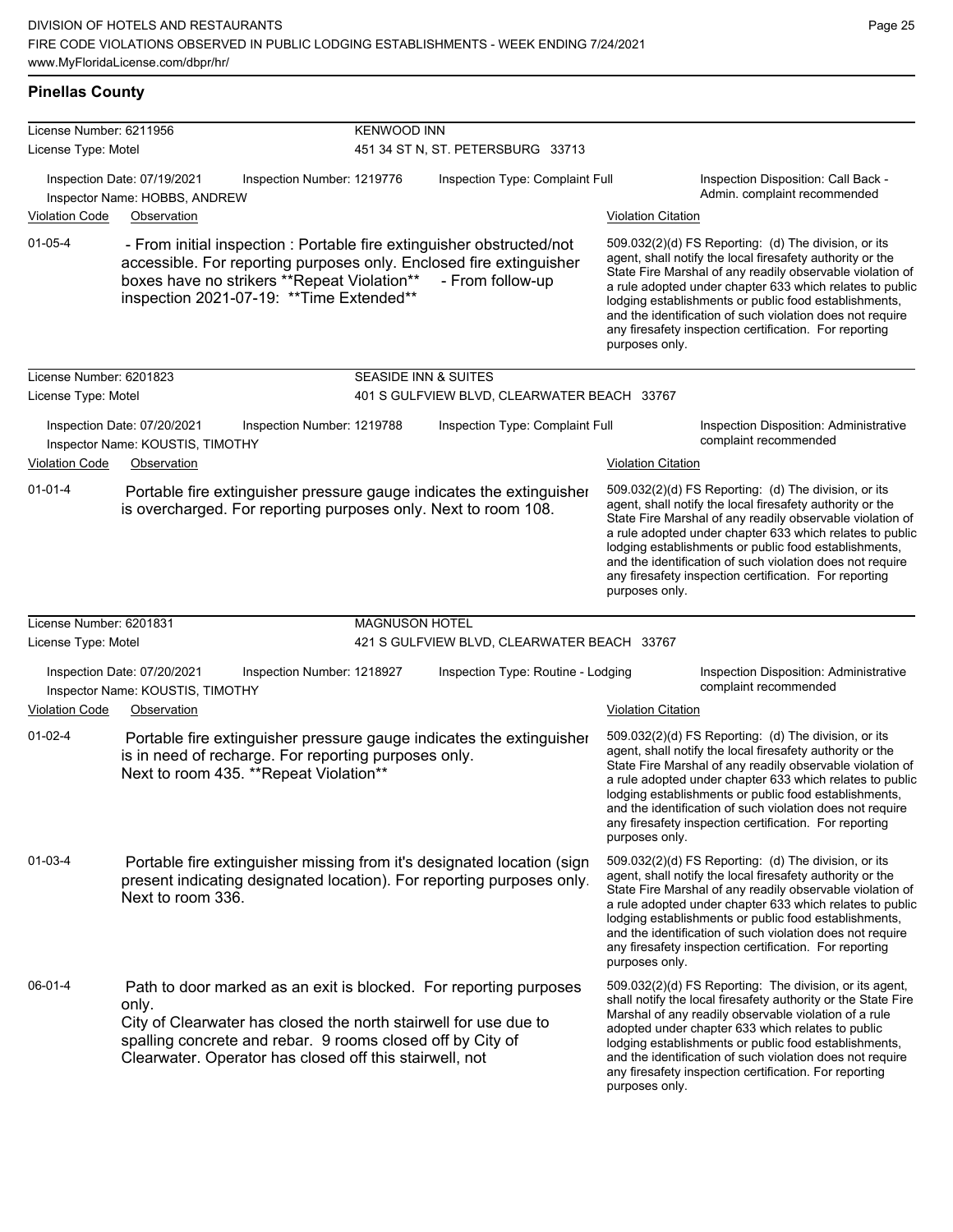any firesafety inspection certification. For reporting

purposes only.

# **Pinellas County**

| License Number: 6204341<br>License Type: Apartment           |             |                                                       | <b>BOYER STREET LLC</b>                                                                                                                      |                           |                                                                                                                                                                                                                                                                                                                                                                  |
|--------------------------------------------------------------|-------------|-------------------------------------------------------|----------------------------------------------------------------------------------------------------------------------------------------------|---------------------------|------------------------------------------------------------------------------------------------------------------------------------------------------------------------------------------------------------------------------------------------------------------------------------------------------------------------------------------------------------------|
|                                                              |             |                                                       | 442 JAMES ST, DUNEDIN 34698                                                                                                                  |                           |                                                                                                                                                                                                                                                                                                                                                                  |
| Inspection Date: 07/23/2021<br>Inspector Name: PEARCE, LAURA |             | Inspection Number: 1523920                            | Inspection Type: Routine - Lodging                                                                                                           |                           | Inspection Disposition: Inspection<br>Completed - No Further Action                                                                                                                                                                                                                                                                                              |
| <b>Violation Code</b>                                        | Observation |                                                       |                                                                                                                                              | <b>Violation Citation</b> |                                                                                                                                                                                                                                                                                                                                                                  |
| $01 - 06 - 4$                                                |             | locked fire extinguisher cabinets throughout property | Portable fire extinguisher locked in a box with no means of access<br>to the fire extinguisher. For reporting purposes only. Missing tool at |                           | 509.032(2)(d) FS Reporting: (d) The division, or its<br>agent, shall notify the local firesafety authority or the<br>State Fire Marshal of any readily observable violation of<br>a rule adopted under chapter 633 which relates to public<br>lodging establishments or public food establishments,<br>and the identification of such violation does not require |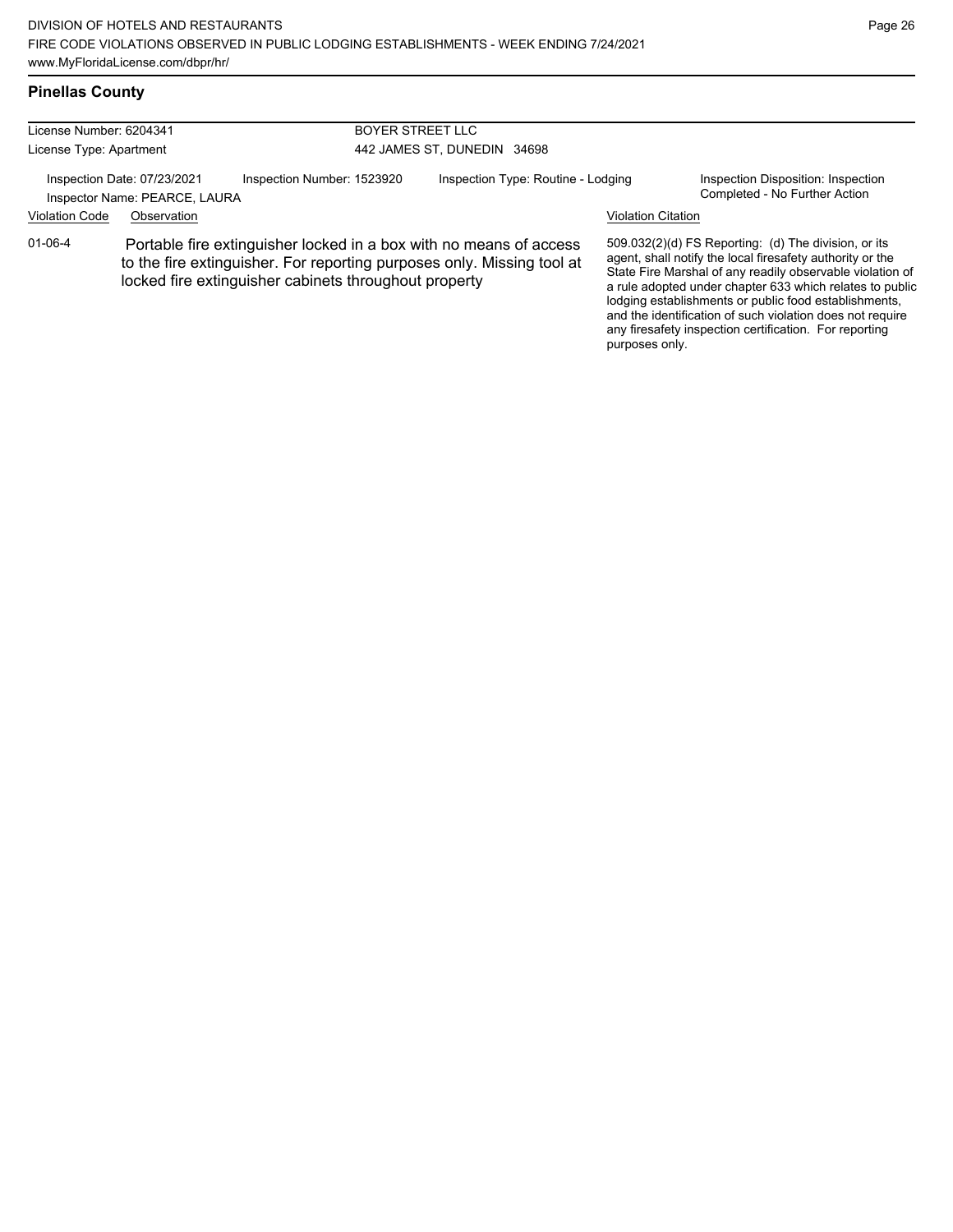# **Polk County**

| License Number: 6300029                                        |             |                                                                                            | <b>ECONOMY SUITES</b>                         |                           |                                                                                                                                                                                                                                                                                                                                                                                                                        |  |  |
|----------------------------------------------------------------|-------------|--------------------------------------------------------------------------------------------|-----------------------------------------------|---------------------------|------------------------------------------------------------------------------------------------------------------------------------------------------------------------------------------------------------------------------------------------------------------------------------------------------------------------------------------------------------------------------------------------------------------------|--|--|
| License Type: Motel                                            |             |                                                                                            | 1901 CYPRESS GARDENS BLVD, WINTER HAVEN 33884 |                           |                                                                                                                                                                                                                                                                                                                                                                                                                        |  |  |
| Inspection Date: 07/20/2021<br>Inspector Name: JACKSON, SHARON |             | Inspection Number: 1219772                                                                 | Inspection Type: Complaint Full               |                           | Inspection Disposition: Inspection<br>Completed - No Further Action                                                                                                                                                                                                                                                                                                                                                    |  |  |
| <b>Violation Code</b>                                          | Observation |                                                                                            |                                               | <b>Violation Citation</b> |                                                                                                                                                                                                                                                                                                                                                                                                                        |  |  |
| $04 - 05 - 4$                                                  |             | No smoke detector provided in guest room/unit. For reporting<br>purposes only. Room 23,24, |                                               | purposes only.            | 509.032(2)(d) FS Reporting: The division, or its agent,<br>shall notify the local firesafety authority or the State Fire<br>Marshal of any readily observable violation of a rule<br>adopted under chapter 633 which relates to public<br>lodging establishments or public food establishments,<br>and the identification of such violation does not require<br>any firesafety inspection certification. For reporting |  |  |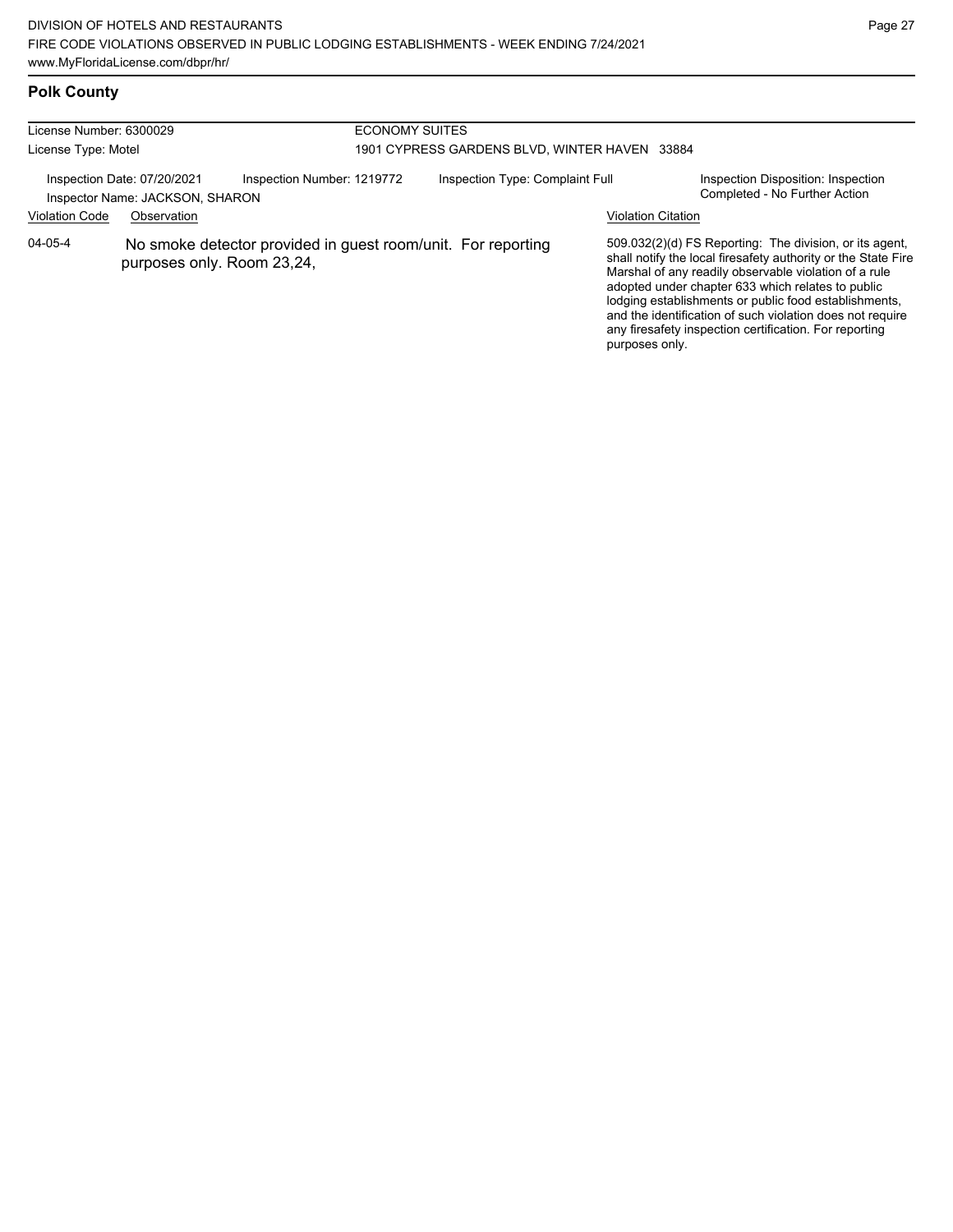### **Seminole County**

| License Number: 6903990<br>License Type: Hotel                                                                                         |  |                            | WOODSPRING SUITES ORLANDO SANFORD<br>2727 S ORLANDO DR, SANFORD 32773 |                |                                                                                                                                                                                                                                                                                                                                                                                                                        |
|----------------------------------------------------------------------------------------------------------------------------------------|--|----------------------------|-----------------------------------------------------------------------|----------------|------------------------------------------------------------------------------------------------------------------------------------------------------------------------------------------------------------------------------------------------------------------------------------------------------------------------------------------------------------------------------------------------------------------------|
| Inspection Date: 07/21/2021<br>Inspector Name: THORNCROFT, ROBERT<br><b>Violation Code</b><br>Observation                              |  | Inspection Number: 1161673 | Inspection Type: Complaint Full<br><b>Violation Citation</b>          |                | Inspection Disposition: Inspection<br>Completed - No Further Action                                                                                                                                                                                                                                                                                                                                                    |
| $04 - 01 - 4$<br>Trouble/alarm light illuminated on the fire alarm control panel. For<br>reporting purposes only. Unit is in trouble 2 |  |                            |                                                                       | purposes only. | 509.032(2)(d) FS Reporting: The division, or its agent,<br>shall notify the local firesafety authority or the State Fire<br>Marshal of any readily observable violation of a rule<br>adopted under chapter 633 which relates to public<br>lodging establishments or public food establishments,<br>and the identification of such violation does not require<br>any firesafety inspection certification. For reporting |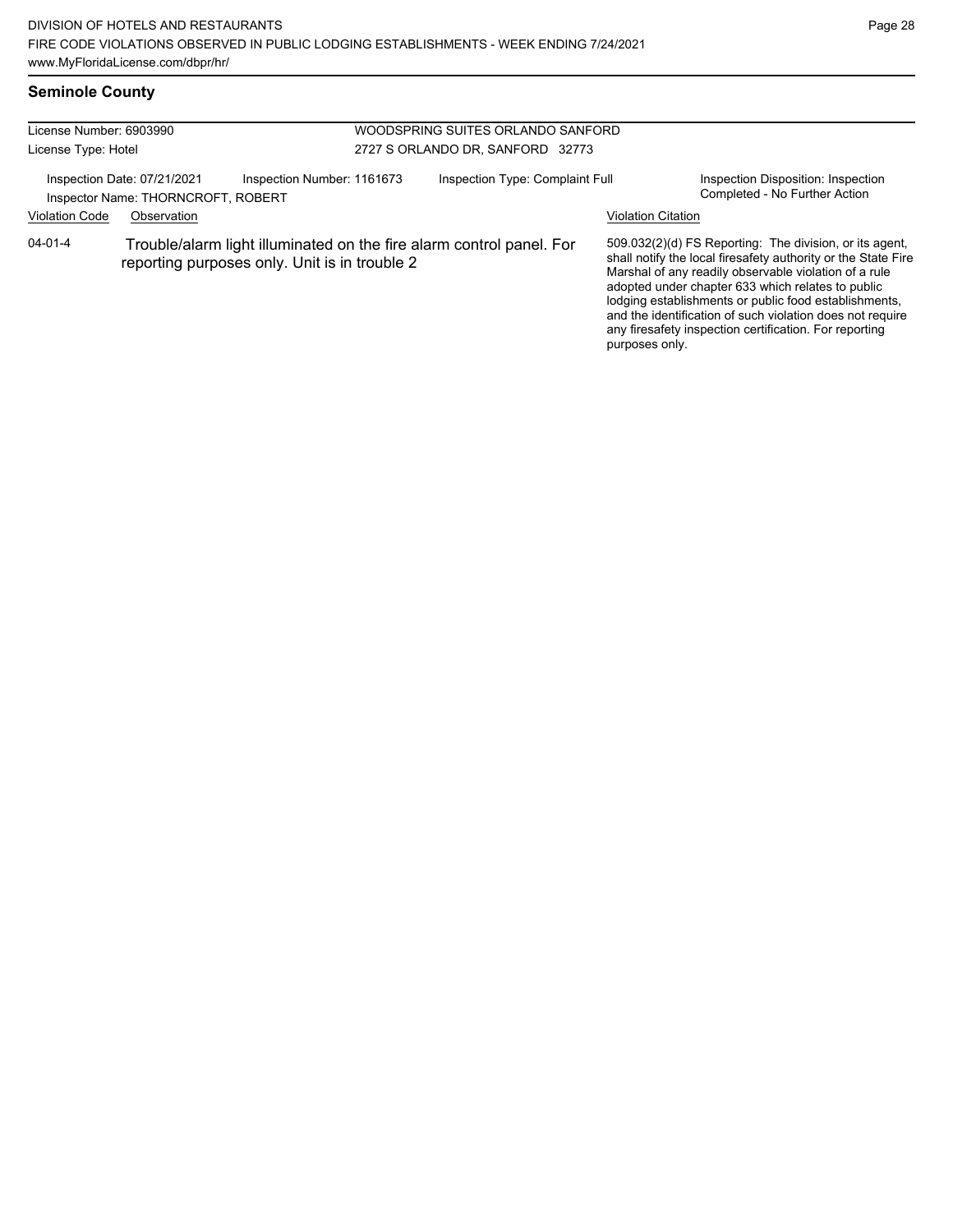# **St. Lucie County**

| License Number: 6602260                                                                    |                          |  | SPRINGHILL SUITES BY MARRIOTT              |                                                                      |                                                                 |                                                                                                                                                                                                                                                                                                                                                                                                                        |  |
|--------------------------------------------------------------------------------------------|--------------------------|--|--------------------------------------------|----------------------------------------------------------------------|-----------------------------------------------------------------|------------------------------------------------------------------------------------------------------------------------------------------------------------------------------------------------------------------------------------------------------------------------------------------------------------------------------------------------------------------------------------------------------------------------|--|
| License Type: Hotel                                                                        |                          |  | 2000 NW COURTYARD CIR, PORT ST LUCIE 34986 |                                                                      |                                                                 |                                                                                                                                                                                                                                                                                                                                                                                                                        |  |
| Inspection Number: 1161078<br>Inspection Date: 07/21/2021<br>Inspector Name: HYNES, MONICA |                          |  | Inspection Type: Routine - Lodging         |                                                                      | Inspection Disposition: Administrative<br>complaint recommended |                                                                                                                                                                                                                                                                                                                                                                                                                        |  |
| <b>Violation Code</b>                                                                      | Observation              |  |                                            |                                                                      | <b>Violation Citation</b>                                       |                                                                                                                                                                                                                                                                                                                                                                                                                        |  |
| $04 - 01 - 4$                                                                              | reporting purposes only. |  |                                            | Trouble/alarm light illuminated on the fire alarm control panel. For | purposes only.                                                  | 509.032(2)(d) FS Reporting: The division, or its agent,<br>shall notify the local firesafety authority or the State Fire<br>Marshal of any readily observable violation of a rule<br>adopted under chapter 633 which relates to public<br>lodging establishments or public food establishments,<br>and the identification of such violation does not require<br>any firesafety inspection certification. For reporting |  |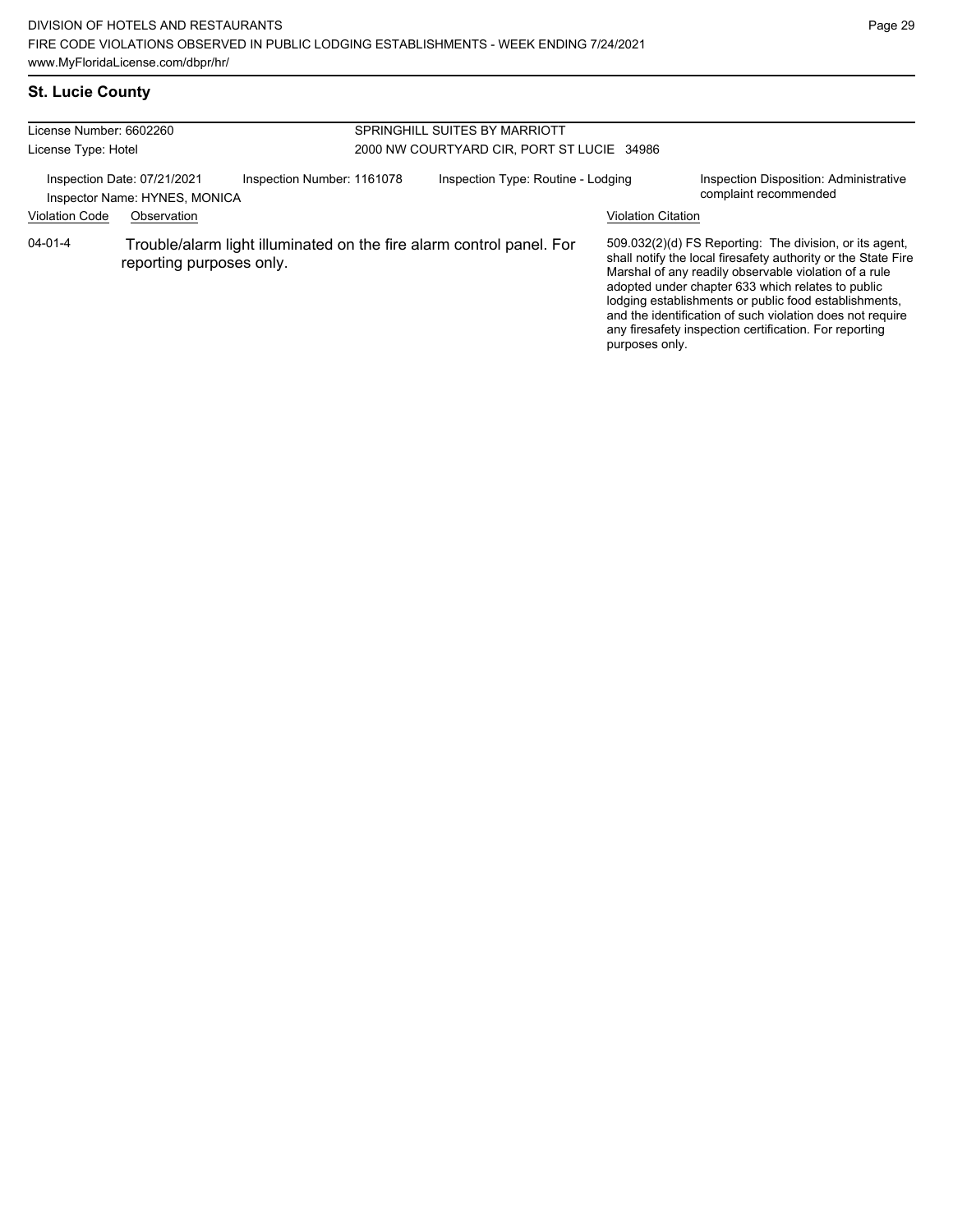#### **Volusia County**

| License Number: 7400039                                                                             |                                                                            |                                                                                                                                                                    |                                                                 |                                                                                                                                                                                                                                                                                                                                                                                                                                              |                                                                                                                                                                                                                                                                                                                                                                                                                            |  |  |  |
|-----------------------------------------------------------------------------------------------------|----------------------------------------------------------------------------|--------------------------------------------------------------------------------------------------------------------------------------------------------------------|-----------------------------------------------------------------|----------------------------------------------------------------------------------------------------------------------------------------------------------------------------------------------------------------------------------------------------------------------------------------------------------------------------------------------------------------------------------------------------------------------------------------------|----------------------------------------------------------------------------------------------------------------------------------------------------------------------------------------------------------------------------------------------------------------------------------------------------------------------------------------------------------------------------------------------------------------------------|--|--|--|
| License Type: Motel                                                                                 |                                                                            |                                                                                                                                                                    | SUNRISE INN DAYTONA<br>1503 S ATLANTIC AVE, DAYTONA BEACH 32118 |                                                                                                                                                                                                                                                                                                                                                                                                                                              |                                                                                                                                                                                                                                                                                                                                                                                                                            |  |  |  |
|                                                                                                     | Inspection Date: 07/20/2021<br>Inspector Name: WOOD, JUSTIN                | Inspection Number: 1219815                                                                                                                                         | Inspection Type: Complaint Full                                 |                                                                                                                                                                                                                                                                                                                                                                                                                                              | Inspection Disposition: Warning<br><b>Issued</b>                                                                                                                                                                                                                                                                                                                                                                           |  |  |  |
| <b>Violation Code</b><br>Observation                                                                |                                                                            |                                                                                                                                                                    |                                                                 | <b>Violation Citation</b>                                                                                                                                                                                                                                                                                                                                                                                                                    |                                                                                                                                                                                                                                                                                                                                                                                                                            |  |  |  |
| $01 - 01 - 4$                                                                                       | Next to unit 117                                                           | Portable fire extinguisher pressure gauge indicates the extinguisher<br>is overcharged. For reporting purposes only.                                               |                                                                 | purposes only.                                                                                                                                                                                                                                                                                                                                                                                                                               | 509.032(2)(d) FS Reporting: (d) The division, or its<br>agent, shall notify the local firesafety authority or the<br>State Fire Marshal of any readily observable violation of<br>a rule adopted under chapter 633 which relates to public<br>lodging establishments or public food establishments,<br>and the identification of such violation does not require<br>any firesafety inspection certification. For reporting |  |  |  |
| License Number: 7400829                                                                             |                                                                            | PARADISE 770                                                                                                                                                       |                                                                 |                                                                                                                                                                                                                                                                                                                                                                                                                                              |                                                                                                                                                                                                                                                                                                                                                                                                                            |  |  |  |
| License Type: Motel                                                                                 |                                                                            |                                                                                                                                                                    | 2401 N ATLANTIC AVE, DAYTONA BEACH 32118                        |                                                                                                                                                                                                                                                                                                                                                                                                                                              |                                                                                                                                                                                                                                                                                                                                                                                                                            |  |  |  |
| Inspection Date: 07/19/2021<br>Inspector Name: WOOD, JUSTIN<br><b>Violation Code</b><br>Observation |                                                                            | Inspection Type: Routine - Lodging<br>Inspection Number: 1218676                                                                                                   |                                                                 |                                                                                                                                                                                                                                                                                                                                                                                                                                              | Inspection Disposition: Warning<br>Issued                                                                                                                                                                                                                                                                                                                                                                                  |  |  |  |
|                                                                                                     |                                                                            |                                                                                                                                                                    |                                                                 |                                                                                                                                                                                                                                                                                                                                                                                                                                              | <b>Violation Citation</b>                                                                                                                                                                                                                                                                                                                                                                                                  |  |  |  |
| 07-04-4                                                                                             | purposes only.                                                             | Electrical outlet damaged to indicate a malfunction. For reporting<br>-outside electrical outlet next to unit 8 door                                               |                                                                 | 509.032(2)(d) FS Reporting: (d) The division, or its<br>agent, shall notify the local firesafety authority or the<br>State Fire Marshal of any readily observable violation of<br>a rule adopted under chapter 633 which relates to public<br>lodging establishments or public food establishments,<br>and the identification of such violation does not require<br>any firesafety inspection certification. For reporting<br>purposes only. |                                                                                                                                                                                                                                                                                                                                                                                                                            |  |  |  |
| 07-04-4                                                                                             | inspection 2021-07-20:                                                     | - From initial inspection : Electrical outlet damaged to indicate a<br>malfunction. For reporting purposes only.<br>-outside electrical outlet next to unit 8 door | - From follow-up                                                | purposes only.                                                                                                                                                                                                                                                                                                                                                                                                                               | 509.032(2)(d) FS Reporting: (d) The division, or its<br>agent, shall notify the local firesafety authority or the<br>State Fire Marshal of any readily observable violation of<br>a rule adopted under chapter 633 which relates to public<br>lodging establishments or public food establishments,<br>and the identification of such violation does not require<br>any firesafety inspection certification. For reporting |  |  |  |
| License Number: 7403303                                                                             |                                                                            |                                                                                                                                                                    | DAYS INN TROPICAL SEAS                                          |                                                                                                                                                                                                                                                                                                                                                                                                                                              |                                                                                                                                                                                                                                                                                                                                                                                                                            |  |  |  |
| License Type: Motel                                                                                 |                                                                            |                                                                                                                                                                    | 3357 S ATLANTIC AVE, DAYTONA BEACH SHORES 321186308             |                                                                                                                                                                                                                                                                                                                                                                                                                                              |                                                                                                                                                                                                                                                                                                                                                                                                                            |  |  |  |
| <b>Violation Code</b>                                                                               | Inspection Date: 07/23/2021<br>Inspector Name: WOOD, JUSTIN<br>Observation | Inspection Number: 1219814                                                                                                                                         | Inspection Type: Complaint Full                                 | <b>Violation Citation</b>                                                                                                                                                                                                                                                                                                                                                                                                                    | Inspection Disposition: Inspection<br>Completed - No Further Action                                                                                                                                                                                                                                                                                                                                                        |  |  |  |
| 07-04-4                                                                                             | purposes only.<br>conditional unit near room 410.                          | Electrical outlet damaged to indicate a malfunction. For reporting<br>-Outlet at end of hallway on 4th floor connected to hallway air                              |                                                                 | 509.032(2)(d) FS Reporting: (d) The division, or its<br>agent, shall notify the local firesafety authority or the<br>State Fire Marshal of any readily observable violation of<br>a rule adopted under chapter 633 which relates to public<br>lodging establishments or public food establishments,<br>and the identification of such violation does not require                                                                             |                                                                                                                                                                                                                                                                                                                                                                                                                            |  |  |  |
|                                                                                                     | Engineer alc                                                               | -engineer states noticed yesterday and is scheduling repairs.                                                                                                      | purposes only.                                                  | any firesafety inspection certification. For reporting                                                                                                                                                                                                                                                                                                                                                                                       |                                                                                                                                                                                                                                                                                                                                                                                                                            |  |  |  |

-engineer states noticed yesterday and is scheduling repairs. Engineer als